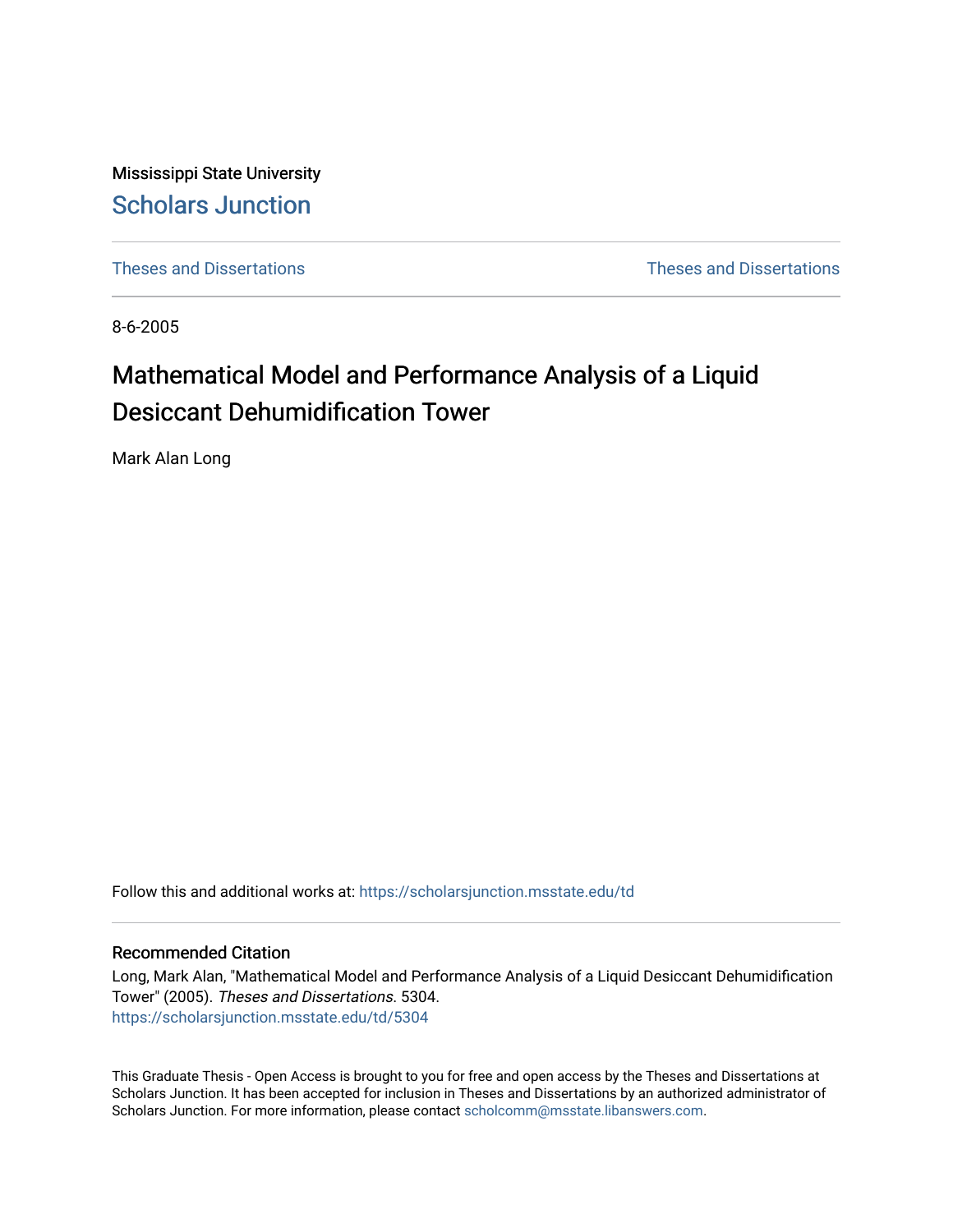# MATHEMATICAL MODEL AND PERFORMANCE ANALYSIS OF A LIQUID DESICCANT DEHUMIDIFICATION TOWER

By

Mark Alan Long

A Thesis Submitted to the Faculty of Mississippi State University in Partial Fulfillment of the Requirements for the Degree of Master of Science in Mechanical Engineering in the Department of Mechanical Engineering

Mississippi State, Mississippi

August 2005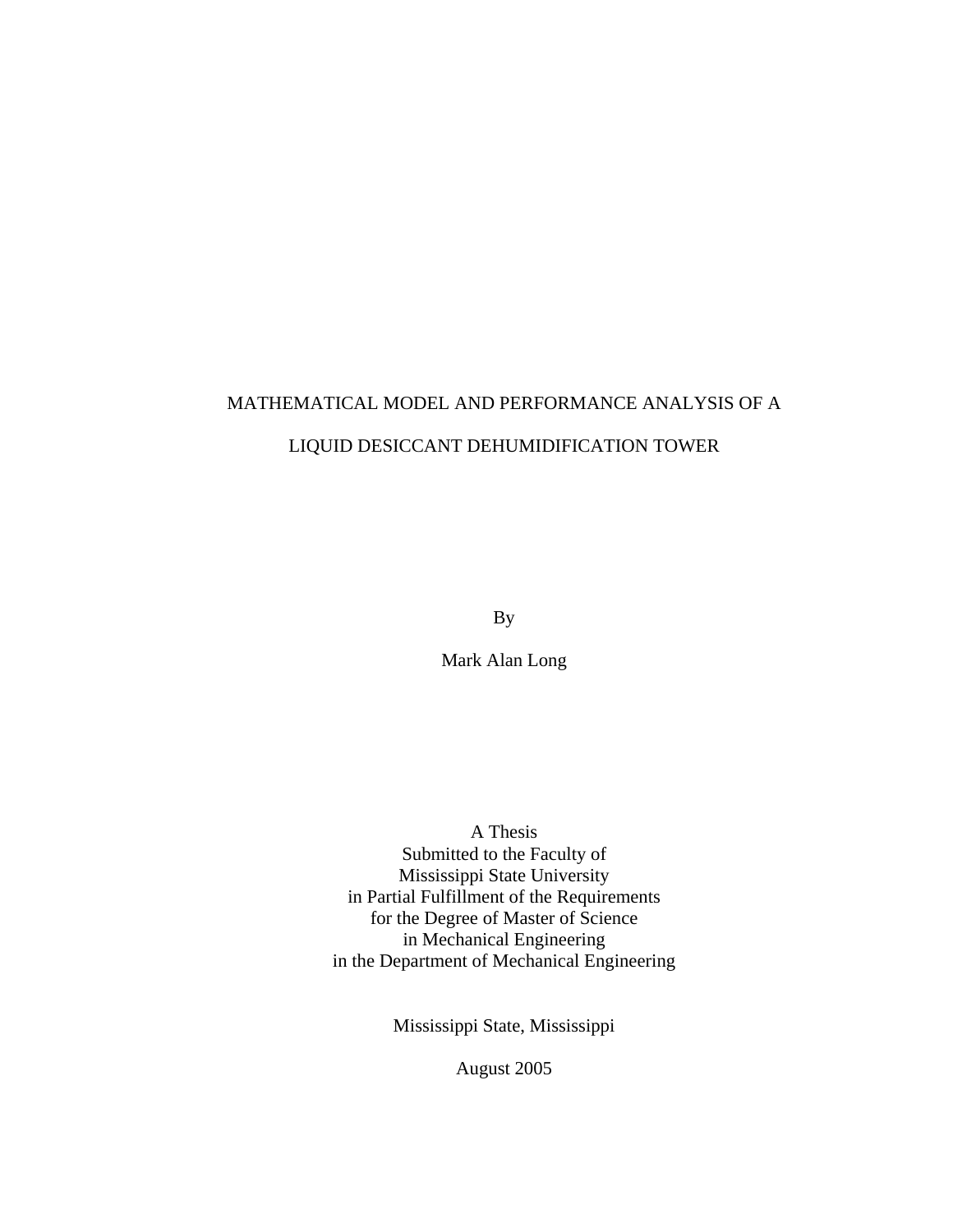# MATHEMATICAL MODEL AND PERFORMANCE ANALYSIS OF A

# LIQUID DESICCANT DEHUMIDIFICATION TOWER

By

Mark Alan Long

\_\_\_\_\_\_\_\_\_\_\_\_\_\_\_\_\_\_\_\_\_\_\_\_\_\_\_\_\_\_\_\_\_ \_\_\_\_\_\_\_\_\_\_\_\_\_\_\_\_\_\_\_\_\_\_\_\_\_\_\_\_\_\_\_\_\_

Approved:

\_\_\_\_\_\_\_\_\_\_\_\_\_\_\_\_\_\_\_\_\_\_\_\_\_\_\_\_\_\_\_\_\_ \_\_\_\_\_\_\_\_\_\_\_\_\_\_\_\_\_\_\_\_\_\_\_\_\_\_\_\_\_\_\_\_\_ Pedro Mago B. Keith Hodge Engineering (Committee Member) (Director of Thesis)

Assistant Professor of Mechanical Professor of Mechanical Engineering

Louay M. Chamra Steven R. Daniewicz Engineering of the Department of Mechanical (Committee Member) Engineering

Associate Professor of Mechanical Professor and Graduate Coordinator

Kirk H. Schulz Professor and Dean of the Bagley College of Engineering

\_\_\_\_\_\_\_\_\_\_\_\_\_\_\_\_\_\_\_\_\_\_\_\_\_\_\_\_\_\_\_\_\_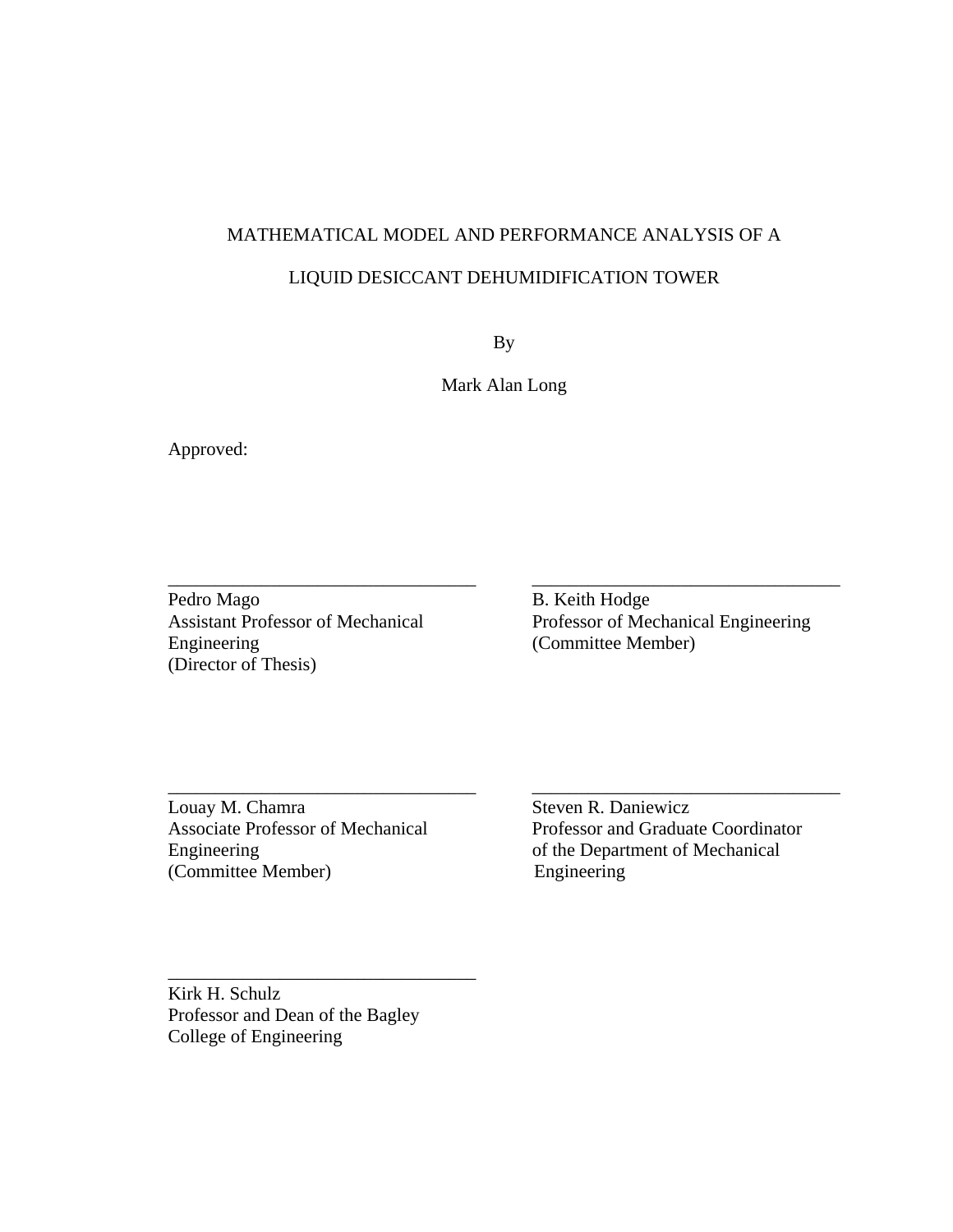Name: Mark Alan Long

Date of Degree: August 6, 2005

Institution: Mississippi State University

Major Field: Mechanical Engineering

Major Professor: Dr. Pedro Mago

#### Title of Study: MATHEMATICAL MODEL AND PERFORMANCE ANALYSIS OF A LIQUID DESICCANT DEHUMIDIFICATION TOWER

Pages in Study: 42

Candidate for Degree of Master of Science

A finite difference model simulating a liquid desiccant dehumidification tower with lithium chloride as the desiccant solution has been developed. The model determines the packing height needed for a condensation rate. Comparisons with experimental data illustrates that the model produces valid results. Air and desiccant solution temperatures within the dehumidification tower show that a temperature increase is experienced for both the air and desiccant solution from their respective entrances and exits from the tower. Increasing the air mass velocity or the amount of moisture removed from the air supply causes an increase in packing height. Increasing the desiccant mass velocity decreases the packing height.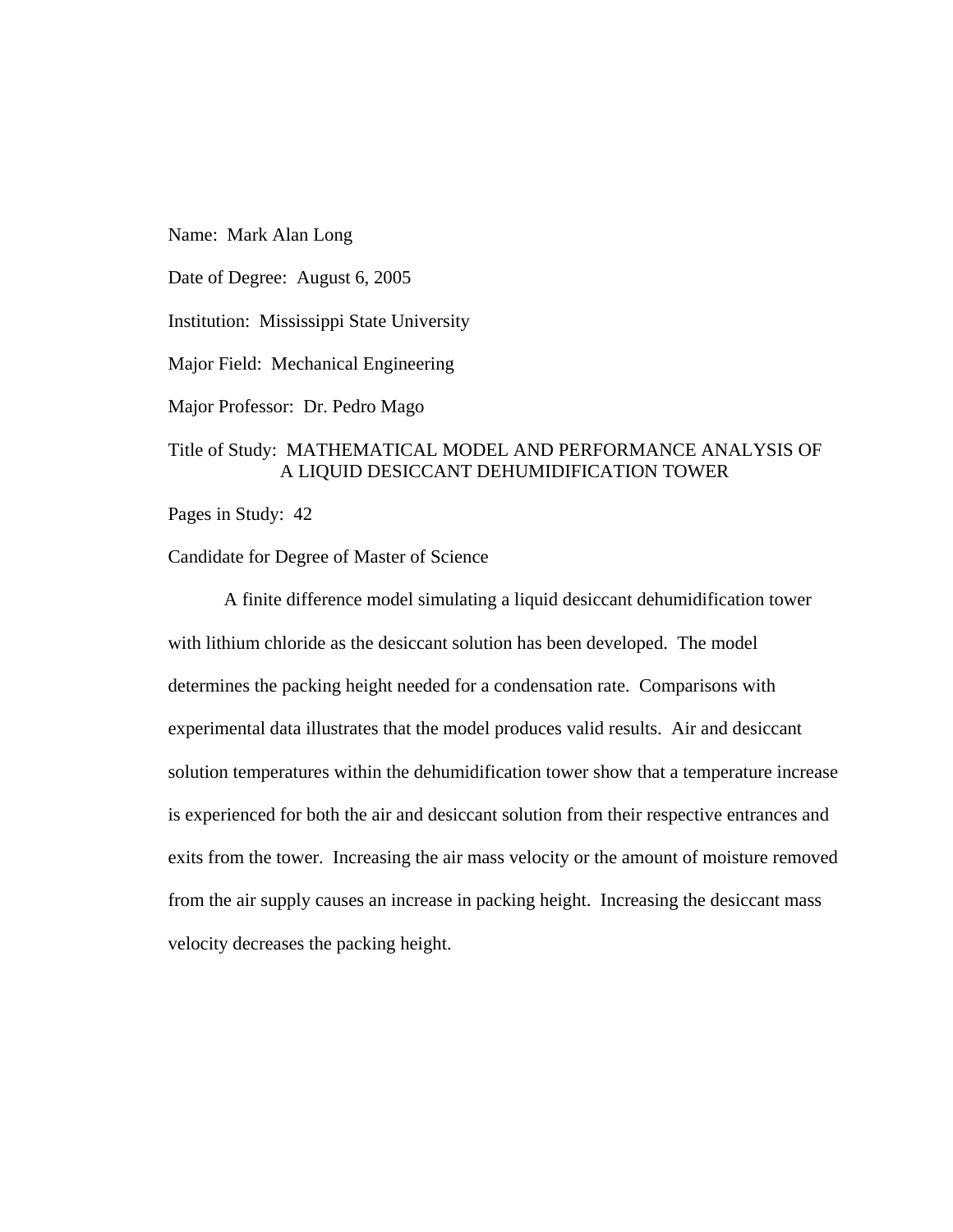# DEDICATION

I would like to dedicate this research to my beloved daughter Tristen, my mother, June, my sister, Tracy Pitts, my grandmother, Hazel Blackwell, and to the memory of my grandfather Sammie Payne Blackwell.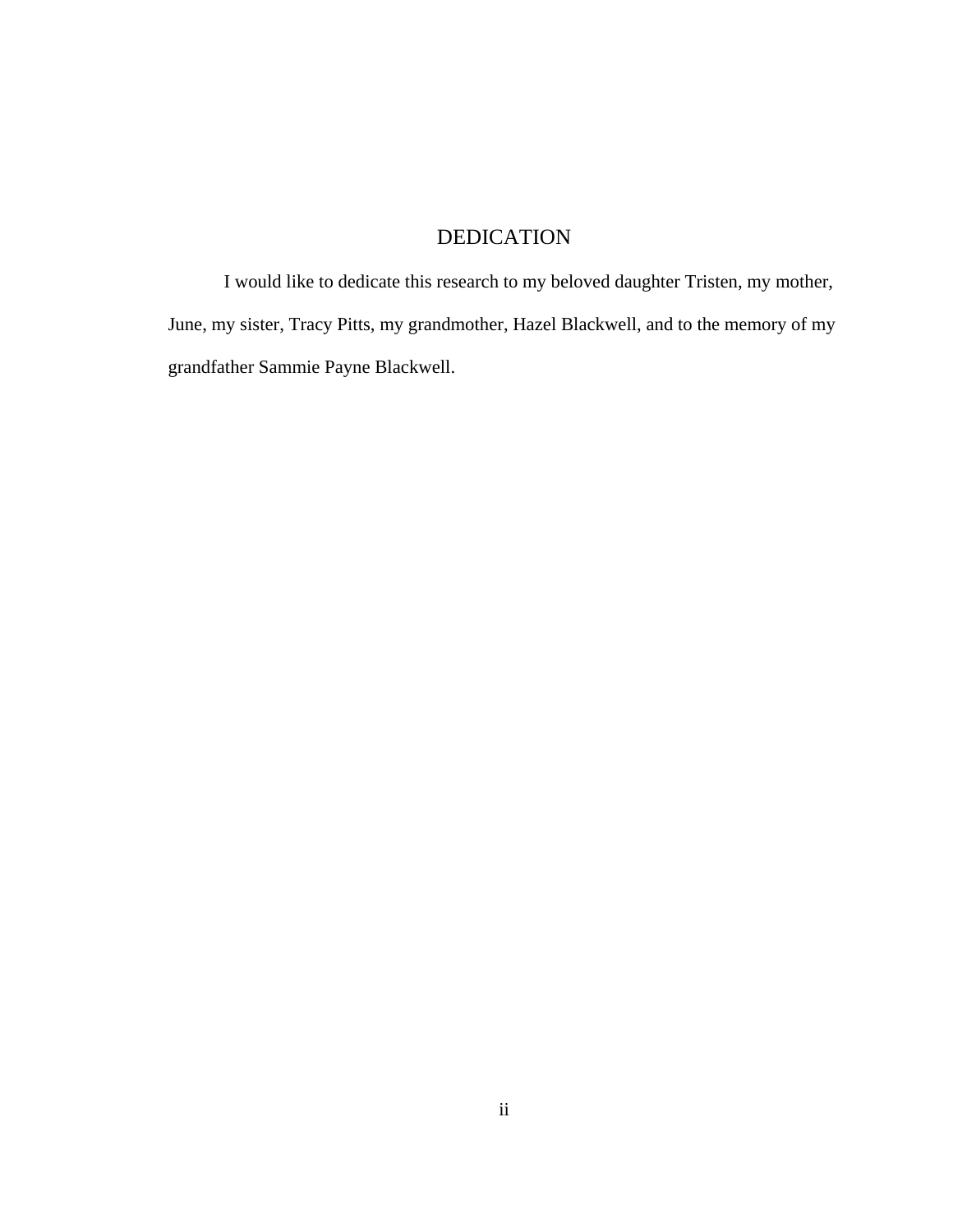## ACKNOWLEDGEMENTS

I would like to thank my advisor Dr. Pedro Mago for introducing and guiding me through this research. I would like to thank my committee members: Dr. B. K. Hodge and Dr. Louay Chamra, for their advice and cooperation. Many thanks go to my family for their encouragement and support during my time in college.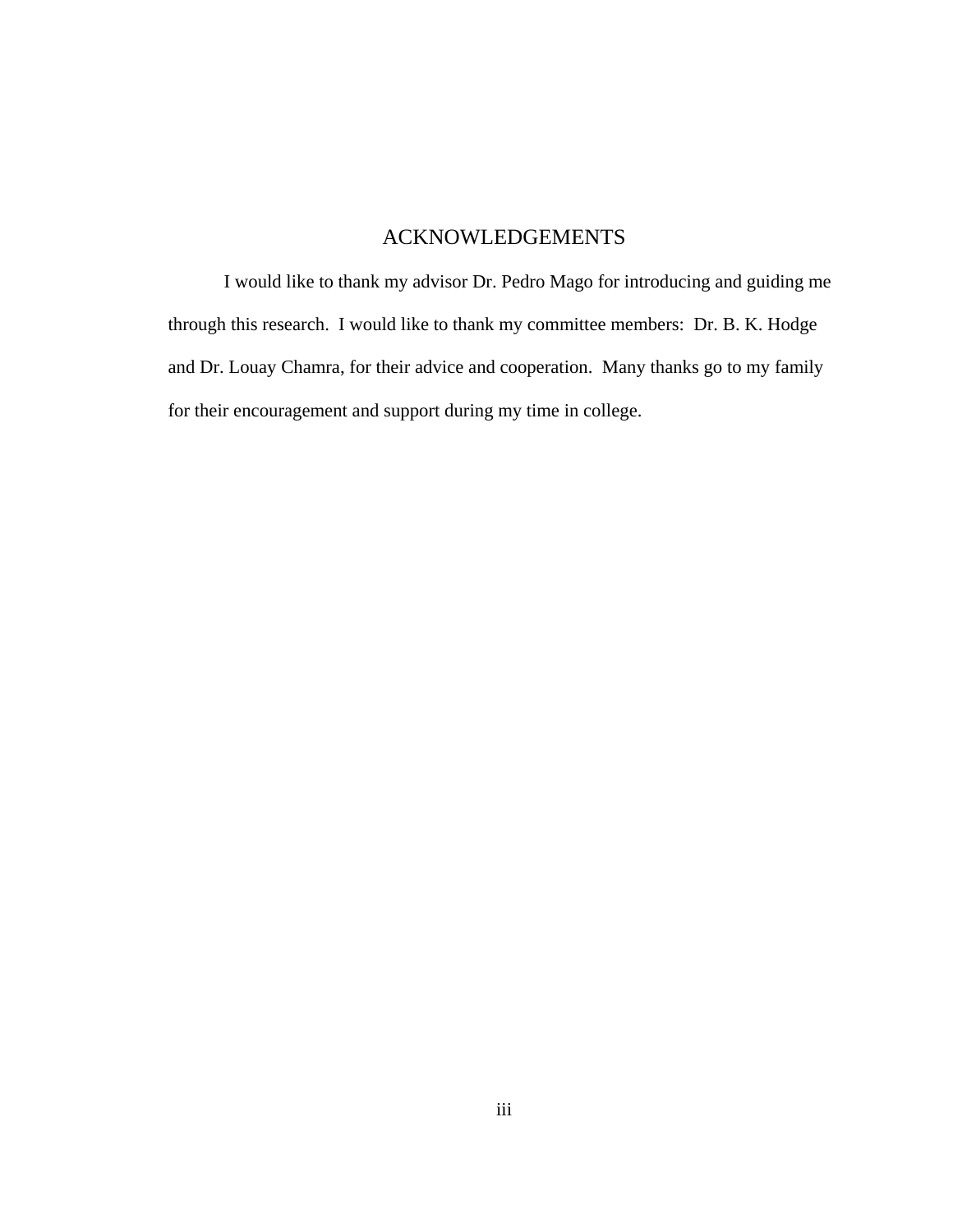# TABLE OF CONTENTS

|                |                                       | $\ddot{\mathbf{i}}$  |
|----------------|---------------------------------------|----------------------|
|                |                                       | iii                  |
|                |                                       | vi                   |
|                |                                       | vii                  |
|                |                                       | ix                   |
| <b>CHAPTER</b> |                                       |                      |
| $\mathbf I$    | INTRODUCTION AND LITERATURE REVIEW    | $\mathbf{1}$         |
|                |                                       | $\mathbf{1}$<br>5    |
| $\mathbf{I}$   | HEAT AND MASS TRANSFER INVESTIGATION  | 11                   |
|                |                                       | 11<br>12<br>13<br>20 |
| III            |                                       | 24                   |
|                | 3.1 Comparison with Experimental Data | 24<br>27<br>32       |
| IV             | CONCLUSIONS AND RECOMMENDATIONS       | 38                   |
|                |                                       | 38<br>40             |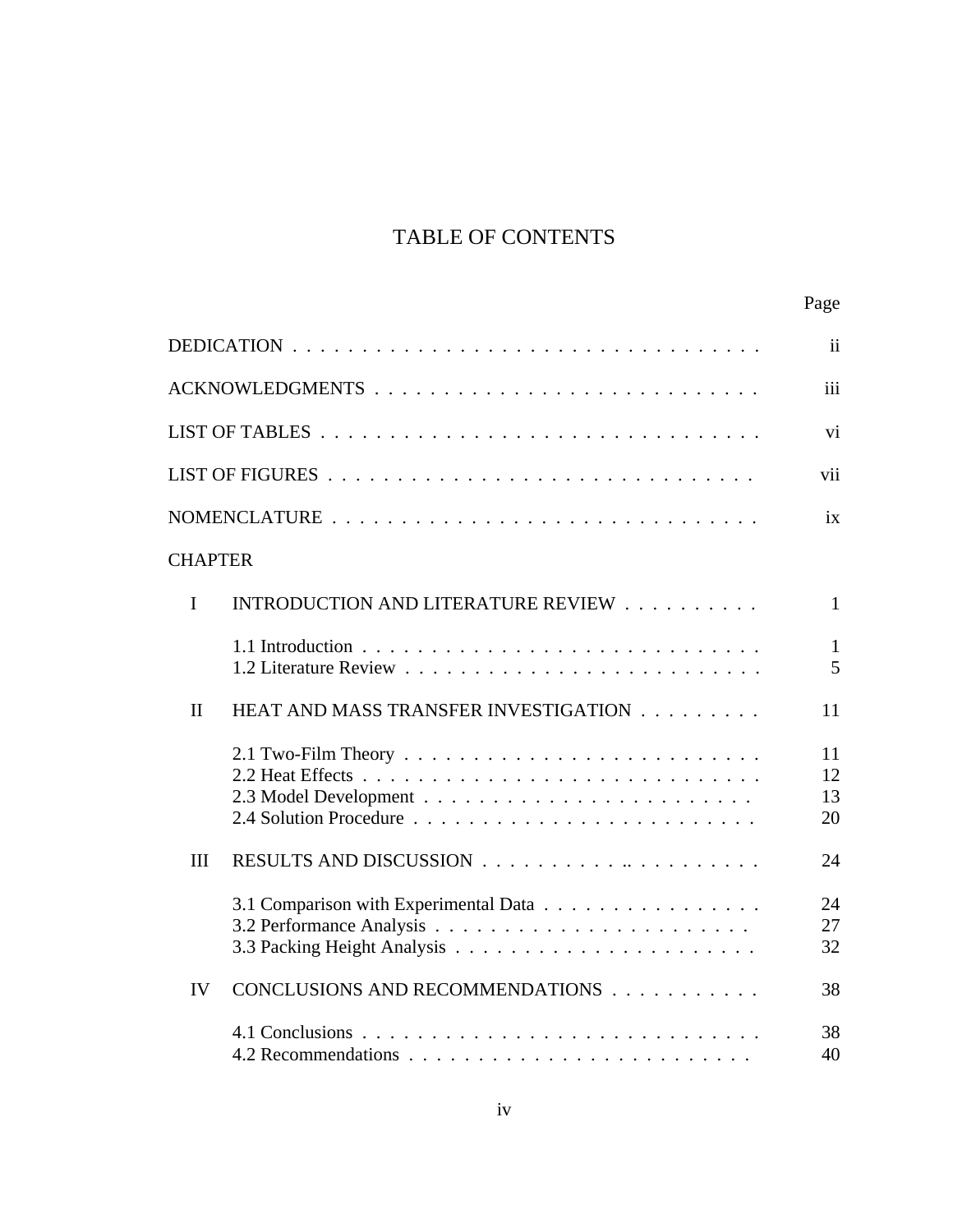| . . |  |
|-----|--|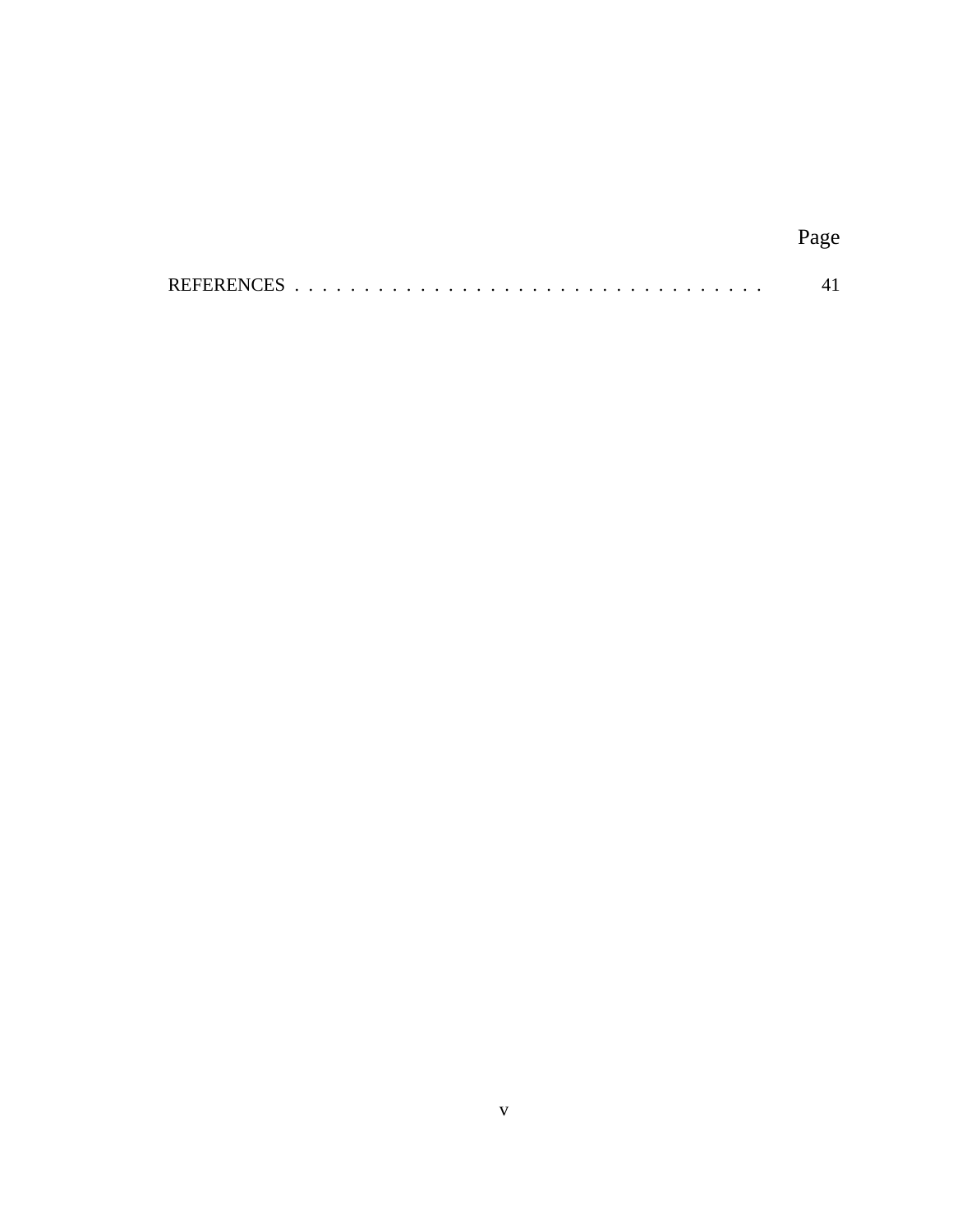# LIST OF TABLES

| <b>TABLE</b> |                                                                                                                           | Page |
|--------------|---------------------------------------------------------------------------------------------------------------------------|------|
| 3.1          | Experimental Data from Fumo and Goswami [18]                                                                              | 25   |
| 3.2          |                                                                                                                           | 26   |
| 3.3          | Simulation Input Used to Study the Temperature Distribution of the Air<br>and Desiccant within the Dehumidification Tower | 28   |
| 3.4          | Simulation Input Used to Study the Effect of the Air Mass Velocity on the                                                 | 30   |
| 3.5          | Simulation Input Used to Study the Effect of the Desiccant Inlet<br>Temperature on the Outlet Air Temperature             | 30   |
| 3.6          | Simulation Input Used to Study the Effect of the Air Mass Velocity on                                                     | 33   |
| 3.7          | Simulation Input Used to Study the Effect of Desiccant Mass Velocity in                                                   | 35   |
| 3.8          | Simulation Input Used to Study the Effect of Moisture Removal on                                                          | 36   |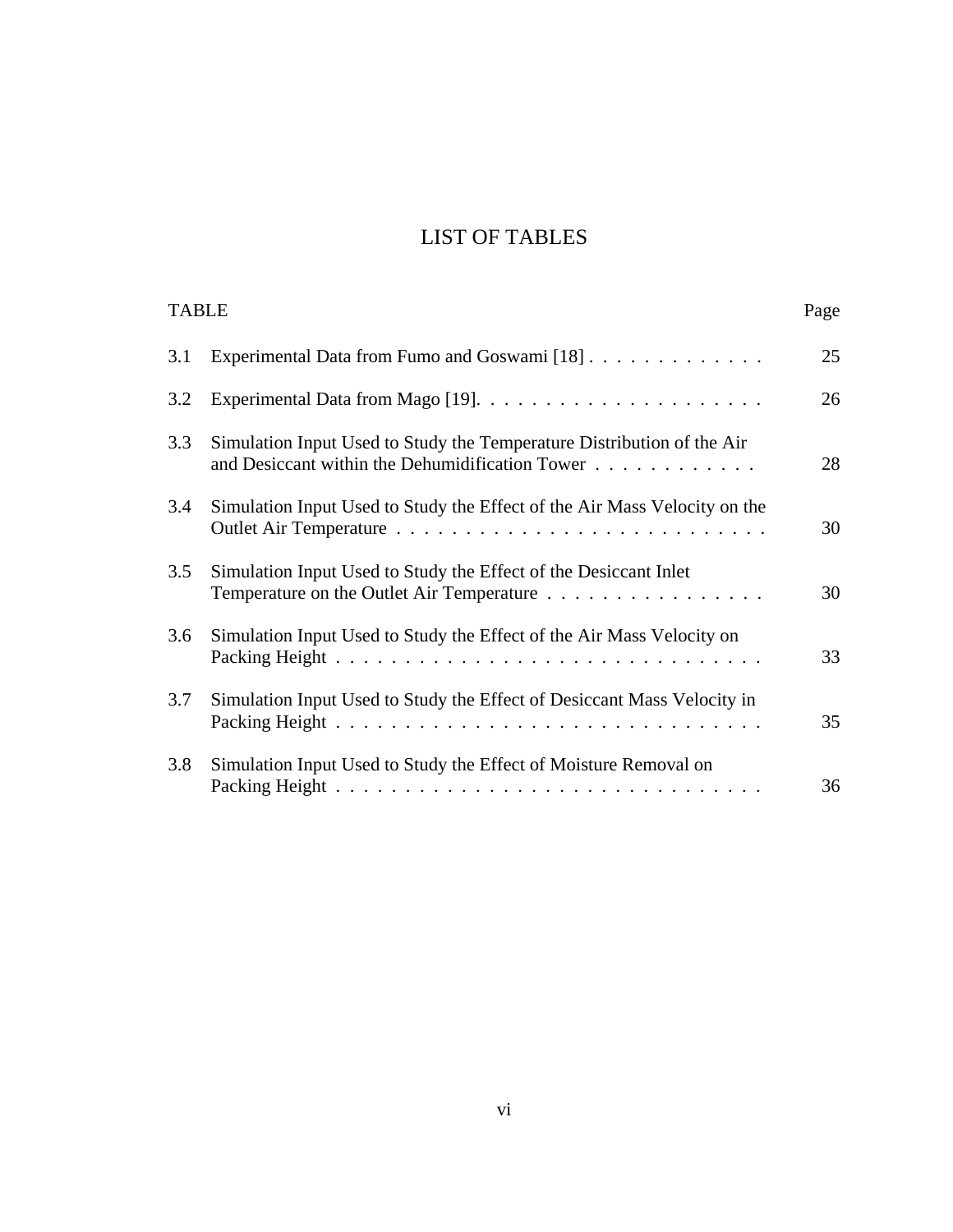# LIST OF FIGURES

FIGURE Page

| 1.1 | Solid Desiccant System Schematic<br>(http://www.eere.energy.gov/de/technologies/det_thermal_tech_basics.shtml)                                                                |                |
|-----|-------------------------------------------------------------------------------------------------------------------------------------------------------------------------------|----------------|
|     |                                                                                                                                                                               | $\mathfrak{Z}$ |
| 1.2 |                                                                                                                                                                               | 5              |
| 1.3 | Cooling Paths for a Vapor Compression and HLD Cooling Systems                                                                                                                 | $\tau$         |
| 2.1 |                                                                                                                                                                               | 12             |
| 2.2 | Differential Segment from a Packed Tower [12]                                                                                                                                 | 15             |
| 2.3 | Flow Chart for Determining all Gas/Liquid Inlet and Exit Conditions across<br>the Entire Tower $\ldots \ldots \ldots \ldots \ldots \ldots \ldots \ldots \ldots \ldots \ldots$ | 22             |
| 2.4 | Flow Chart for Determining Segment Conditions and Packing Height                                                                                                              | 23             |
| 3.1 | Comparison of the Simulated Results with Fumo and Goswami [18]                                                                                                                | 26             |
| 3.2 | Comparison of the Simulated Results with Mago [19]                                                                                                                            | 27             |
| 3.3 | Temperature Distribution of the Air and Desiccant Solution within the                                                                                                         | 29             |
| 3.4 | Outlet Air Temperature vs. Air Mass Velocity                                                                                                                                  | 31             |
| 3.5 | Outlet Air Temperature vs. Inlet Desiccant Temperature                                                                                                                        | 32             |
| 3.6 | Effect of Air Mass Velocity on Packing Height as Function of Liquid Mass                                                                                                      | 34             |
| 3.7 | Effect of Desiccant Mass Velocity on Packing Height as a Function of Liquid                                                                                                   | 35             |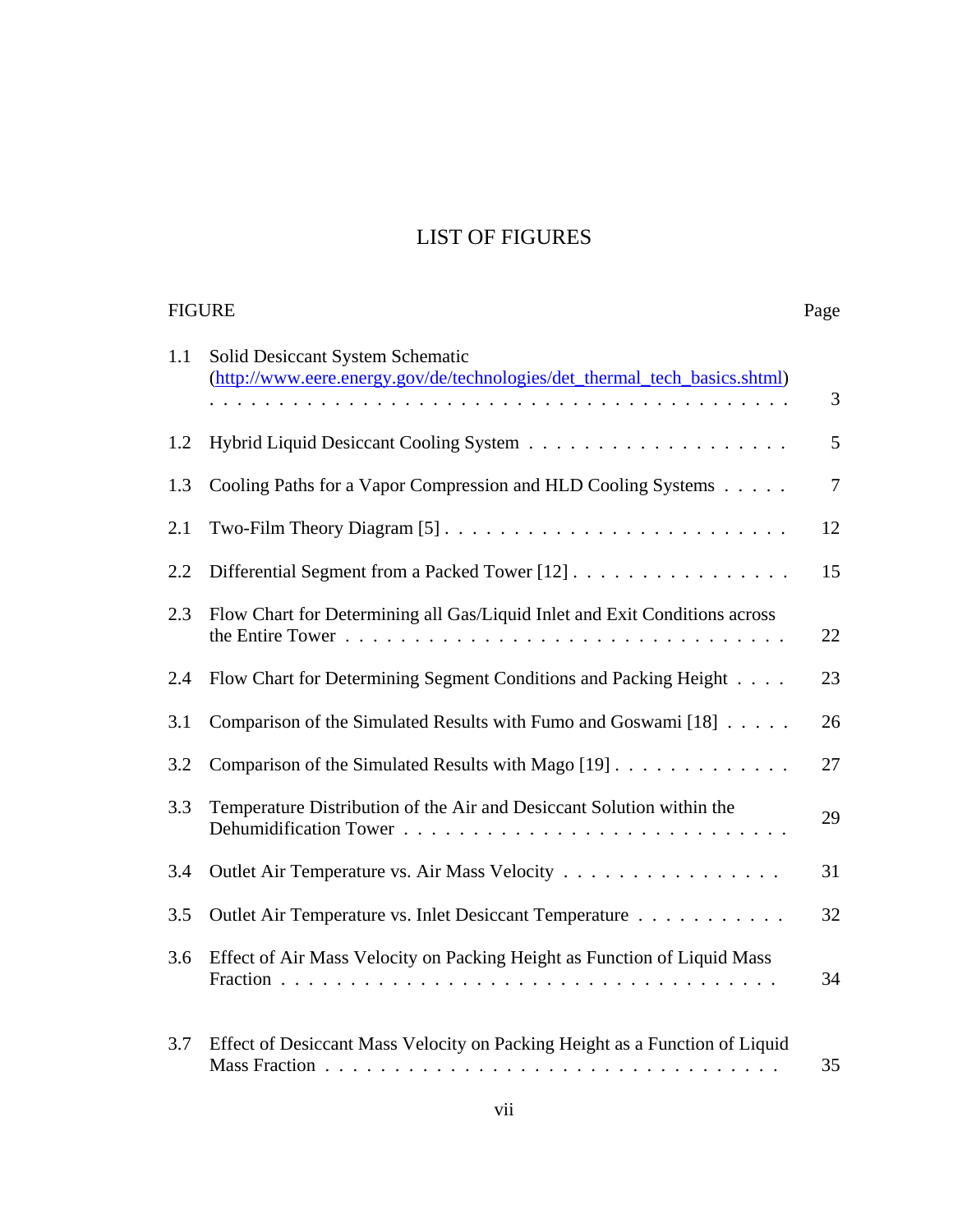| <b>FIGURE</b> | Page |
|---------------|------|
|---------------|------|

| 3.8 Effect of Moisture Removed on Packing Height as a Function of Liquid |    |  |  |  |
|--------------------------------------------------------------------------|----|--|--|--|
|                                                                          | 37 |  |  |  |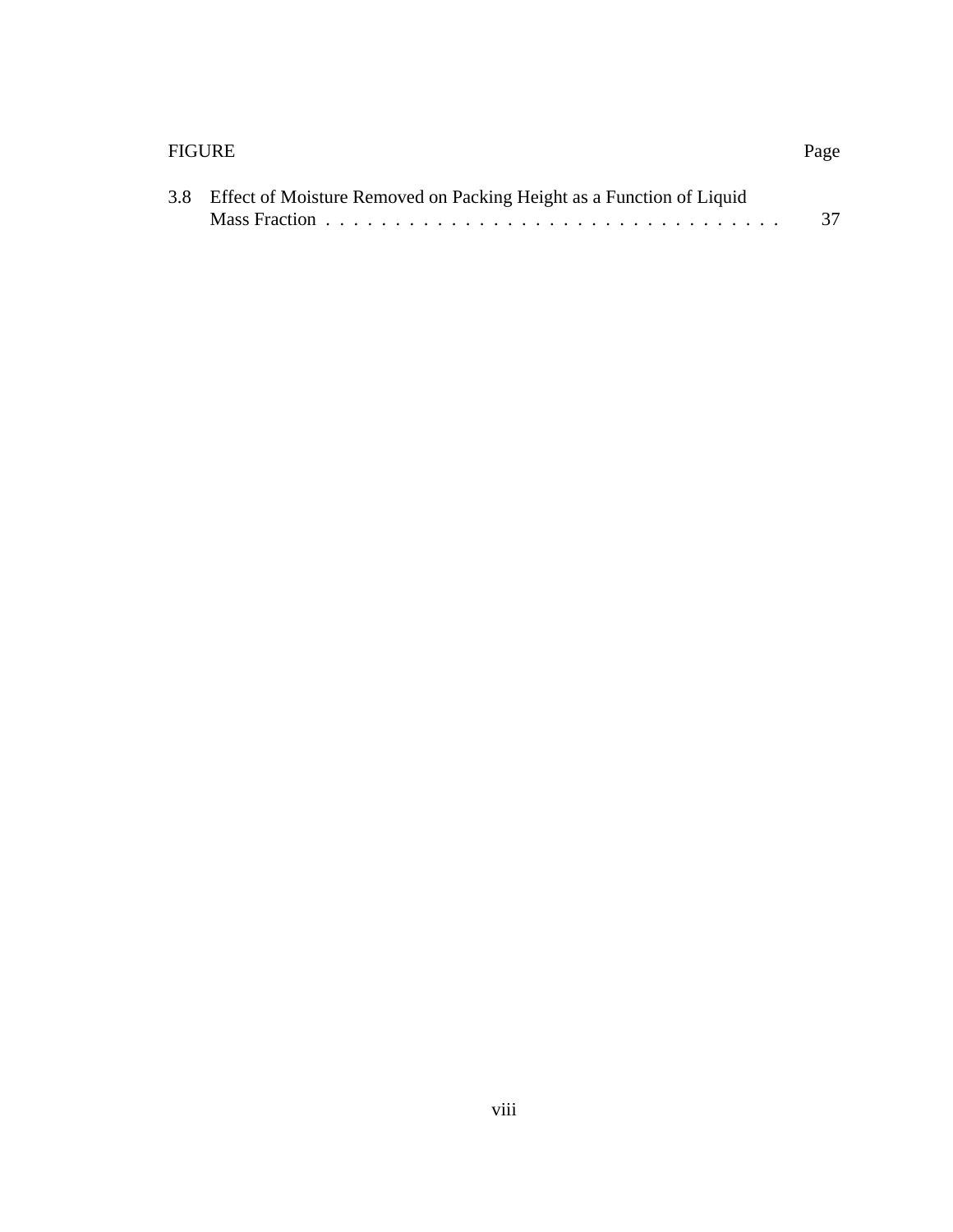# NOMENCLATURE

| $a_t$                 | total surface area density of packing $(m^2/m^3)$            |
|-----------------------|--------------------------------------------------------------|
| $a_w$                 | wetted surface area of packing                               |
| $\mathcal{C}_{0}^{0}$ | constant pressure heat capacity (J/mol-K)                    |
| $\overline{D}$        | diffusivity $(m^2/hr)$                                       |
| $D_p$                 | nominal size of packing (m)                                  |
| $F_G$                 | gas mass transfer coefficient (mol/hr-m <sup>2</sup> )       |
| $F_L$                 | desiccant mass transfer coefficient (mol/hr-m <sup>2</sup> ) |
| G                     | gas mass velocity (mol/hr-m <sup>2</sup> )                   |
| g                     | gravitational constant $(m/hr2)$                             |
| $H_G$                 | enthalpy (J/mol)                                             |
| h                     | heat transfer coefficient $(J/hr-m^2-K)$                     |
| $J_D$                 | Colburn <i>j</i> factor for mass transfer                    |
| $J_H$                 | Colburn j factor for heat transfer                           |
| $h_G$ <sup>'</sup>    | gas heat transfer coefficient corrected for mass             |
|                       | transfer $(J/hr-m^2-K)$                                      |
| $k_G$                 | gas mass transfer coefficient (mol/hr-m <sup>2</sup> -Pa)    |
| $k_L$                 | liquid mass transfer coefficient (m/hr)                      |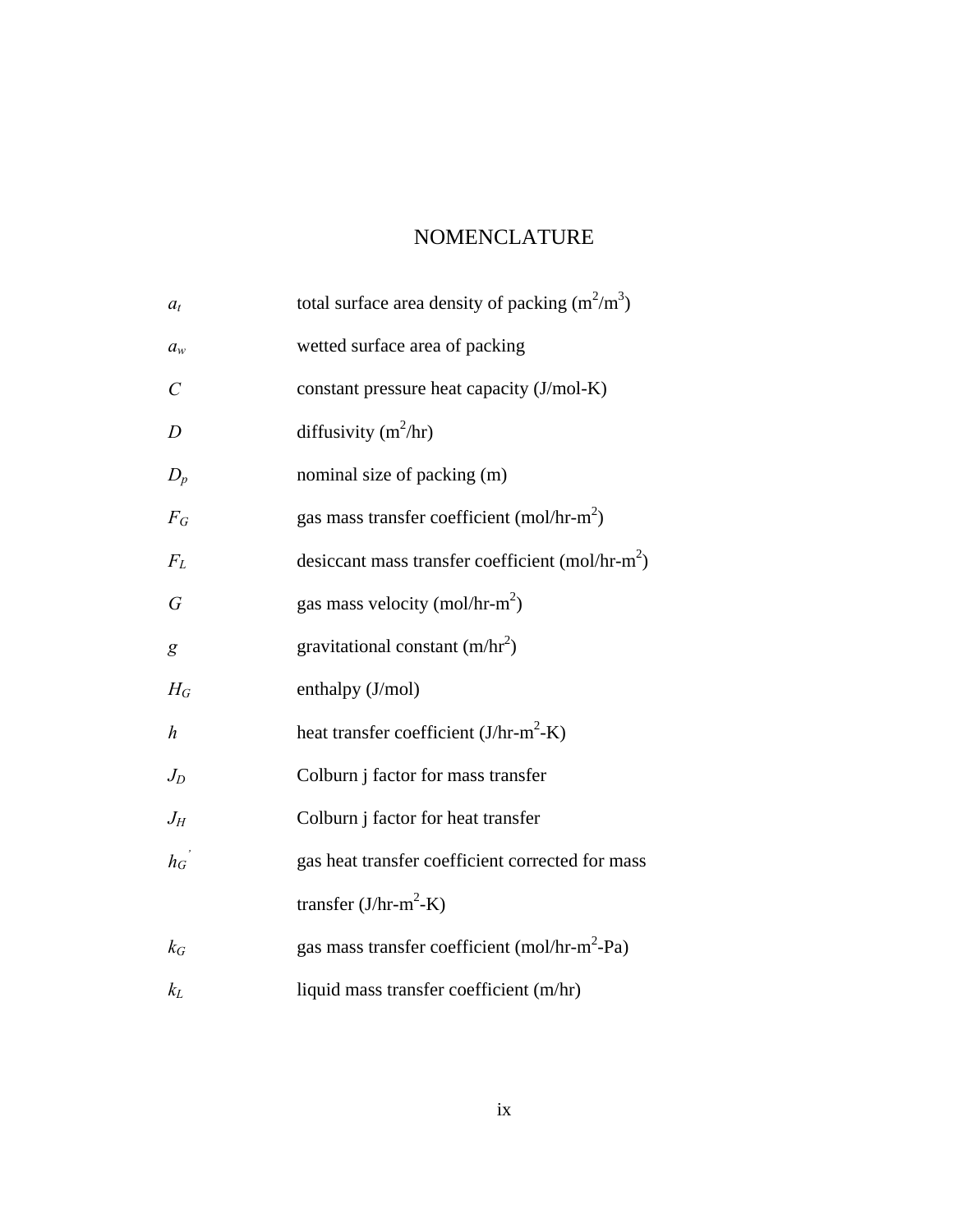| L              | liquid mass velocity (mol/hr-m <sup>2</sup> )                                 |
|----------------|-------------------------------------------------------------------------------|
| $\overline{M}$ | molecular weight (g/mol)                                                      |
| $P_B$          | partial pressure of dry air (Pa)                                              |
| $P_{Ai}$       | partial pressure of water vapor (Pa)                                          |
| $P_{lm}$       | logarithmic mean pressure difference defined by Eq.                           |
|                | 16(Pa)                                                                        |
| Pr             | Prandtl number                                                                |
| T              | temperature $(^{\circ}C)$                                                     |
| $U_{S}$        | percent liquid mass fraction (%)                                              |
| $X_{S}$        | liquid mass fraction (kg <sub>LiCl</sub> /kg <sub>solution</sub> )            |
| $x_A$          | liquid mole fraction (mol <sub>v</sub> /mol <sub>solution</sub> )             |
| $x_{Ai}$       | interfacial liquid mole fraction (mol <sub>v</sub> /mol <sub>solution</sub> ) |
| $x_{lm}$       | logarithmic mean liquid mole fraction difference                              |
|                | $(mol_v/mol_{\text{solution}})$                                               |
| $Y_A$          | gas mole ratio (mol <sub>v</sub> /mol <sub>dry air</sub> )                    |
| $y_A$          | gas mole fraction $(mol_v/mol_{gas})$                                         |
| $y_{Ai}$       | interfacial gas mole fraction $(mol_v/mol_{gas})$                             |
| Z              | packing height (m)                                                            |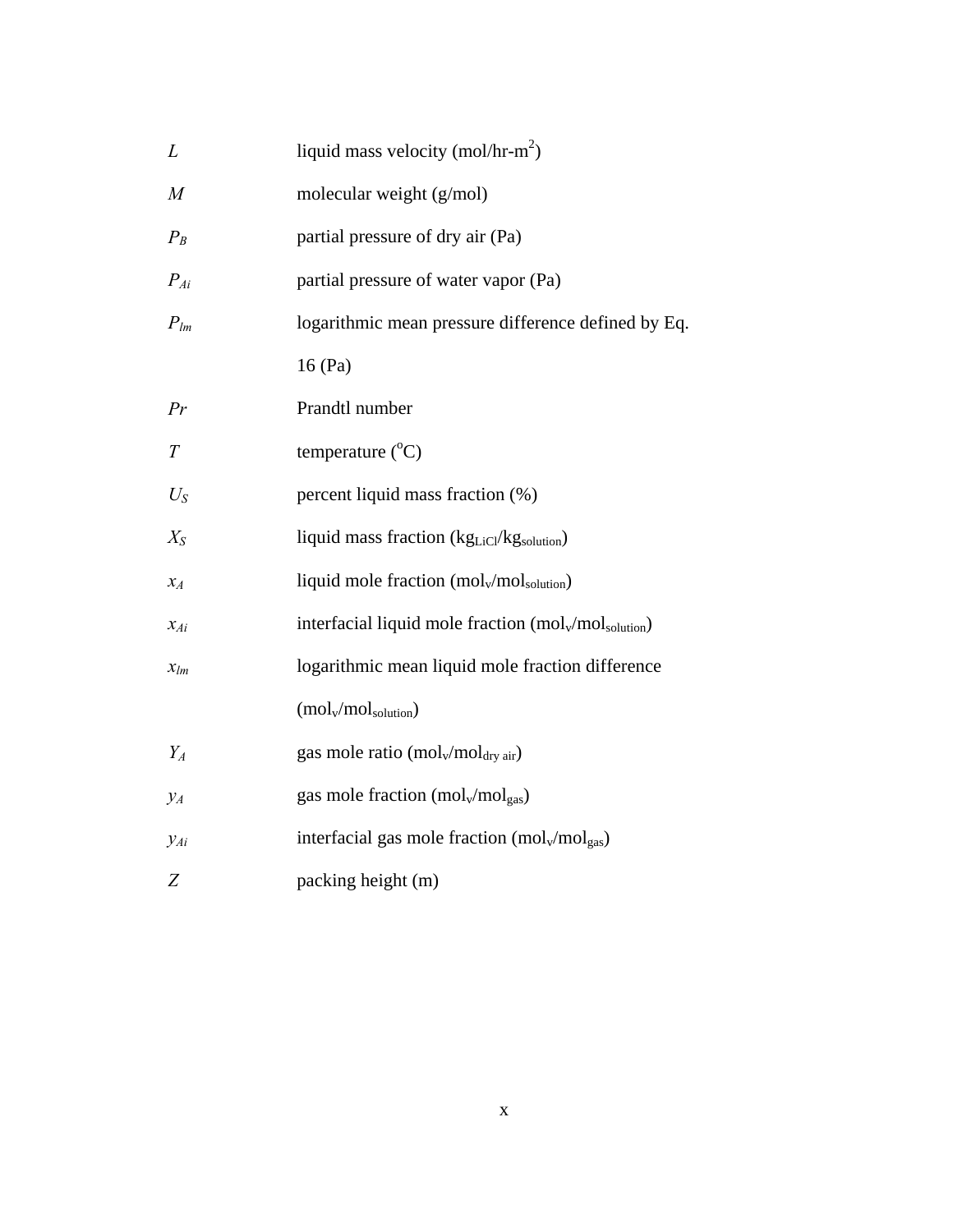# Greek:

|       | latent heat of condensation (J/mol) |
|-------|-------------------------------------|
| $\mu$ | viscosity $(kg/s-m)$                |
|       | density $(kg/m^3)$                  |
|       | surface tension $(N/m)$             |

# Subscripts:

| $\overline{A}$    | water vapor        |
|-------------------|--------------------|
| B                 | dry air            |
| $\mathcal{C}_{0}$ | critical           |
| i                 | interface          |
| G                 | gas                |
| L                 | liquid             |
| $\Omega$          | reference state    |
| S                 | desiccant solution |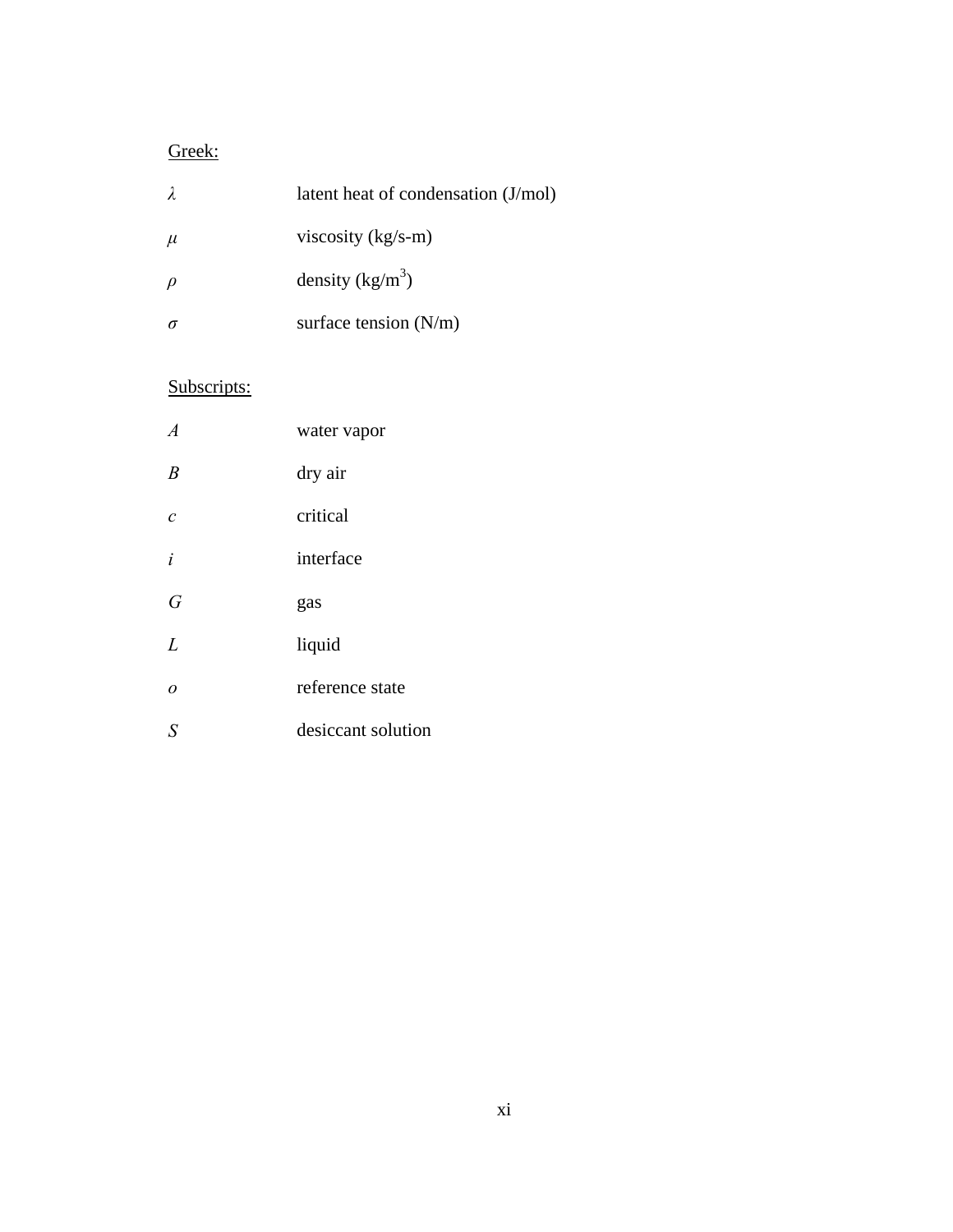## CHAPTER I

#### INTRODUCTION AND LITERATURE REVIEW

#### **1.1 Introduction**

The energy consumed in both residential and commercial buildings for space conditioning in the United States accounts for 40 to 60% of the total energy consumption of buildings [1]. In terms of cooling energy consumption for commercial buildings alone, approximately 1.4 quads of primary energy are used annually in the U.S. [2]. Roth et al. [3] presents a list of technological options related to HVAC systems that have the potential to reduce energy consumption. These options include liquid desiccant air conditioners, improved duct sealing, and variable refrigerant volume flow. Liquid desiccant air conditioners, also referred to as hybrid liquid desiccant (HLD) cooling systems, have the potential to reduce energy consumption for cooling and dehumidification by handling the latent load independently from the sensible load. This energy reduction can be as great as 0.2 quads with a payback period of 5 to 6 years [3].

A desiccant is a substance that has a high affinity for water, and can, be utilized to extract moisture from the air. The desiccant is regenerated after becoming saturated with moisture. Desiccants are classified as either liquid or solid. Examples of solid desiccants include silica gel, activated alumina, lithium chloride salt, and molecular sieves. Liquid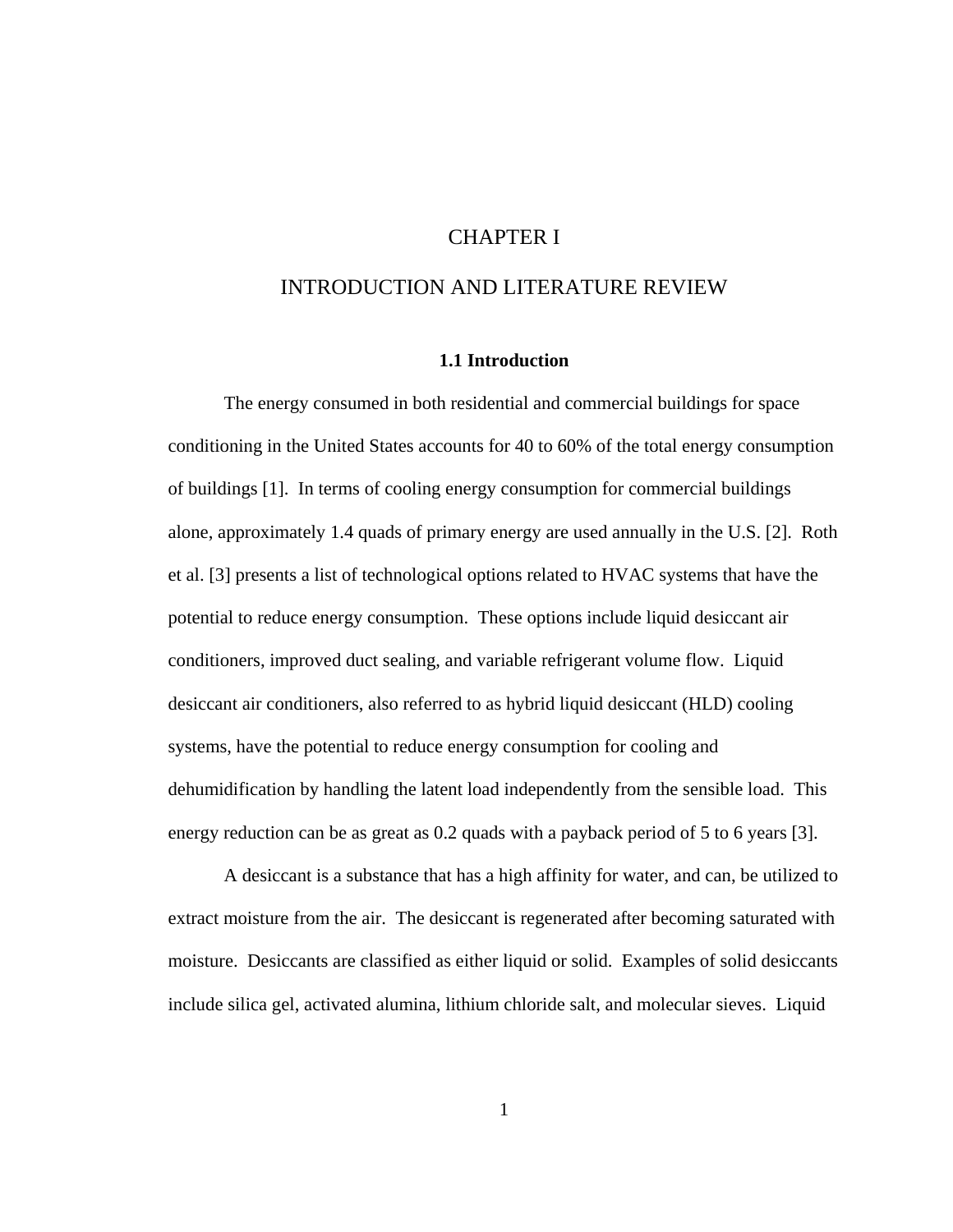desiccants include lithium chloride, lithium bromide, calcium chloride, and triethylene glycol solutions.

Commercial solid desiccant cooling systems are more readily available than are HLD cooling systems. Manufacturers such as Kathabar, Inc. and Niagara Blower Company do exist that provide liquid desiccant systems. However, this technology is still a relatively new technology for HVAC applications, but with continued research and development these systems can be commercialized within 3 to 4 years [3]. Research has shown that HLD cooling systems can be more cost effective than solid desiccant cooling systems. In terms of manufacturing cost, an HLD cooling system using a simple regenerator and a liquid desiccant that is evaporatively cooled costs approximately \$0.60 per cubic foot per minute (cfm). A solid desiccant cooling system with a desiccant wheel and a rotary heat exchanger costs approximately \$1.20 per cfm [3]. This is a manufacturing cost savings of about 50% for an HLD cooling system. Hybrid liquid desiccant cooling systems have the potential for operating costs 40% lower than for solid desiccant cooling systems. This cost savings is a result of liquid desiccants having a lower regeneration temperature and lower pressure drop and using the energy benefits of evaporative cooling [4]. Unlike a VCS, the liquid desiccant eliminates condensed moisture from collecting and providing an environment for harmful bacterial growth that can enter the air stream. Liquid desiccant have been found to capture air contaminants in air streams; therefore, a continuous supply of fresh air can be provided to a conditioned space. This will be very useful for hospitals where fresh air supply is very important for the well being of the occupants.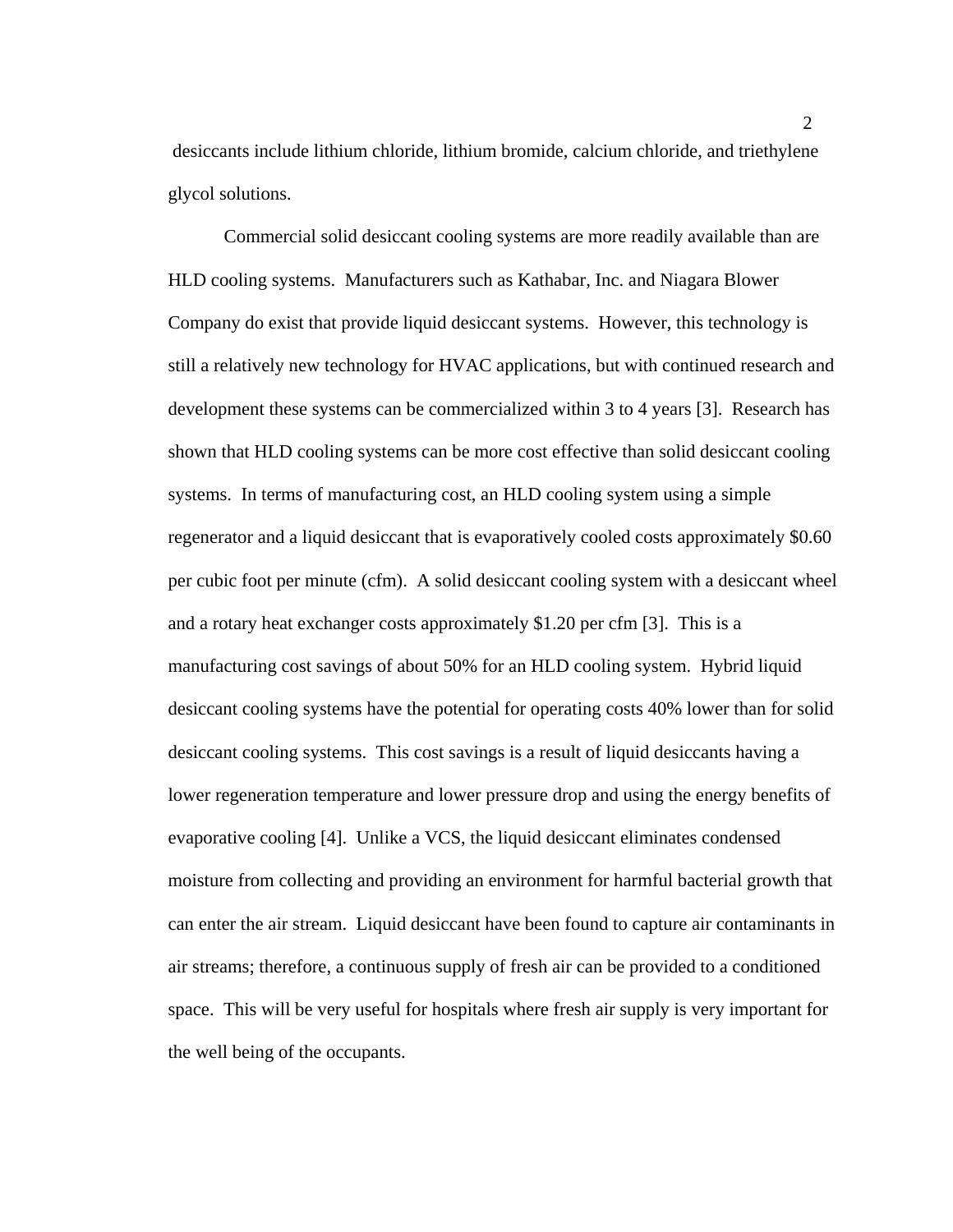The main component of a solid desiccant system is the rotary wheel which has a porous matrix that contains the solid desiccant. The solid desiccant dehumidifies the air by adsorption. Adsorption involves the attraction of intermolecular forces between the molecules of the solid and the substance extracted from the gas. For dehumidification, a strong intermolecular force of attraction between the solid desiccant and the water vapor in the humid air exists. This attraction causes the water vapor to condense on the surface of the solid desiccant resulting in dehumidification of the air stream. The desiccant is regenerated by exposing the solid desiccant to a hot gas stream that increases the temperature of the water vapor on the surface. This causes the vapor pressure of the moisture to be greater than the hot gas stream, thus the moisture is transferred to the hot gas stream [5]**.** A schematic of a solid desiccant system is shown in Figure 1.1.



Figure 1.1 Solid Desiccant System Schematic ([http://www.eere.energy.gov/de/technologies/det\\_thermal\\_tech\\_basics.shtml\)](http://www.eere.energy.gov/de/technologies/det_thermal_tech_basics.shtml)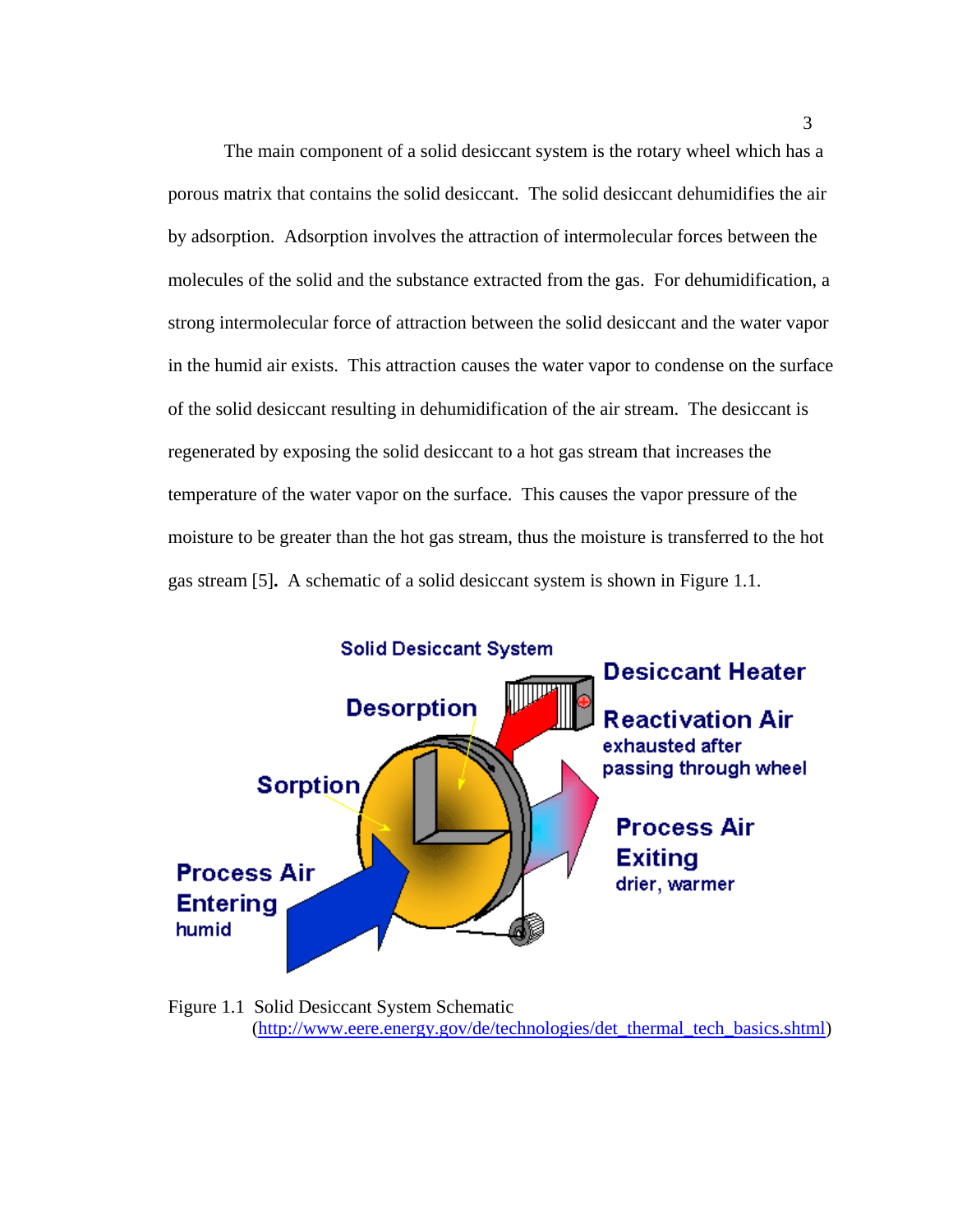The main components for a liquid desiccant system are the dehumidification and regeneration towers. As can be seen in Figure 1.2, moist air enters the bottom of the dehumidification tower and travels up through a packing material. The liquid desiccant enters the top of the tower and travels down the packing material countercurrent to the air. The packing material allows a large interfacial surface area to exist between the moist air and liquid desiccant to aid in mass transfer. The moist air entering the tower has a vapor pressure greater than the liquid desiccant. This causes the water vapor to be transferred from the air to the liquid desiccant, and dehumidified air leaves the tower. This type of mass transfer operation is known as absorption. The liquid desiccant becomes less concentrated after absorbing the water vapor from the moist air. The temperature of the weak desiccant is increased and enters the regeneration tower and travels down through the packing. The increase in temperature increases the desiccant vapor pressure. A supply of ambient air with a vapor pressure less than the desiccant flows countercurrently up through the regeneration tower and through the packing material. Water vapor is transferred from the desiccant to the ambient air due to the differences in vapor pressure.

4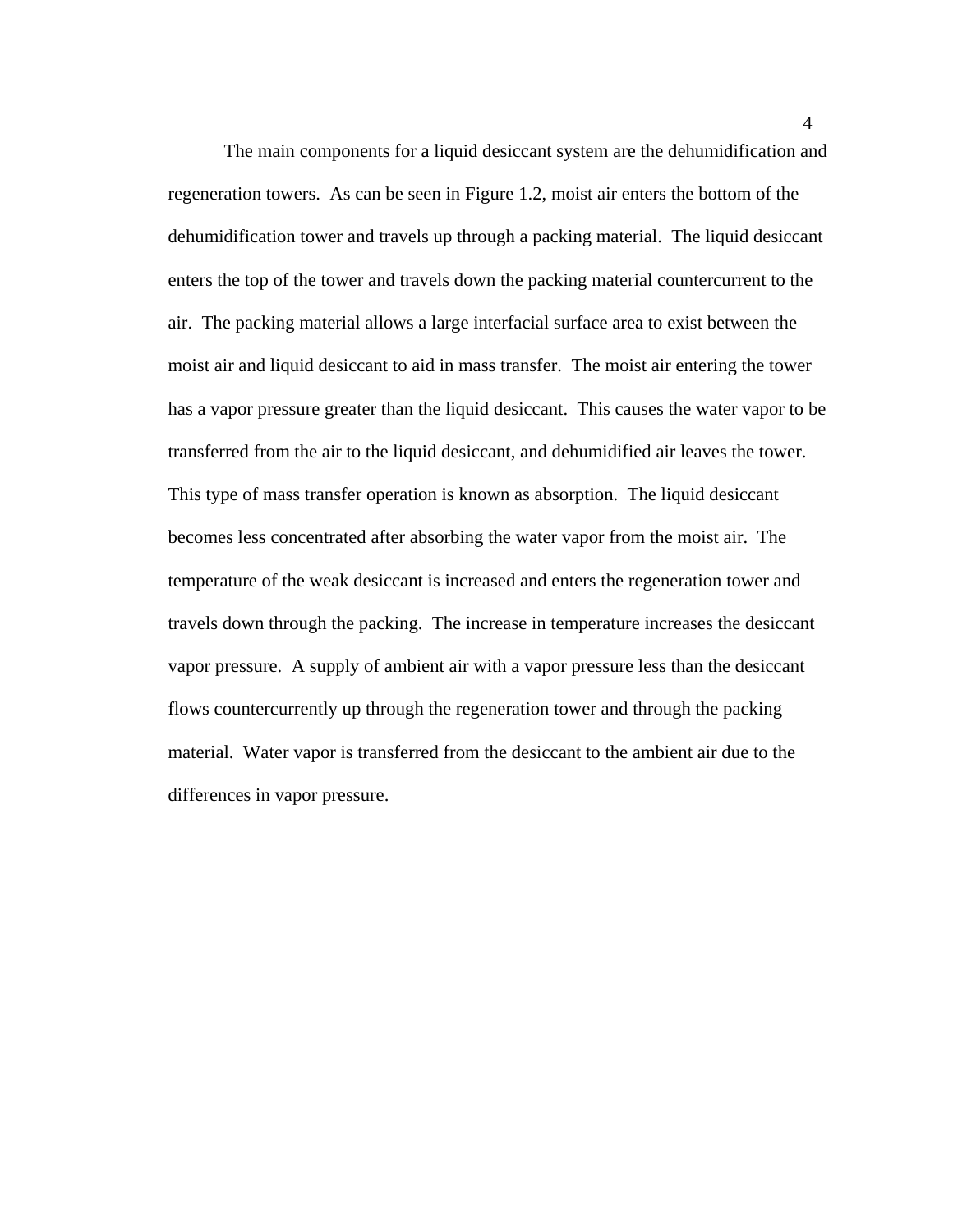

Figure 1.2 Hybrid Liquid Desiccant Cooling System

The objective of the present investigation is to develop a mathematical model to determine the packing height of a liquid desiccant dehumidification tower. Though the model developed in this research can be applied to any liquid desiccant, an aqueous LiCl solution was used to simulate the performance of the HLD cooling system in the model. The LiCl solution was chosen because it is a promising substance for commercial desiccant cooling applications.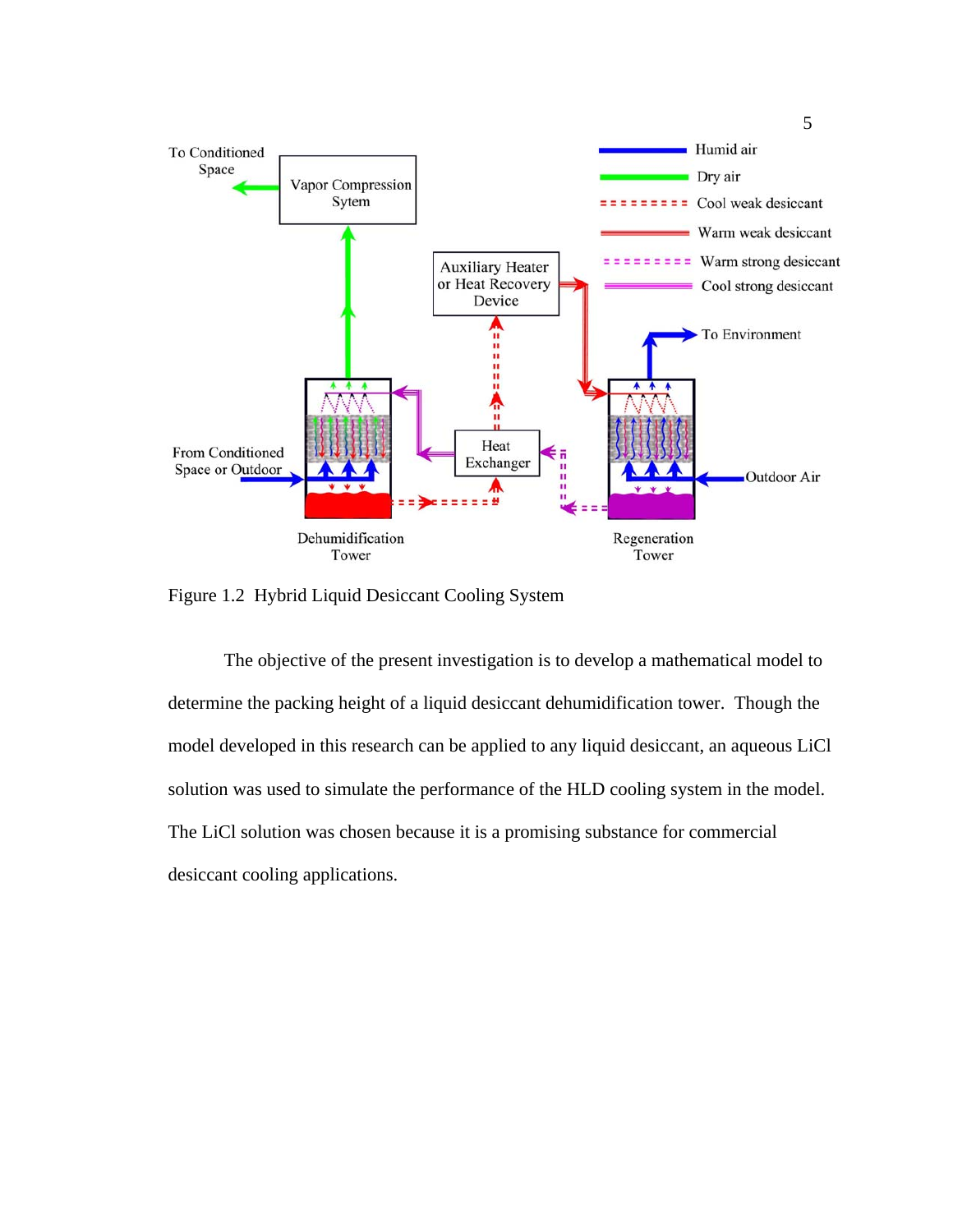#### **1.2 Literature Review**

The conventional air conditioning unit removes moisture from the air by lowering the temperature of the moist air below its dew point. The dehumidified air then is reheated to the desired comfort temperature for the conditioned space. This results in an inefficient process and can be improved by using a desiccant unit to handle the latent load independently from the sensible load. Figure 1.3 shows that the total change of enthalpy for a VCS,  $Δh<sub>VCS</sub>$ , can be reduced if a HLD cooling system is used. This reduction can be attributed to the latent and sensible load being handled independently in a HLD cooling system. The dehumidification tower takes on the latent load  $(h_1 - h_a)$  while the evaporator would only handle the sensible load  $(h_a - h_2)$ . Considering the energy consumption due to only cooling and dehumidifying the air, handling the latent and sensible load separately results in a significant reduction in energy consumption when compared to a VCS.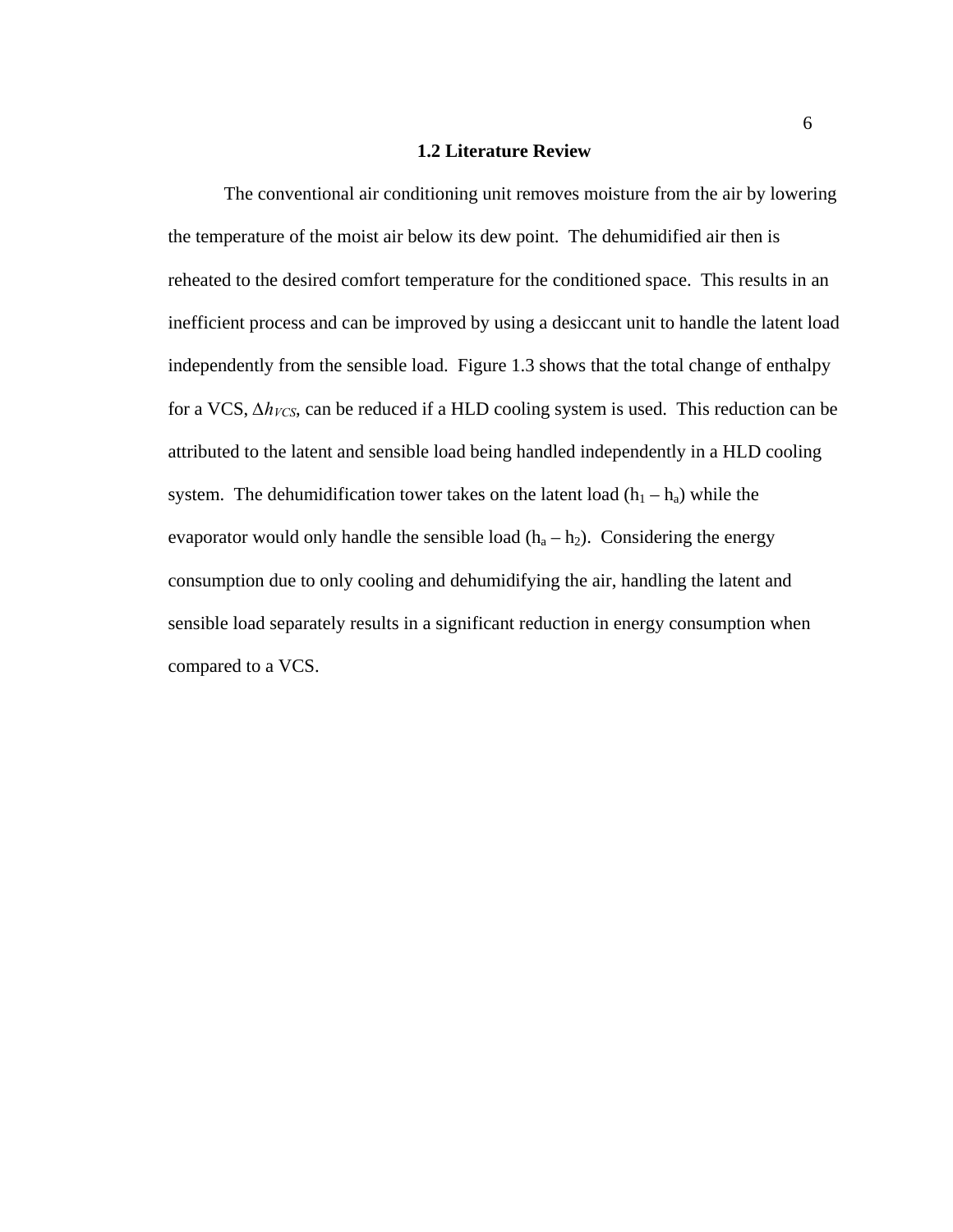

Figure 1.3 Cooling Paths for a Vapor Compression and HLD Cooling Systems

Various configurations of hybrid desiccant air conditioning systems have been studied. These systems have utilized either a solid or liquid desiccant to remove moisture from the conditioned air.

A field test house at the University of Florida was equipped with a hybrid liquid desiccant system [6]. Experiments were performed comparing the VCS and the HLD cooling system. The study determined that increases in airflow rate, inlet air temperature, or desiccant mass flow rate increased the rate of moisture removal, while increases in the inlet desiccant temperature decreased the rate of moisture removal.

At the University of Maryland, two cooling, heating, and power (CHP) systems were studied incorporating desiccant technology [7]. One CHP system used a solid desiccant and the other a liquid desiccant. The study was performed in order to compare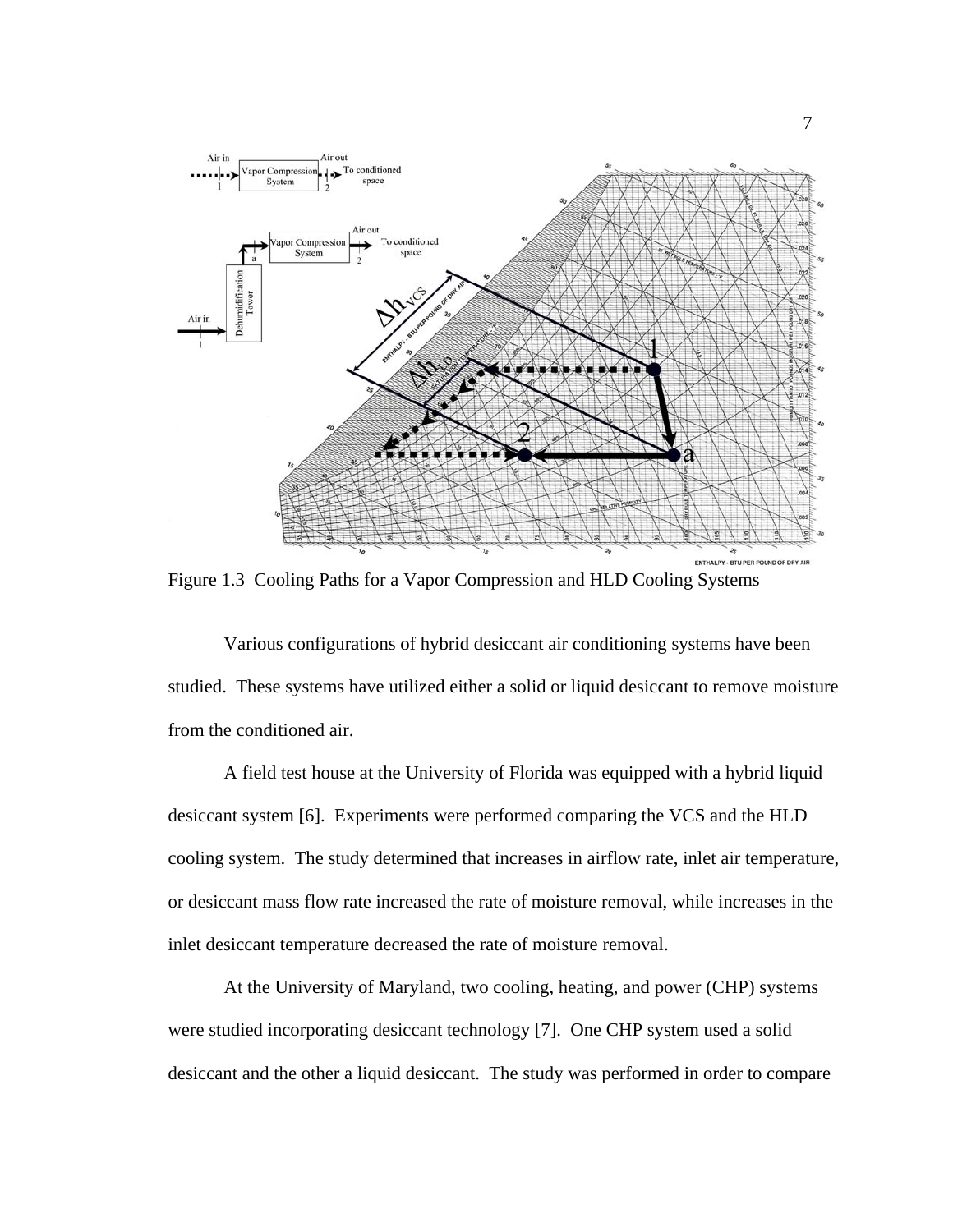the two desiccant systems. The CHP system using the liquid desiccant did not produce electricity; however, waste heat from two engine-driven air conditioning units were recovered and used to regenerate the liquid desiccant. The CHP system using the solid liquid desiccant did produce electricity via a microturbine. The hot exhaust gases were recovered from the microturbine and used for heat generation in the absorption chiller and for regenerating the solid desiccant. The study found that the liquid desiccant unit consumed 9.5 kW of electrical power to produce 42 kW (12 tons) of cooling; whereas, a vapor compression system consumed 9.5 kW of electricity to produce 33 kW (9.4 tons) of cooling. The thermal coefficient of performance (COP) for the total cooling of the liquid desiccant system was found to be 1.0. The solid desiccant system removed more moisture from the air than the liquid desiccant system; however, due to the almost isenthalpic process after passing through the desiccant wheel the latent load is essentially converted to a sensible load. The thermal COPs for the total cooling for the solid desiccant system was 0.5. Both of the systems studied operated around 50% below design conditions. The COP for the systems could have been increased if operating conditions were at the design conditions. The two systems differed in these heat recovery methods; therefore, COP comparisons do not tell the complete story.

Similarly, a  $20,000$  m<sup>2</sup> demonstration building in Beijing, China was configured with a CHP system [8]. An internal combustion engine supplied power to the building with the waste heat used for an absorption chiller and for regeneration of a liquid desiccant system using lithium bromide as the desiccant. During peak electrical loads if the combustion engine could not supply the demand, then the power grid aided in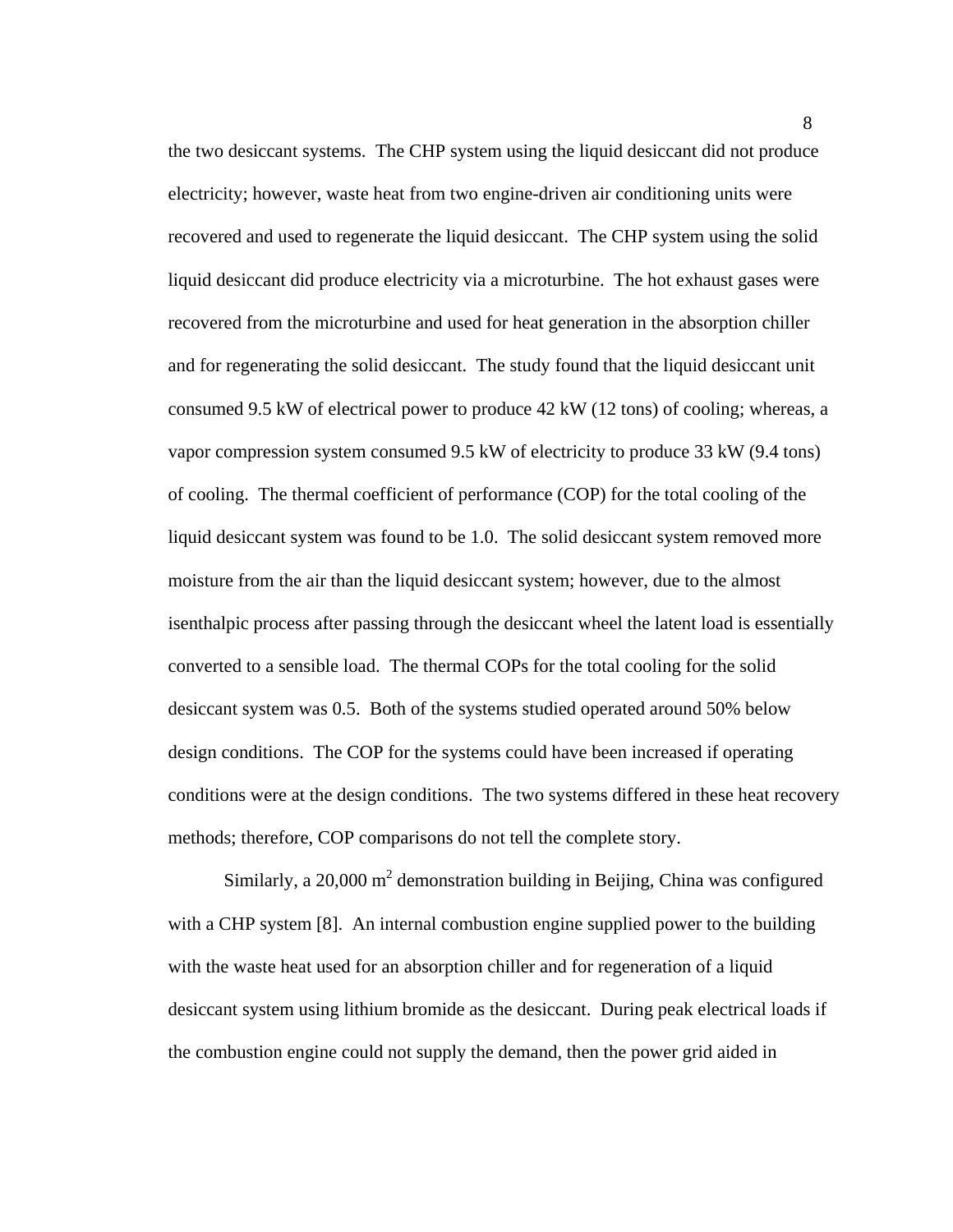meeting the electrical demand. During peak thermal loads if waste heat could not supply the amount of energy needed to drive the absorption chiller, then a vapor compression unit was used to aid the absorption chiller. The regeneration of the liquid desiccant did not require any assistance during thermal peak hours due to the desiccants relatively low regeneration temperature. During the summer months, the CHP system continued to operate during the night and stored chilled water in a tank. The desiccant was also regenerated during the night, and the concentrated desiccant was placed in a storage tank. The potential thermal and chemical energy stored in these tanks was used during the peak thermal and electrical demand hours. During the winter months, the liquid desiccant system was used as a total heat exchanger to recover heat from the exhaust air. The CHP system was not used during the transition months, and the total electrical and thermal loads were handled by the power grid. Comparing to a conventional HVAC system, the CHP system was more energy efficient with the liquid desiccant system being an integral part of the increased efficiency. The payback period for the system was only 2 years.

A study performed in Beirut, Lebanon compared the feasibility for a liquid desiccant system using  $CaCl<sub>2</sub>$ , for a low latent load building and a separate high latent load building [9]. The low and high latent load buildings were classified as residential and commercial, respectively. A residential liquid desiccant system was designed to completely replace the VCS and to handle the complete cooling load, latent and sensible. A liquid desiccant system was used in conjunction with a vapor compression unit in the restaurant, and is therefore, classified as a hybrid system. The COP for the residential building and the restaurant were found to be 0.41 and 0.45, respectively. Because the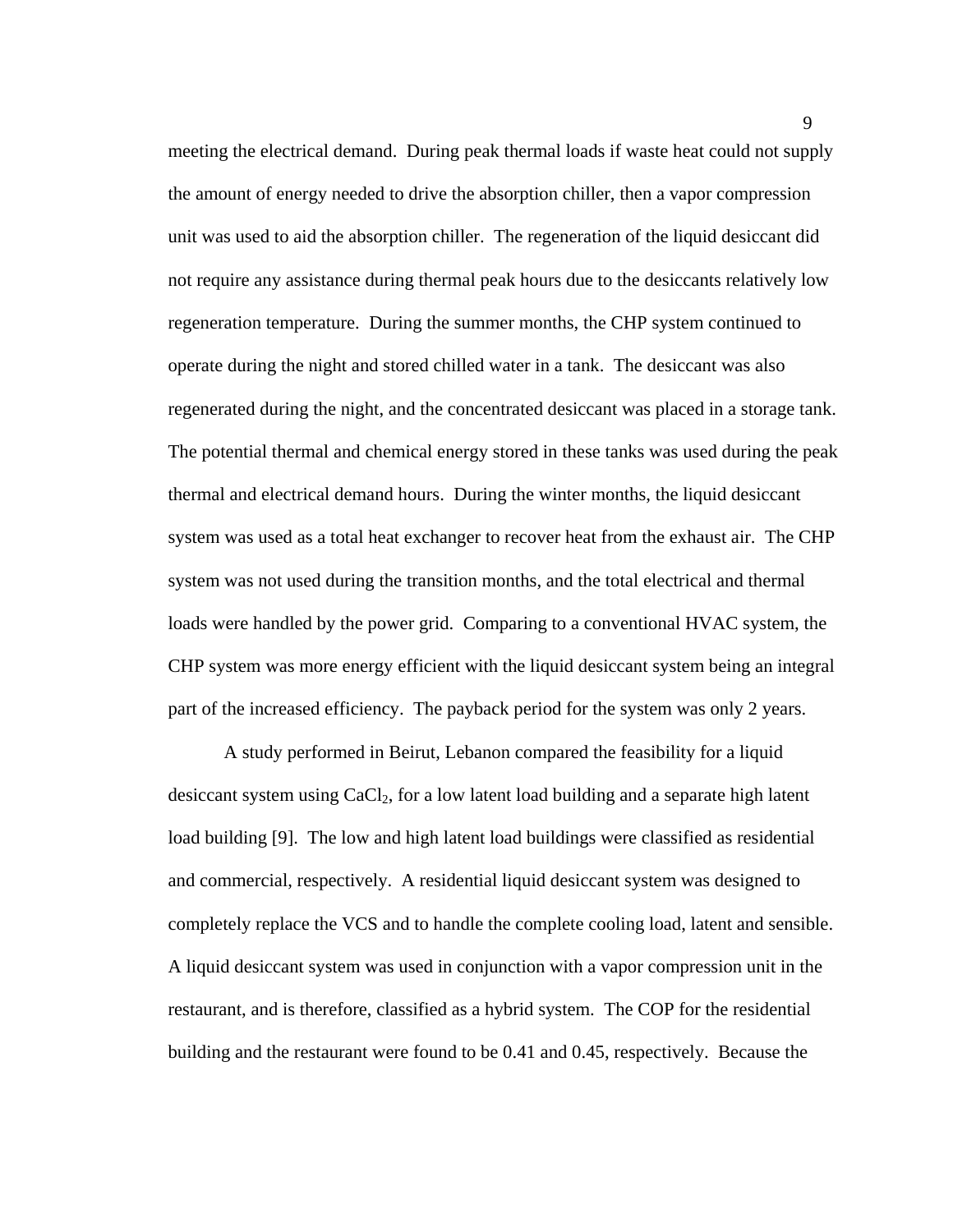latent and sensible load was handled separately, the size of the vapor compression unit for the restaurant was decreased from 11.4 to 8 tons of refrigeration. The hybrid system for the restaurant was found to be the most economically feasible, given a reasonable natural gas price for regenerating the liquid desiccant, and resulted in an immediate payback period if the liquid desiccant is regenerated with natural gas at a reasonable rate, and 11 years if a solar collector was used to assist the regeneration. Thus, a reduction in energy costs can be achieved by dehumidifying the air via a HLD cooling system for a building with a high latent load.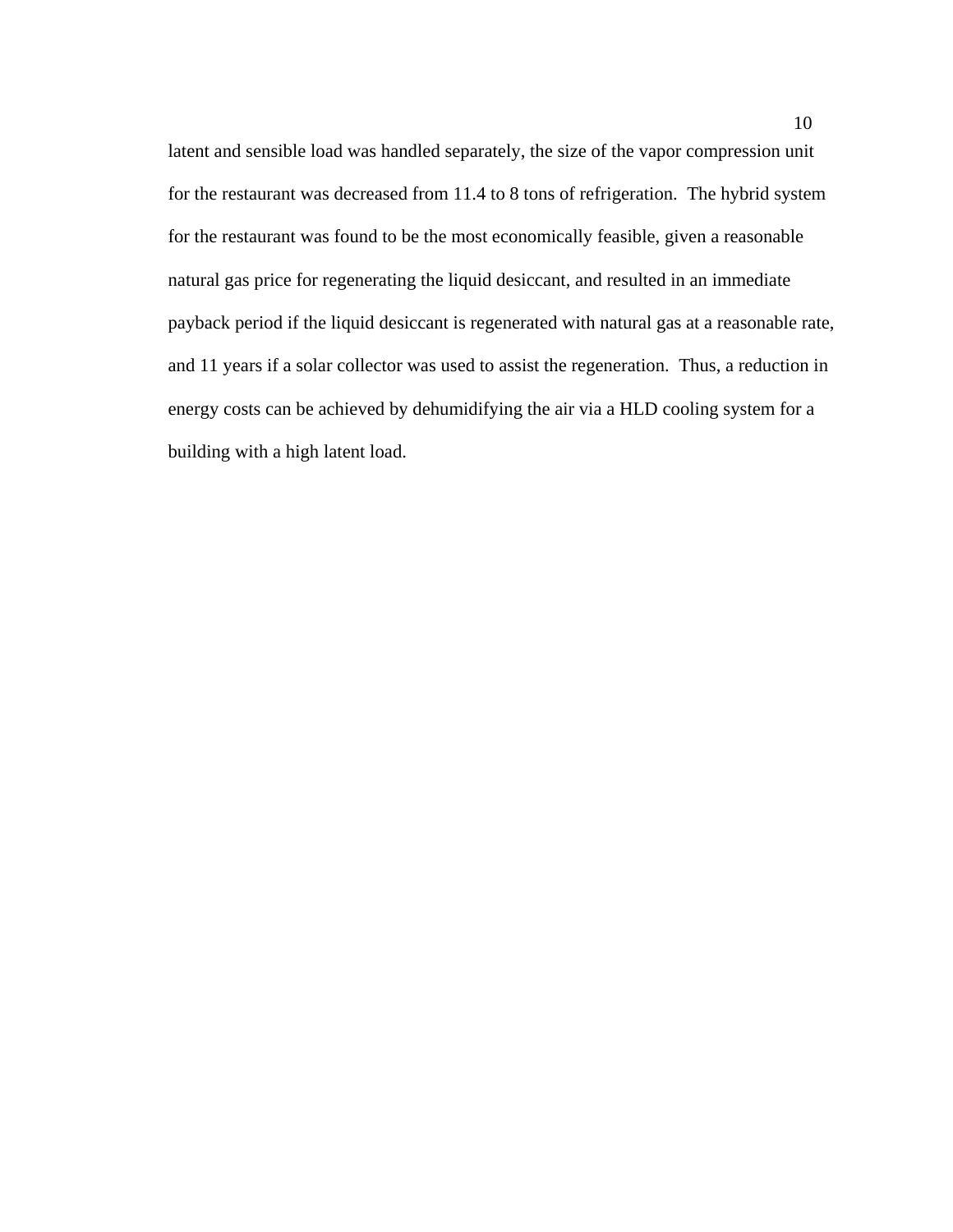## CHAPTER II

#### HEAT AND MASS TRANSFER INVESTIGATION

#### **2.1 Two-Film Theory**

As was mentioned earlier for a liquid desiccant dehumidification tower, moist air enters from the bottom and a concentrated liquid desiccant solution enters from the top of the tower. The mass transfer phenomena happens at the gas-liquid interface, as illustrated in Figure 2.1. This figure shows that an average concentration exists in the bulk gas phase, *yA*, and in the bulk liquid phase, *xA*. As the bulk gas phase approaches the interface concentration,  $y_{Ai}$ , a thin laminar film,  $\delta_G$ , develops and a decrease of the solute concentration of the gas phase exists. Across the interface, no mass transfer resistance is assumed exists; therefore, equilibrium concentrations are attained at the interface between the two phases at concentrations  $y_{Ai}$  and  $x_{Ai}$  for the gas and liquid phases, respectively. The solute is transferred to the liquid phase and also passes through a thin laminar film,  $\delta_L$ , and the liquid concentration experiences a decrease in concentration from the interface to the bulk liquid. An interpretation of the mass transfer between the gas and liquid phase is known as the two-film theory and accounts for the resistances to mass transfer for the gas and the liquid phases.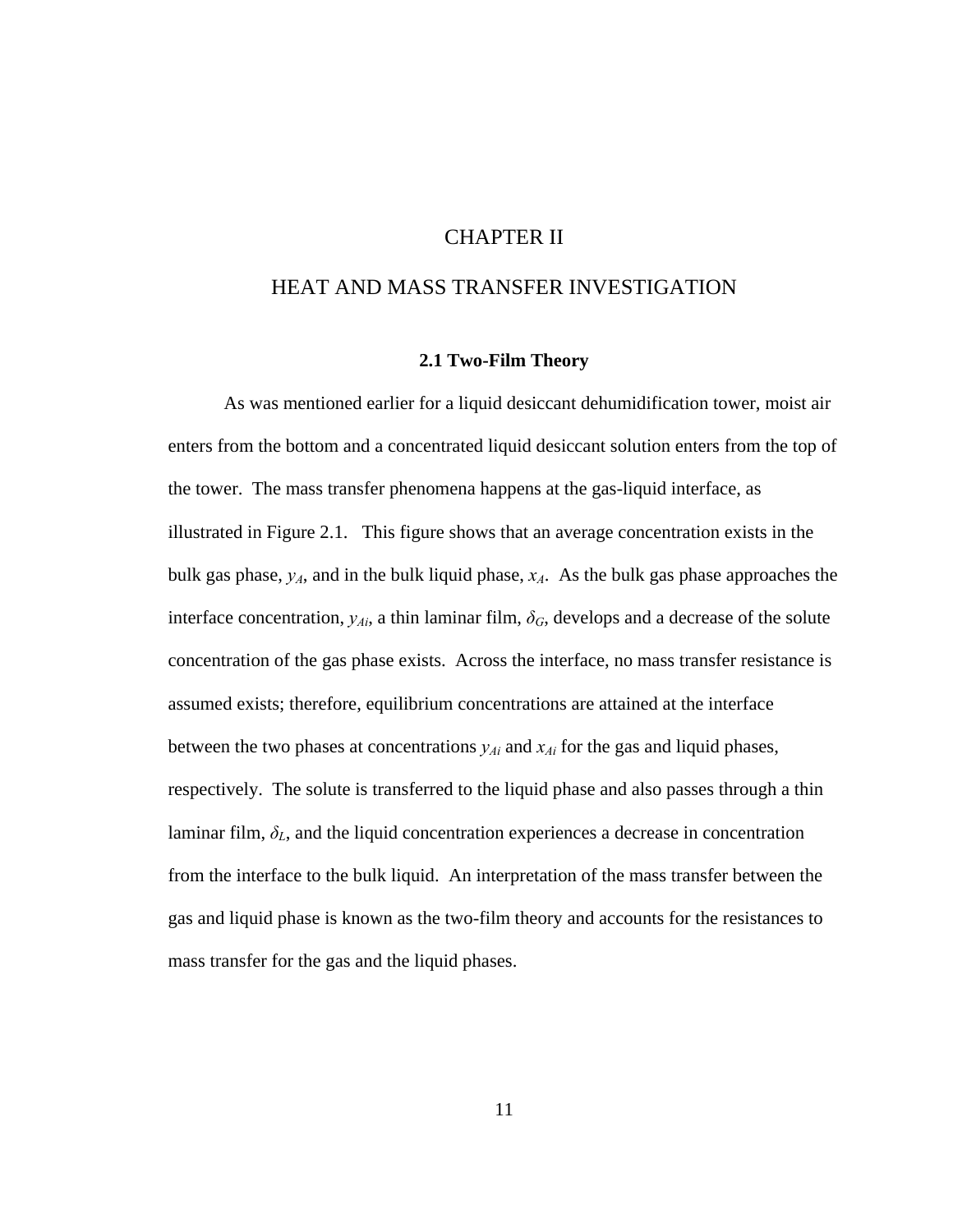Observing the concentration of the diffusing solute at the interface, the solute concentration seems to increase as the solute diffuses across the interface to the liquid phase. This is due to the use of different concentration units in the gas and liquid phase and does not represent a jump in concentration across the interface [5].



Figure 2.1 Two-Film Theory Diagram [5]

#### **2.2 Heat Effects**

Multiple heat effects can arise simultaneously in an absorption process. The heat of solution may increase the solvent temperature and decrease the equilibrium solubility of the solute. If a volatile solvent is used, for example, water, the vaporization of the solvent will absorb some of the sensible heat. The gas and liquid phases will experience sensible heat effects that are transferred to and from both phases. The heat effects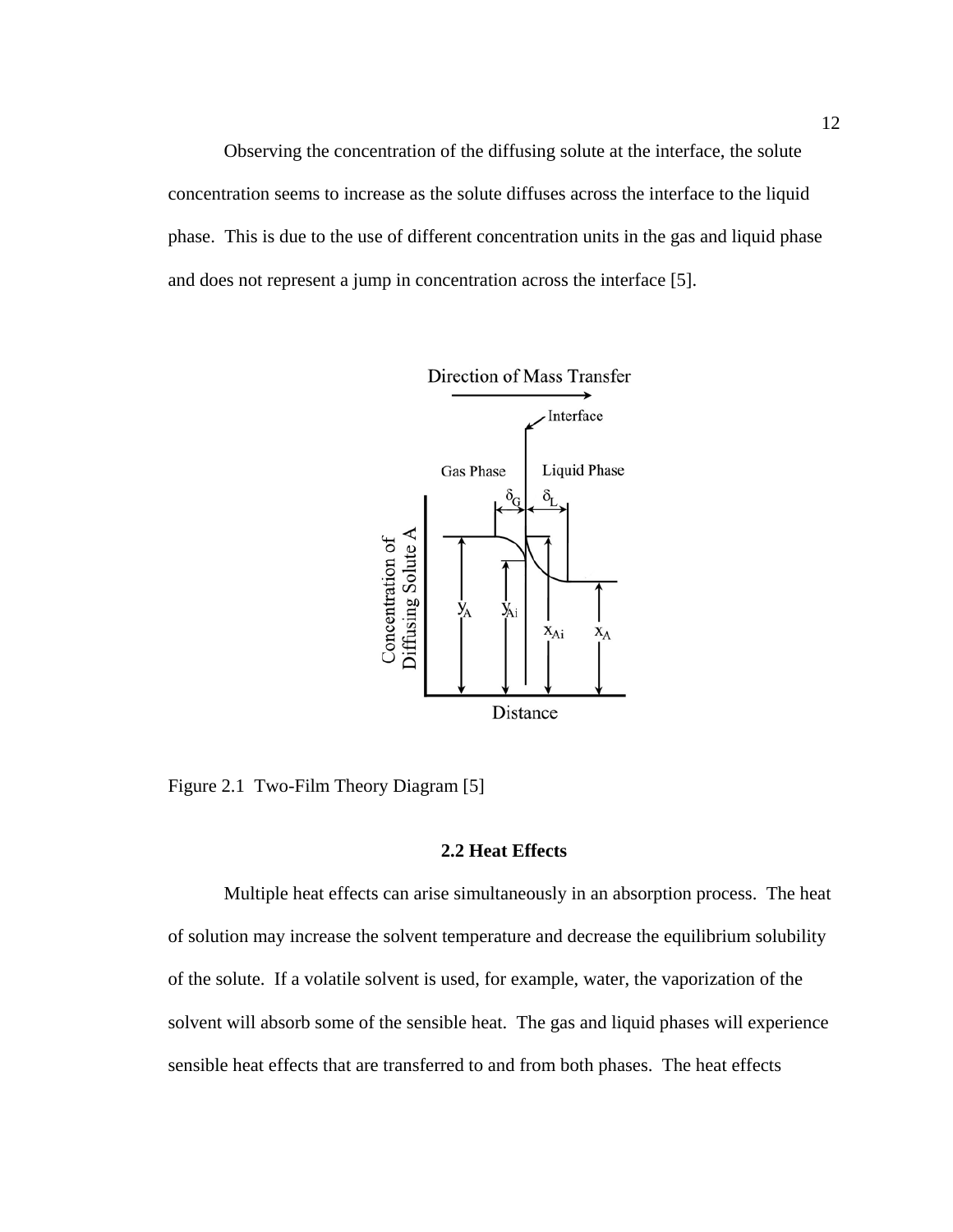generated from the inside of the absorber will be transferred to the inside wall and then to the environment, unless cooling coils are incorporated in the absorber [10]. These effects of heat transfer in an absorption process can significantly alter the performance of the system. However, depending on the application one or all of the heat effects can be considered negligible to simplify performance calculations for the absorption process. Either isothermal or adiabatic processes are commonly assumed for performance calculations. The former being the most desired since the calculations are much simpler than the latter process. However, most absorption processes are exothermic for which temperature effects must be accounted [5]. Sawistowski and Smith [11] present a method to check whether isothermal or adiabatic conditions exist for performance calculations. Modeling the tower as an adiabatic process is a common assumption and has been shown to be accurate for large scale absorption towers [10]. This assumption is used in the development of the mathematical model which is described here in.

#### **2.3 Model Development**

A finite difference model was developed to determine the packing height of the dehumidification and regeneration towers. The procedure used in developing this model takes into account both the gas and liquid phase mass transfer resistances. This procedure is outlined and was first solved by Treybal [12]. There are cases where the resistance to mass transfer can be neglected and calculations can be simplified [13]. For example, in an air and pure water packed-tower configuration where the water is vaporized and absorbed by the air, the resistance to mass transfer exists entirely in the gas phase. However, for the case of an air and liquid desiccant packed-tower arrangement, at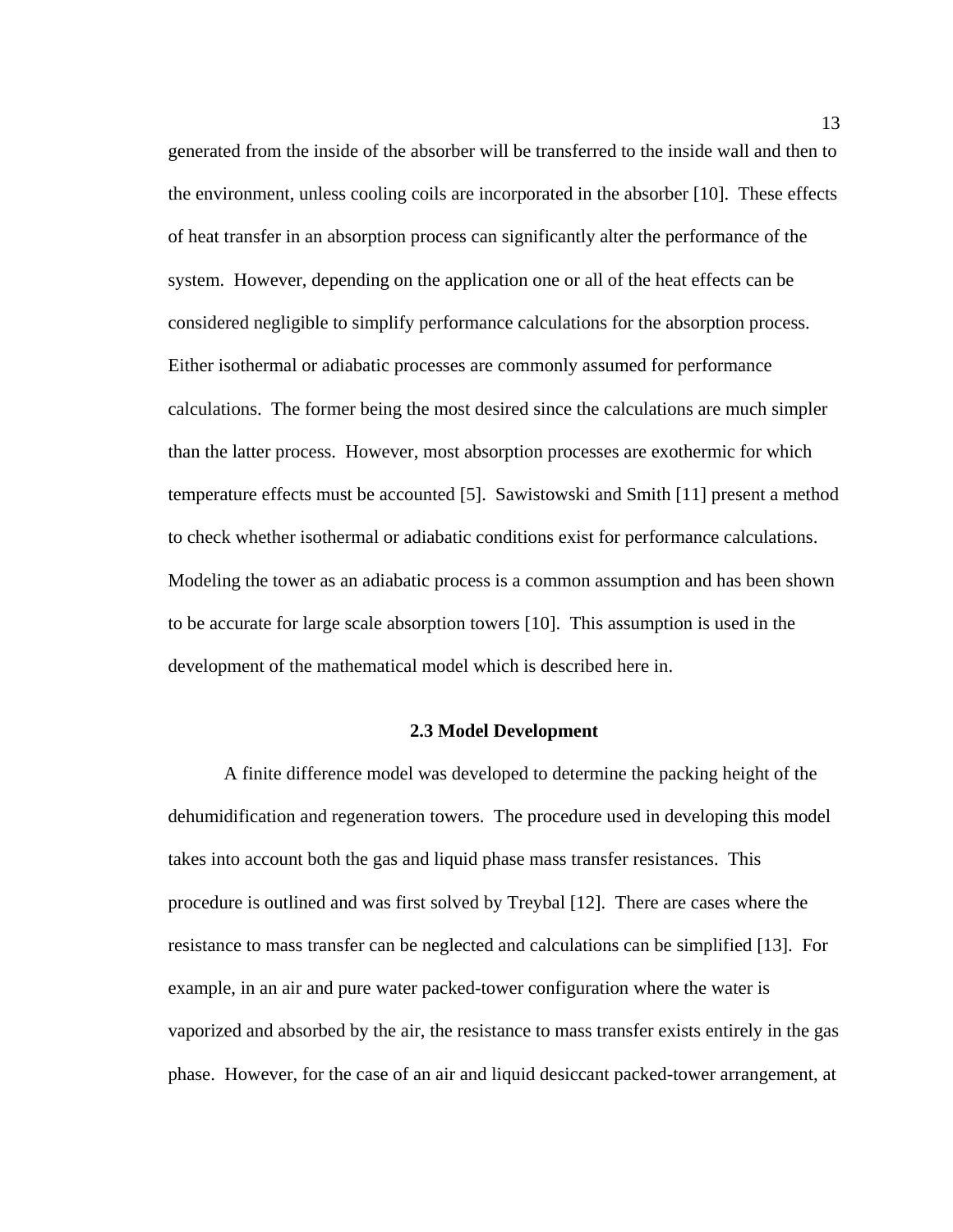the interface there exists a concentration gradient in the liquid and gas phases. Therefore, both the gas and liquid phases must overcome a resistance for mass transfer to take place. For solute concentrations greater than 40%, Löf et al. [14] state that the resistances to heat and mass transfer in the liquid phase are small relative to the gas phase resistances and can be neglected. The model constructed in this investigation accounts for the mass transfer resistances for both the gas and liquid phases. There are assumptions incorporated into the model in this thesis. These assumptions do not sacrifice any accuracy from an engineering design perspective and are discussed in the following paragraph.

The validity of the assumption of an adiabatic tower was discussed in Chapter 3 and was found to be acceptable for engineering purposes. The heat of solution is assumed negligible. However, Sadasivam and Balakrishnan [15] state that neglecting the heat of solution can result in an overdesign of the packing height. Data on the heat of solution for LiCl solutions are available from Zaytsev and Aseyev [16] and can be incorporated into the model. The scope of this thesis is concerned with preliminary design calculations, and neglecting the heat of solution will give valid results for engineering purposes. Another assumption used in the model is the interfacial surface areas for the heat and mass transfer are equal. This assumption is stated because the actual interfacial temperature is close to the value of the bulk liquid for liquid desiccant absorption systems; therefore, the resistance to heat transfer for the liquid phase is negligibly small relative to the heat transfer resistance in the gas phase. Axial dispersion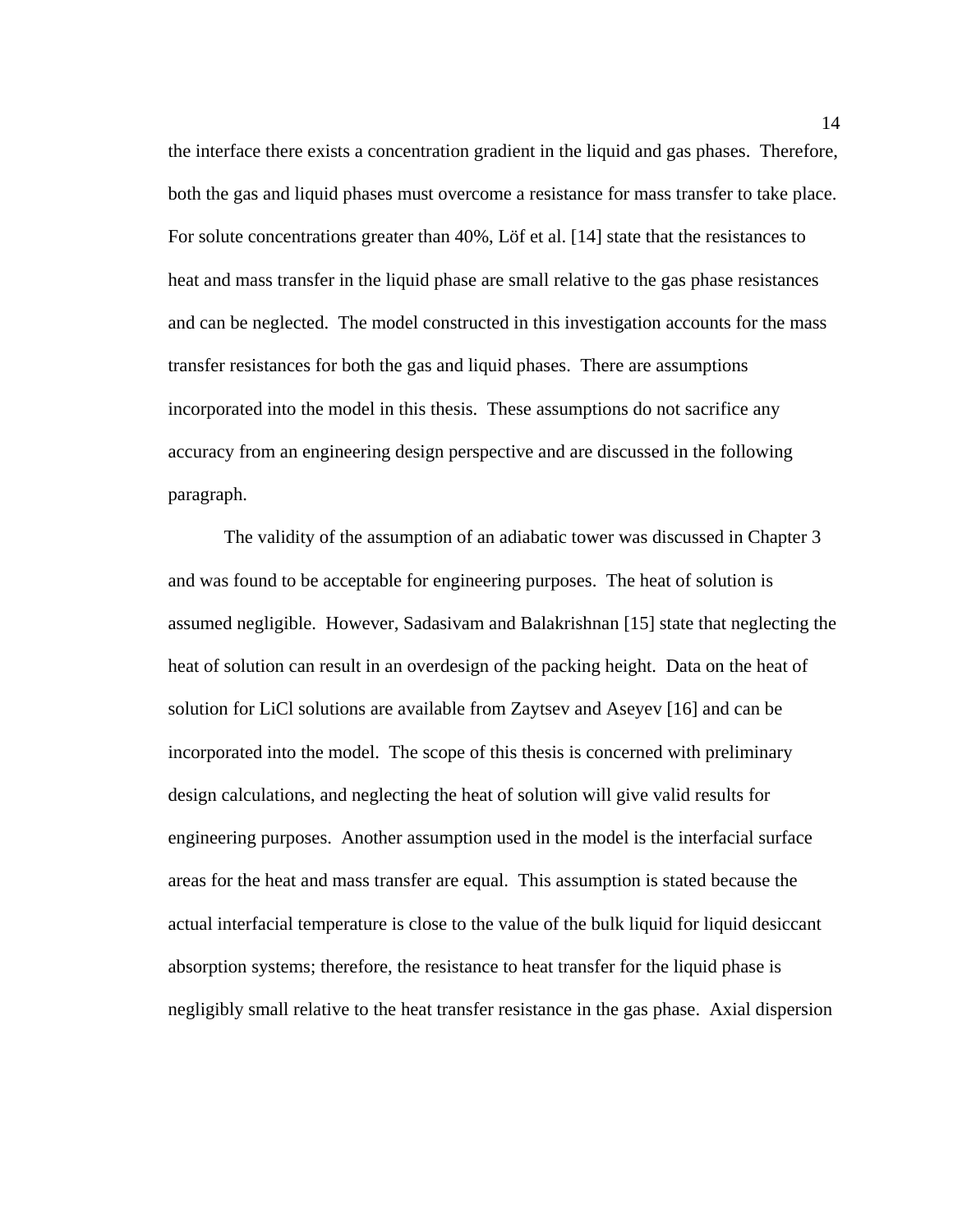is assumed negligible and is considered to be minor [12] for any packed tower application. In summary the assumptions are listed below:

- 1. The packed tower is adiabatic.
- 2. The heat of solution is neglected.
- 3. No resistance to heat transfer in the liquid phase; that is, the interfacial temperature is equal to the bulk liquid temperature.
- 4. The interfacial surface areas for heat and mass transfer are equal.
- 5. No axial dispersion; therefore, a one dimensional analysis is used.

Figure 2.2 displays the control volumes of a differential slice from the packed tower with all significant material and heat effects entering and exiting the infinitesimal packing height. The direction of mass and heat transfer is taken as positive from the gas to the liquid.



Figure 2.2 Differential Segment from a Packed Tower [12]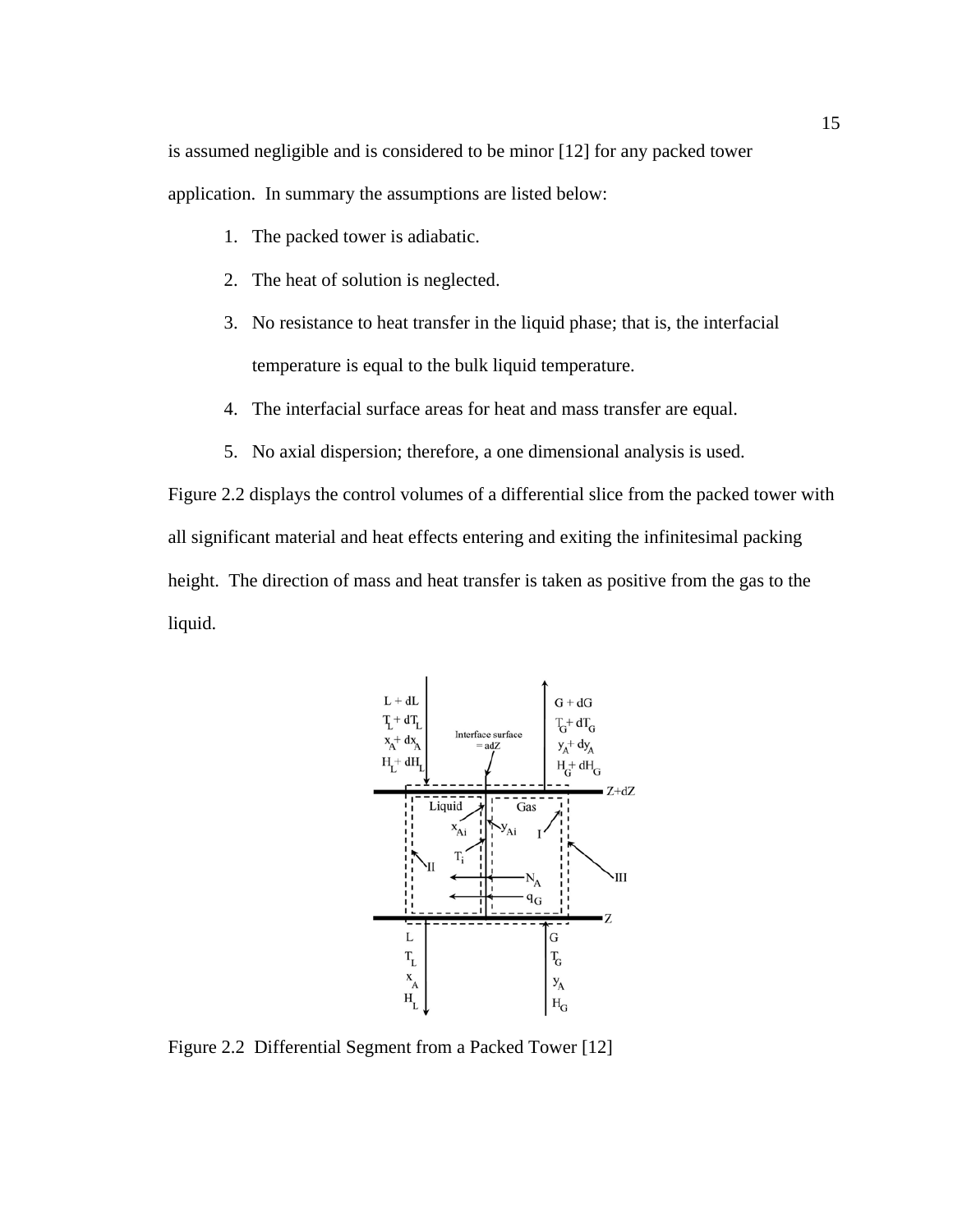Incorporating the assumptions and the control volumes from Fig. 2.2, the

equations that model the heat and mass transfer in the tower are listed below.

The liquid side enthalpy can determined from

$$
H_L = C_L (T_L - T_0) \tag{1}
$$

Differentiating Eq. 1 we can write

$$
dH_L = C_L dT_L \tag{2}
$$

The gas-side enthalpy for low pressure can be expressed as

$$
H_G = C_B (T_G - T_0) + Y_A [C_A (T_G - T_0) + \lambda]
$$
\n(3)

Differentiating Equ. 3 we can write

$$
dH_G = C_B dT_G + Y_A C_A dT_G + [C_A (T_G - T_0) + \lambda] dY_A
$$
\n
$$
\tag{4}
$$

Evoking the conservation of mass principle across control volume III in Fig. 2.2 yields

$$
dL = G_B dY \tag{5}
$$

Performing an energy balance over control volume I, the heat transfer is given by

$$
G_B H_G - G_B (H_G + dH_G) - (G_B dY) [C_A (T_G - T_0) + \lambda] = q_G a_t dZ
$$
\n(6)

The heat transfer in Eq. 6 can be written as

$$
q_G a_t dZ = h_G' a_t (T_G - T_L) dZ \tag{7}
$$

Where the Ackerman correction for simultaneous heat and mass transfer is applied; that

is

$$
h_G^{\dagger} a_t = \frac{-G_B (C_A dY_A / dZ)}{1 - \exp[G_B (C_A dY_A / dZ) / h_G a_t]}
$$
(8)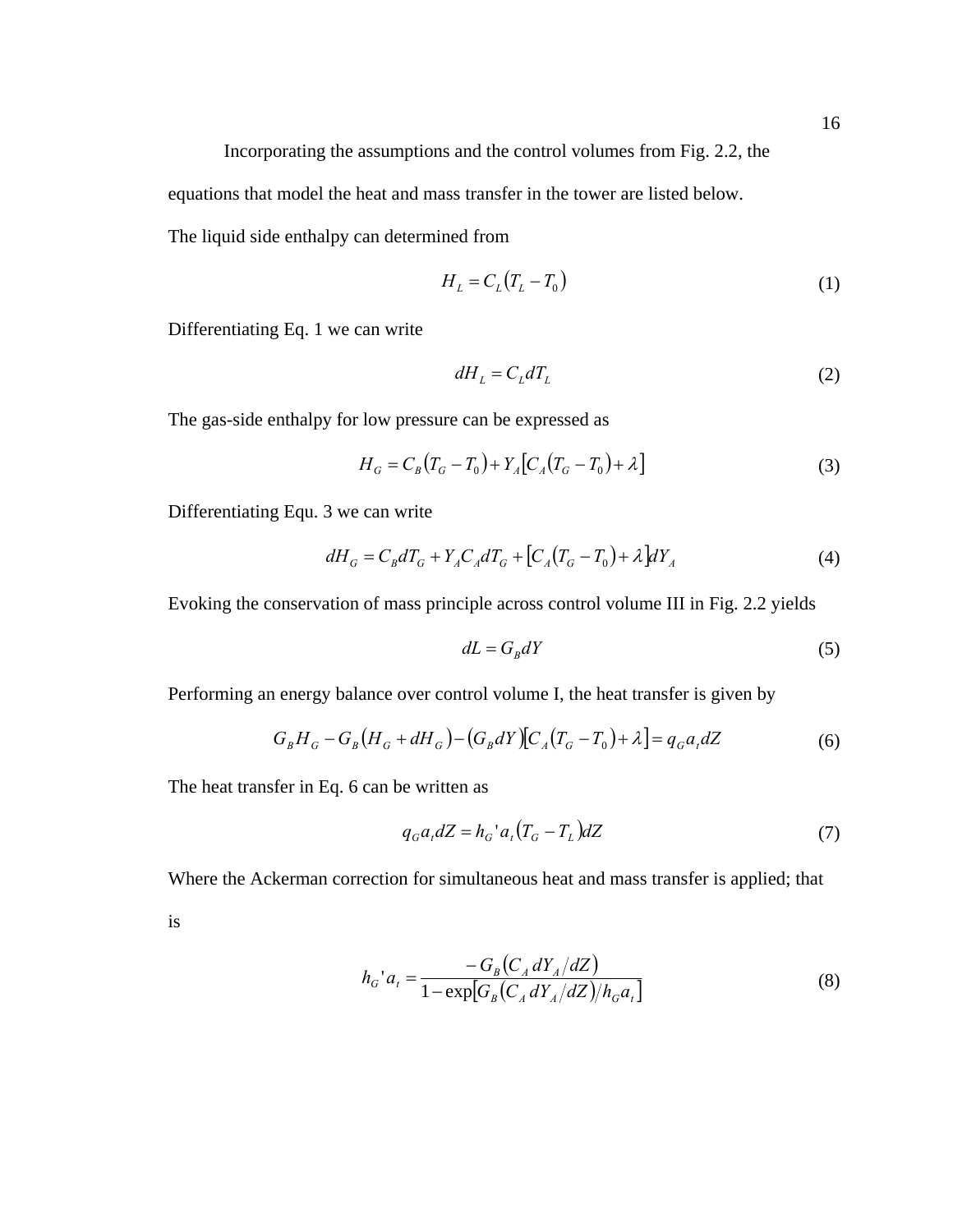Combining Eqs. 4, 6, and 7 and rearranging, the change in gas temperature per change in differential packing height can be expressed as

$$
\frac{dT_G}{dZ} = \frac{h_G' a_t (T_G - T_L)}{G_B (C_B + Y_A C_A)}\tag{9}
$$

The change in gas solute concentration per differential height required for Eq. 8 is determined by writing the mass transfer for the gas, as is shown in Equation 10.

$$
G_B dY_A = -F_G \left( \ln \frac{1 - y_{Ai}}{1 - y_A} \right) a_t dZ \tag{10}
$$

Rearranging Eq. 10, the desired expression for the change in gas solute concentration per differential height is obtained.

$$
\frac{dY_A}{dZ} = \frac{-F_G a_t}{G_B} \left( \ln \frac{1 - y_{Ai}}{1 - y_A} \right) \tag{11}
$$

Evaluating Eq. 11 involves determining the equilibrium solute concentration at the interface as well as the gas-side mass transfer coefficient. A second order polynomial curvefit was formulated using vapor pressure data from Zaytsev and Aseyev [16] to determine the equilibrium mole fractions of the gas and liquid phases at the interface. This curvefit is expressed for the dehumidifier in Eq. 12.

$$
y_{Ai} = \frac{4}{4053} \begin{bmatrix} \left(162 - 907T_L + 0.0184T_L^2\right) \\ + \left(-485 + 0.256T_L - 0.00509T_L^2\right) U_s \\ + \left(0.037 - 0.00176T_L + 0.00033T_L^2\right) U_s^2 \end{bmatrix}
$$
(12)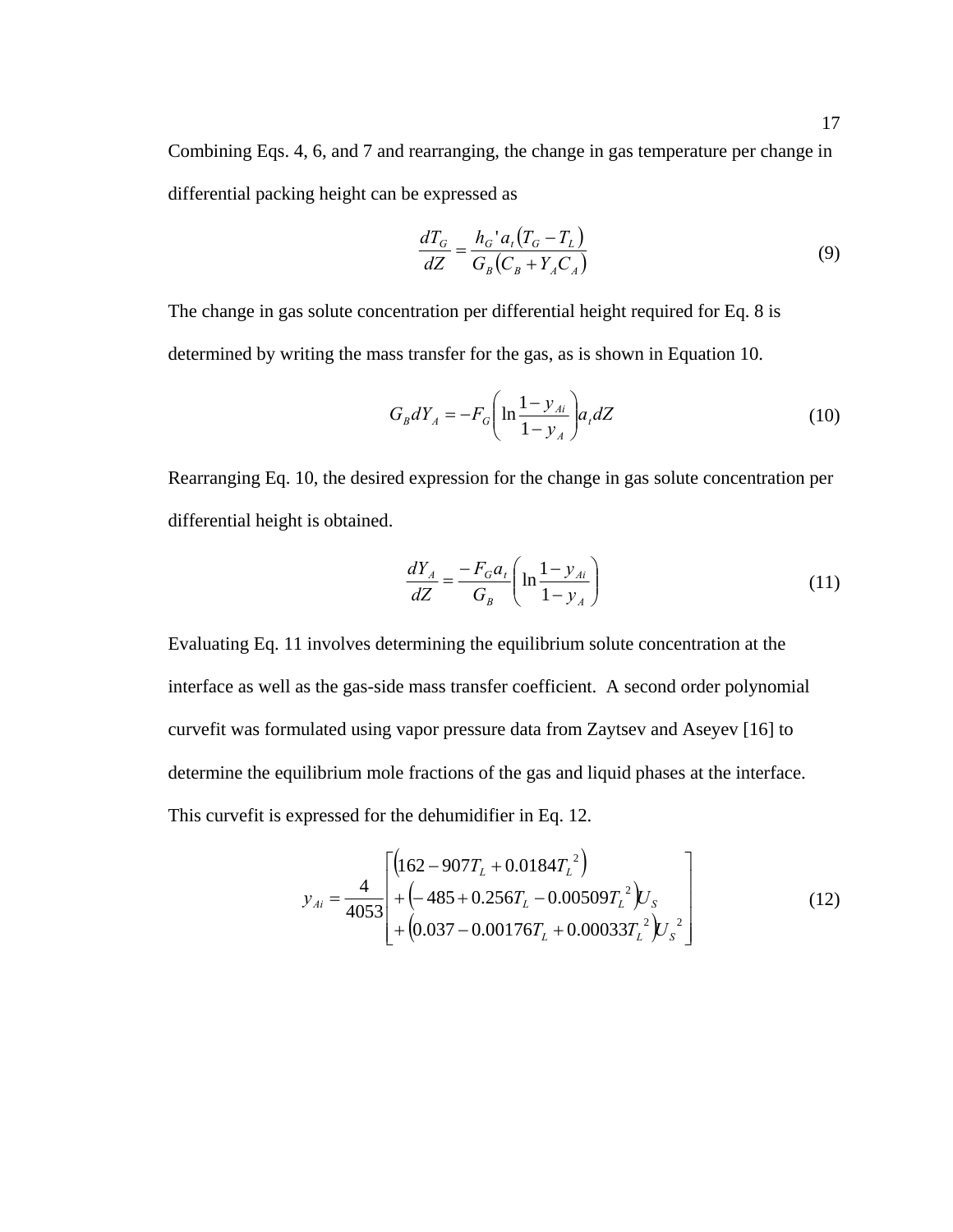Equation 12 is valid within the following temperature and percent concentration range:

$$
25 \le T_L \le 70
$$
  

$$
20 \le U_s \le 40
$$

The interfacial concentrations can also be expressed as

$$
y_{Ai} = 1 - \left(1 - y_A\right) \left(\frac{x_A}{x_{Ai}}\right)^{F_L/F_G}
$$
\n(13)

Equations 12 and 13 are solved simultaneously to determine the interfacial concentrations of the solute. The F-type mass transfer coefficients for the gas and liquid phase are computed from k-type coefficients from the following relationships.

For the gas:

$$
F_G = k_G P_{lm} \tag{14}
$$

For the liquid:

$$
F_L = k_L x_{lm} \rho_L / M_L \tag{15}
$$

where the logarithmic mean pressure difference,  $P_{lm}$ , in Eq. 14 is written as

$$
P_{lm} = \frac{P_{Ai} - P_B}{\ln(P_{Ai}/P_B)}
$$
(16)

Similarly for the logarithmic mean mole fraction difference, *xlm*, in Eq. 15

$$
x_{lm} = \frac{x_A - x_{Ai}}{\ln(x_A/x_{Ai})}
$$
 (16)

The k-type mass transfer coefficients and the wetted surface area, *aw*, are calculated from the correlations developed by Onda, et al [17]. These correlations for the gas and liquid phase along with the correlation for the wetted surface area are shown in Equations 17- 19, respectively.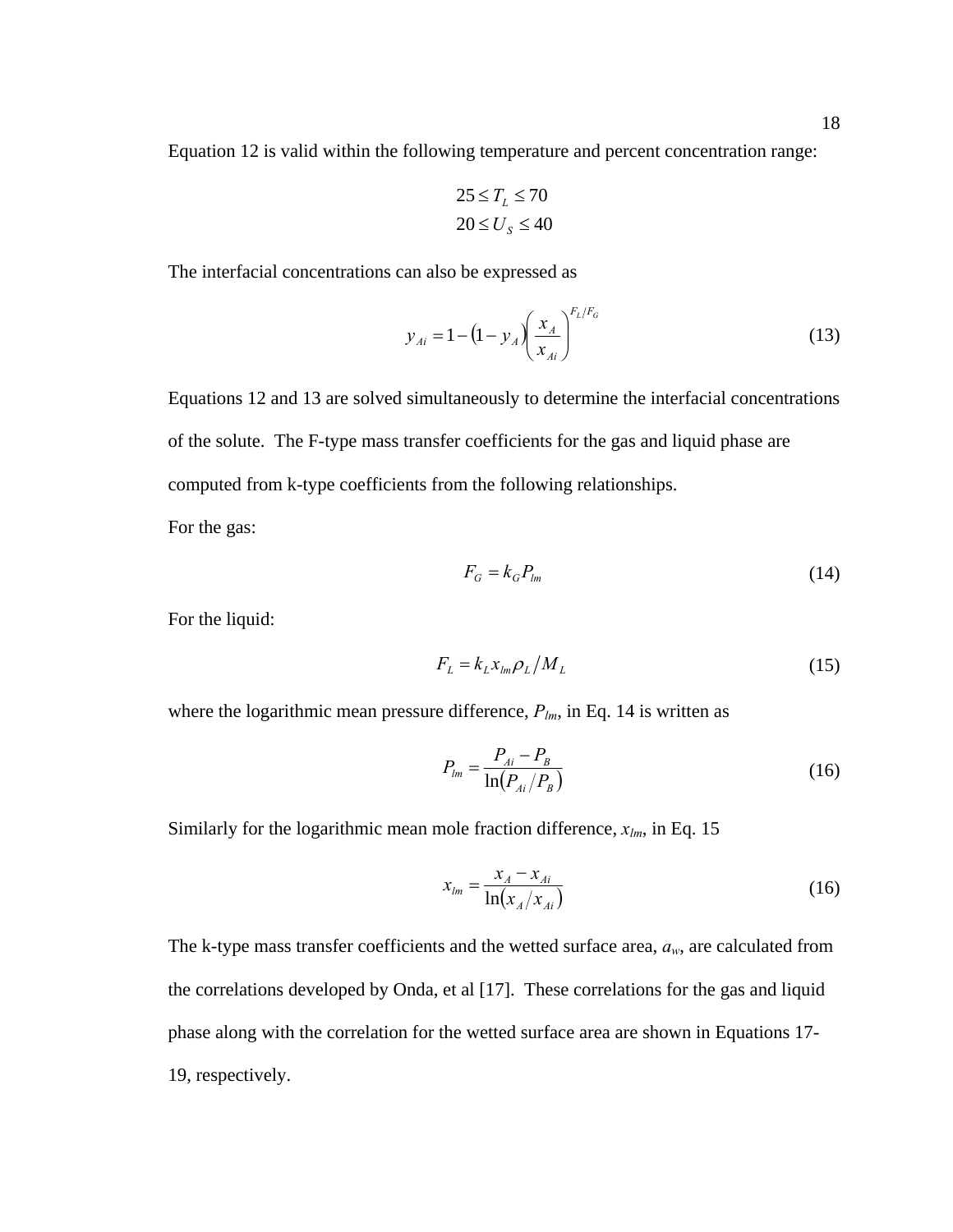19

$$
k_G = 5.23 \frac{a_t D_G}{RT_G} \left(\frac{G}{a_t \mu_G}\right)^{0.7} \left(\frac{\mu_G}{\rho_G D_G}\right)^{1/3} \left(a_t D_p\right)^{-2.0} \tag{17}
$$

$$
k_L = 0.0051 \left(\frac{\mu_L g}{\rho_L}\right)^{1/3} \left(\frac{L}{a_w \mu_L}\right)^{2/3} \left(\frac{\mu_L}{\rho_L D_L}\right)^{-1/2} \left(a_t D_p\right) \tag{18}
$$

$$
\frac{a_w}{a_t} = 1 - \exp\left[-1.45\left(\frac{\sigma_c}{\sigma}\right)^{0.75}\left(\frac{L}{a_t\mu_L}\right)^{0.1}\left(\frac{L^2a_t}{\rho_L^2g}\right)^{-0.05}\left(\frac{L^2}{\rho_L\sigma a_t}\right)\right]
$$
(19)

The gas-phase heat transfer coefficient is determined from the heat and mass transfer analogy, which states that  $J_D/J_H = 1$ . Therefore:

$$
h_G = F_G M_A (C_B + Y_A C_A) \frac{Sc^{2/3}}{\Pr^{2/3}}
$$
 (20)

Performing a solute mass balance over control volume III in Fig. 2.2 gives

$$
1 - (X_{S} + dX_{S})(L + dL) + G_{B}Y_{A} = (1 - X_{S})L + G_{B}(Y_{A} + dY)
$$
\n(21)

Combining Eqs. 5 and 20, the change in desiccant concentration per segment height is expressed as

$$
\frac{dX_s}{dZ} = -\frac{G_B X_s}{L} \frac{dY_A}{dZ} \tag{22}
$$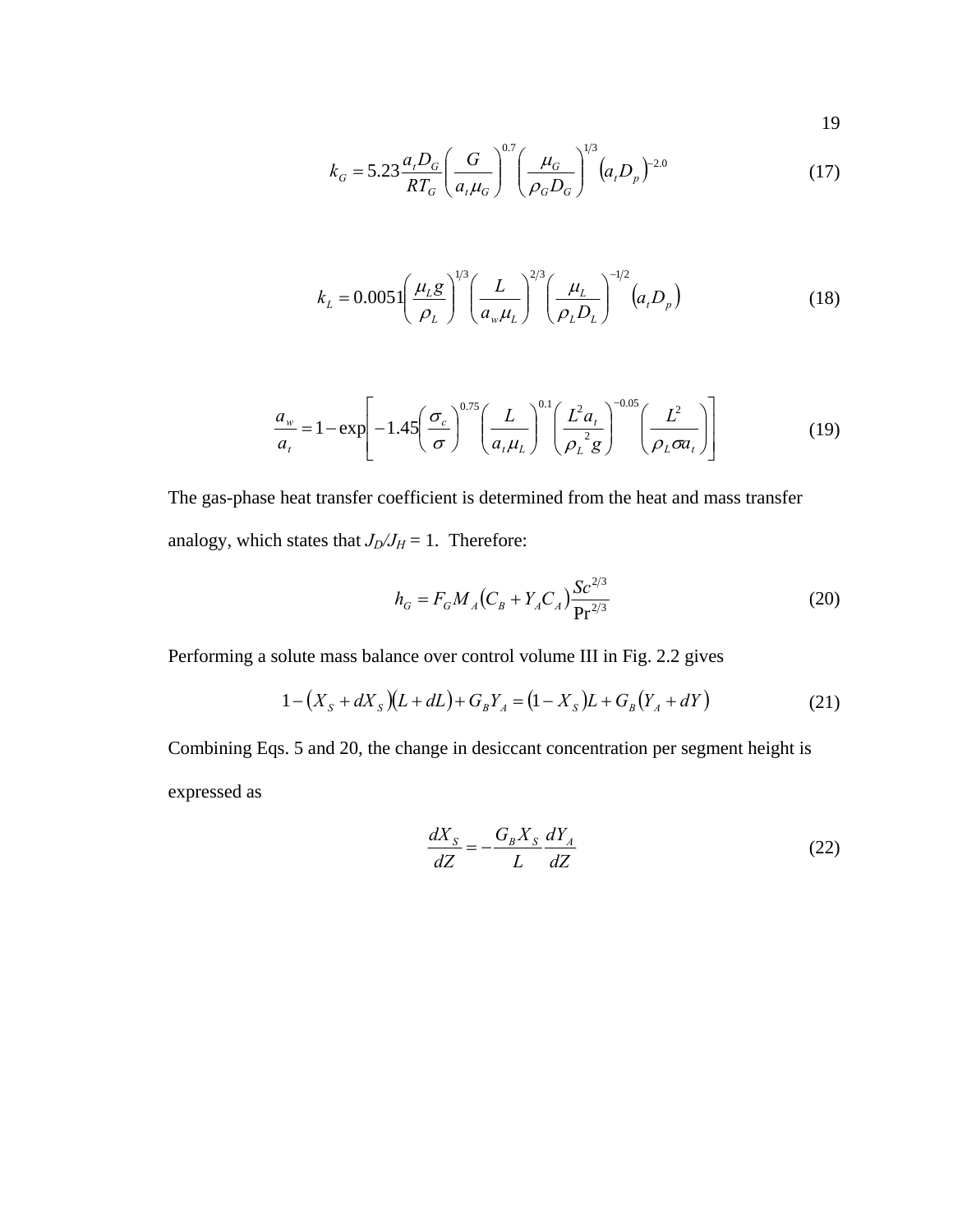The change in desiccant temperature per segment height is shown in Equation 23 and is determined from an energy balance over control volume III in Fig. 2.2 and Eqs. 1, 2, 4, and 5.

$$
\frac{dT_L}{dZ} = \frac{G_B}{C_L L} \left\{ (C_B + Y_A C_A) \frac{dT_G}{dZ} + [C_A (T_G - T_0) - C_L (T_L - T_0) + \lambda_0] \frac{dY_A}{dZ} \right\}
$$
(23)

#### **2.4 Solution Procedure**

The finite difference model was written using the  $C++$  computer language. Inputs required for the program to execute are in the following list:

- 1. Humidity ratio
- 2. Inlet mass velocity of the gas
- 3. Inlet gas temperature
- 4. Inlet mass velocity of the liquid desiccant
- 5. Inlet liquid temperature
- 6. The amount of moisture to remove
- 7. The outlet gas temperature
- 8. The nominal size of the packing
- 9. The total surface area per volume of the packing
- 10. Number of segments into which the tower is divided

The inputs allow the conditions across the entire tower to be known except for the outlet desiccant solution conditions. The outlet desiccant solution conditions are solved for; thus, allowing all the boundary conditions across the entire tower to be known. The tower is then divided into the number of segments entered into the model. Starting with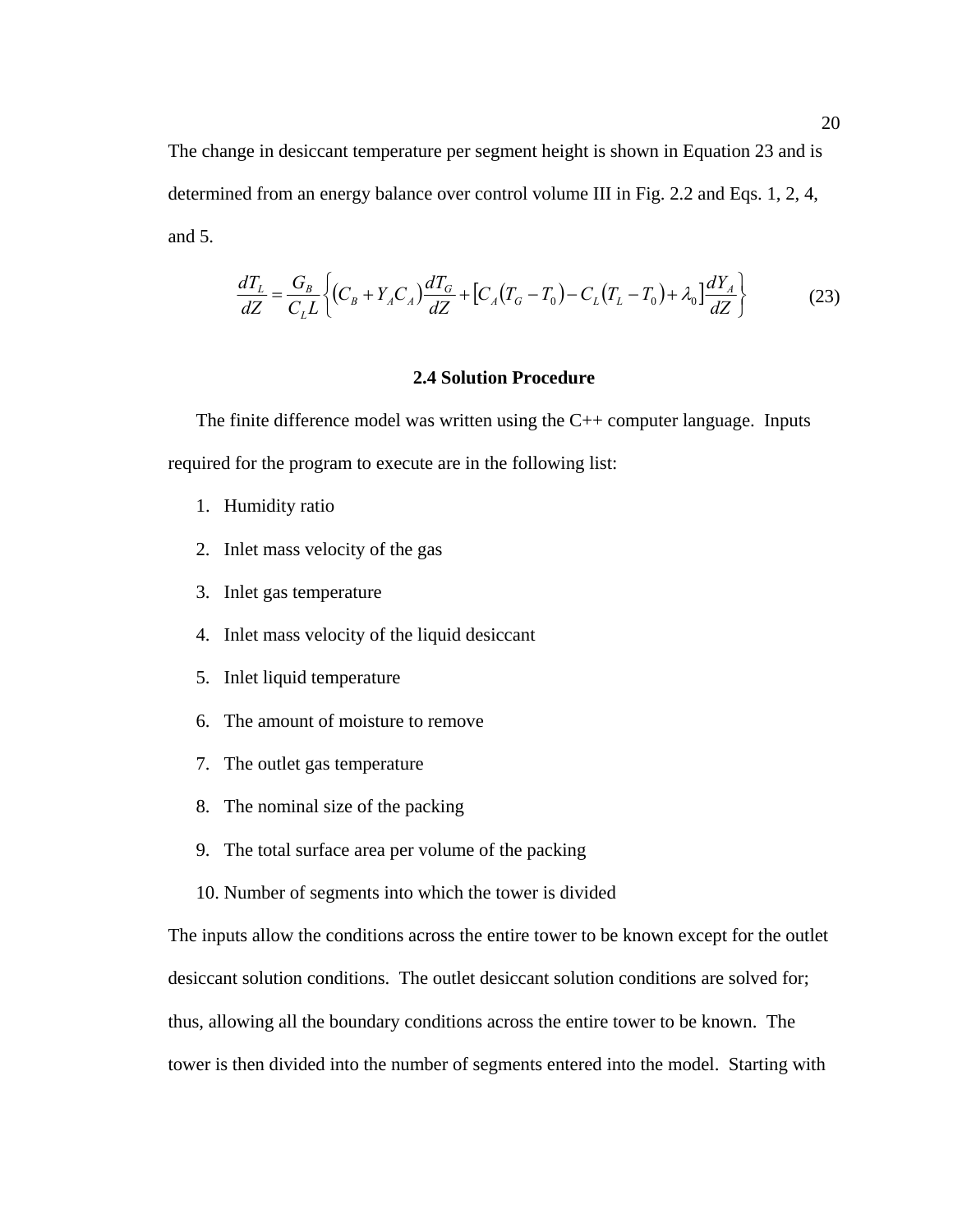the first segment (at the bottom of the tower), the gas and liquid states for a segment are determined. A comparison is then made between the calculated humidity ratio at the top of the segment and the known humidity ratio at the top of the tower. If this comparison shows that the humidity ratio at the top of the tower has not been reached, then another segment is added, and the segment procedure is repeated until the required exit humidity ratio is reached. The height of the segments to reach the exit humidity ratio determines the required packing height for the tower. Flow charts delineating the procedure for determining boundary conditions over the entire tower and the procedure for determining gas/liquid states and height of each segment are presented in Figures 2.3 and 2.4, respectively.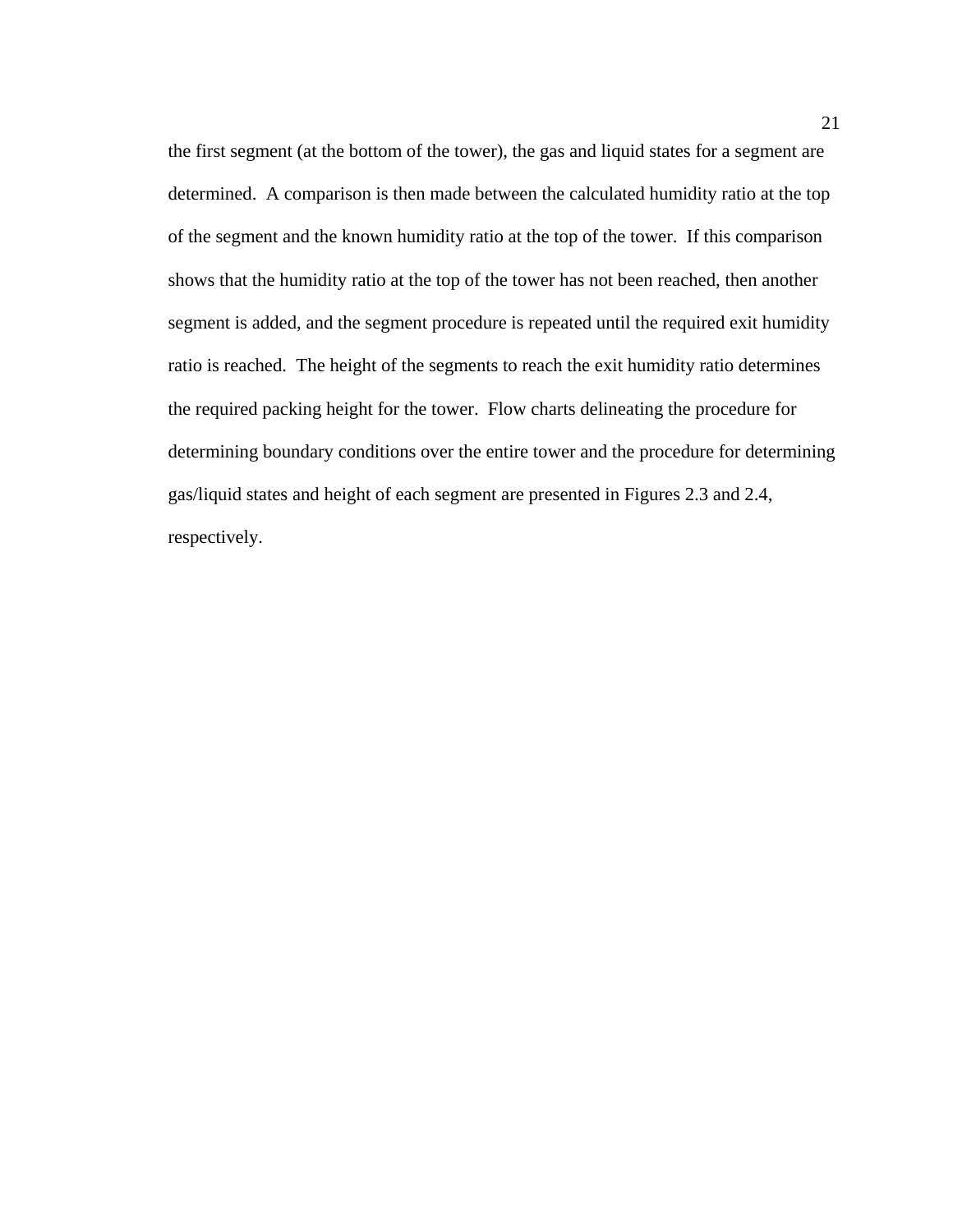

Figure 2.3 Flow Chart for Determining all Gas/Liquid Inlet and Exit Conditions across the Entire Tower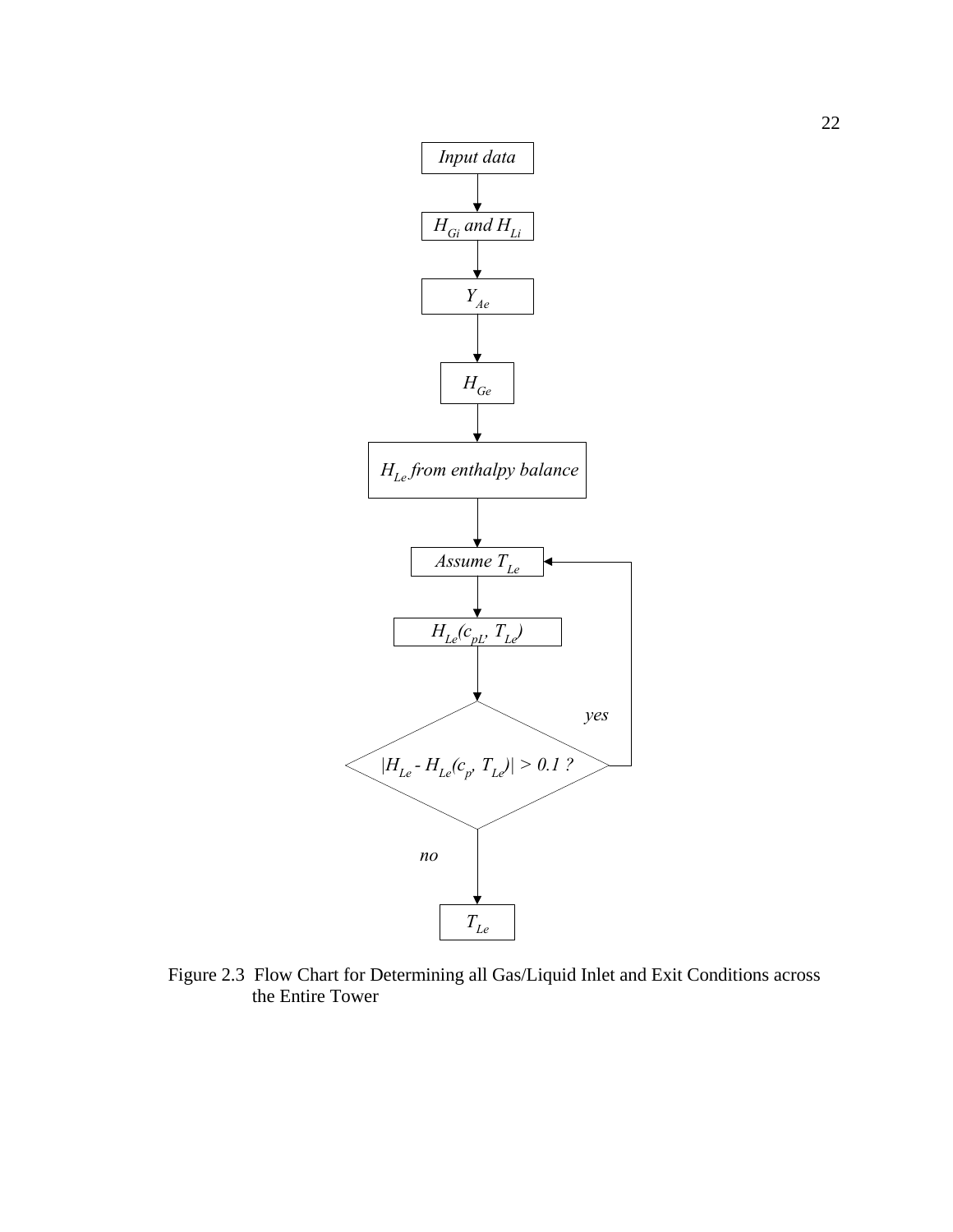

Figure 2.4 Flow Chart for Determining Segment Conditions and Packing Height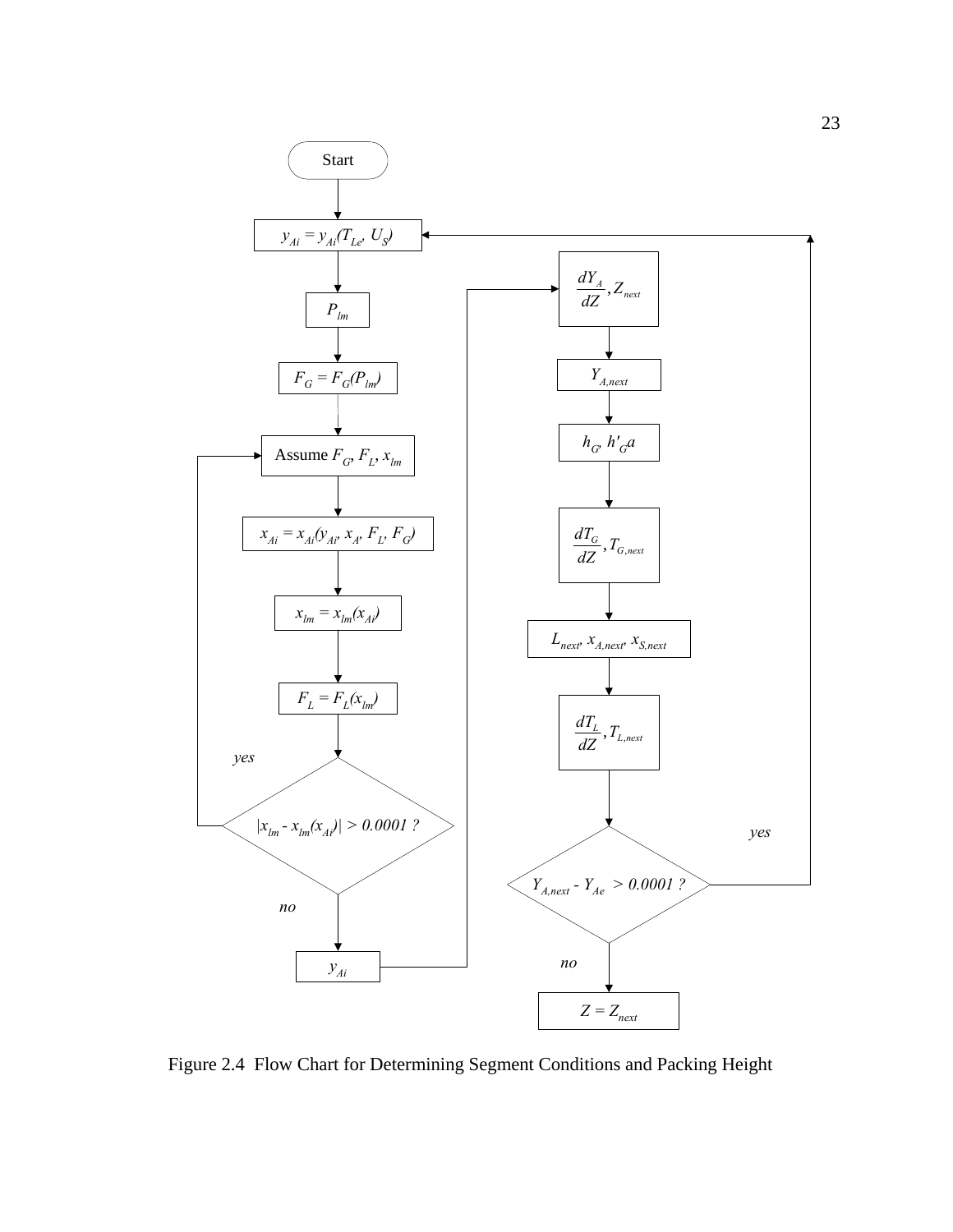## CHAPTER III

#### RESULTS AND DISCUSSION

#### **3.1 Comparison with Experimental Data**

The size and performance of a dehumidification tower was studied by simulating varying operating conditions. The validity of the finite difference model was compared with published experimental data reported by Fumo and Goswami [18] and Mago [19]. The desiccant solution used in both of the published works was aqueous LiCl. The experimental setup was similar in both works being that inlet conditions entering the tower were varied while the packing height remained at a constant value of 60 cm for each experimental run. The packing size used in these works was 2.54-cm nominal diameter and 210-m<sup>2</sup>/m<sup>3</sup> specific surface area polypropylene Rauschert Hiflow<sup>®</sup> rings. The method used for measuring the packing height was not discussed in Fumo and Goswami or in Mago. Therefore, the accuracy of the height measurement is unknown. Using their experimental data, the packing height was predicted using the finite difference model (discussed in Chapter 2), with the tower divided into 100 segments. The experimental data from Fumo and Goswami used for input in the model is presented in Table 3.1, while the experimental data from Mago used for input in the model is presented in Table 3.2. Comparisons between the simulated packing heights and the actual packing heights from Fumo and Goswami are displayed in Figure 3.1,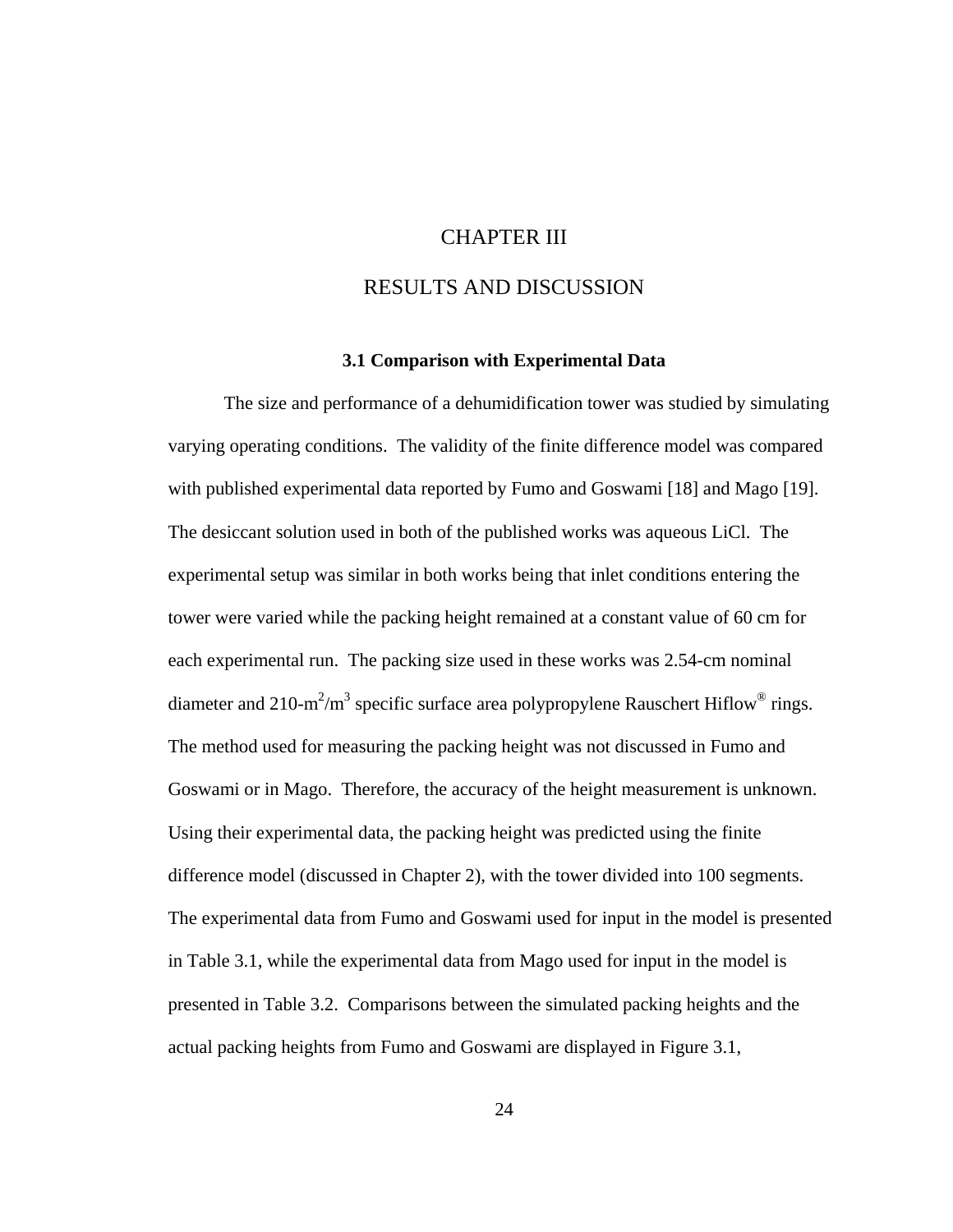while comparisons between the simulated packing heights and the actual packing heights from Mago are displayed in Figure 3.2. These figures illustrates that the finite difference model underpredicts the packing height for the majority of the experimental runs. The difference of magnitude between the actual and the predicted packing height is on the order of centimeters. Because the accuracy of the packing height measurement reported by Fumo and Goswami and Mago is unknown, the simulated height could be closer to the actual height that was reported from their experiments. However, from an engineering standpoint, the finite difference model produces acceptable results.

| <b>Experimental Run</b>                                                         |        |        |        |        |        |  |
|---------------------------------------------------------------------------------|--------|--------|--------|--------|--------|--|
| <b>Inputs</b>                                                                   |        |        |        | 4      |        |  |
| Humidity Ratio $(kg_w/kg_{da})$                                                 | 0.0180 | 0.0181 | 0.0215 | 0.0181 | 0.0181 |  |
| Gas Mass Velocity [ $kg_{gas}/(s-m^2)$ ]                                        | 0.890  | 1.513  | 1.187  | 1.180  | 1.176  |  |
| Inlet Gas Temperature $(^{\circ}C)$                                             | 30.1   | 30.2   | 29.9   | 30.1   | 30.0   |  |
| Desiccant Concentration ( $kgLiCl/kgsol$ )                                      | 0.346  | 0.343  | 0.339  | 0.347  | 0.348  |  |
| Desiccant Mass Velocity $\lceil \text{kg}_{\text{sol}} / (\text{s-m}^2) \rceil$ | 6.124  | 6.113  | 6.272  | 6.227  | 6.206  |  |
| Moisture to Remove (%)                                                          | 42.22  | 40.33  | 44.19  | 40.33  | 40.88  |  |
| Inlet Desiccant Temperature (°C)                                                | 30.1   | 30.0   | 30.3   | 30.3   | 30.2   |  |
| Outlet Gas Temperature (°C)                                                     | 31.3   | 32.2   | 33.4   | 32.2   | 32.0   |  |

Table 3.1 Experimental Data from Fumo and Goswami [18]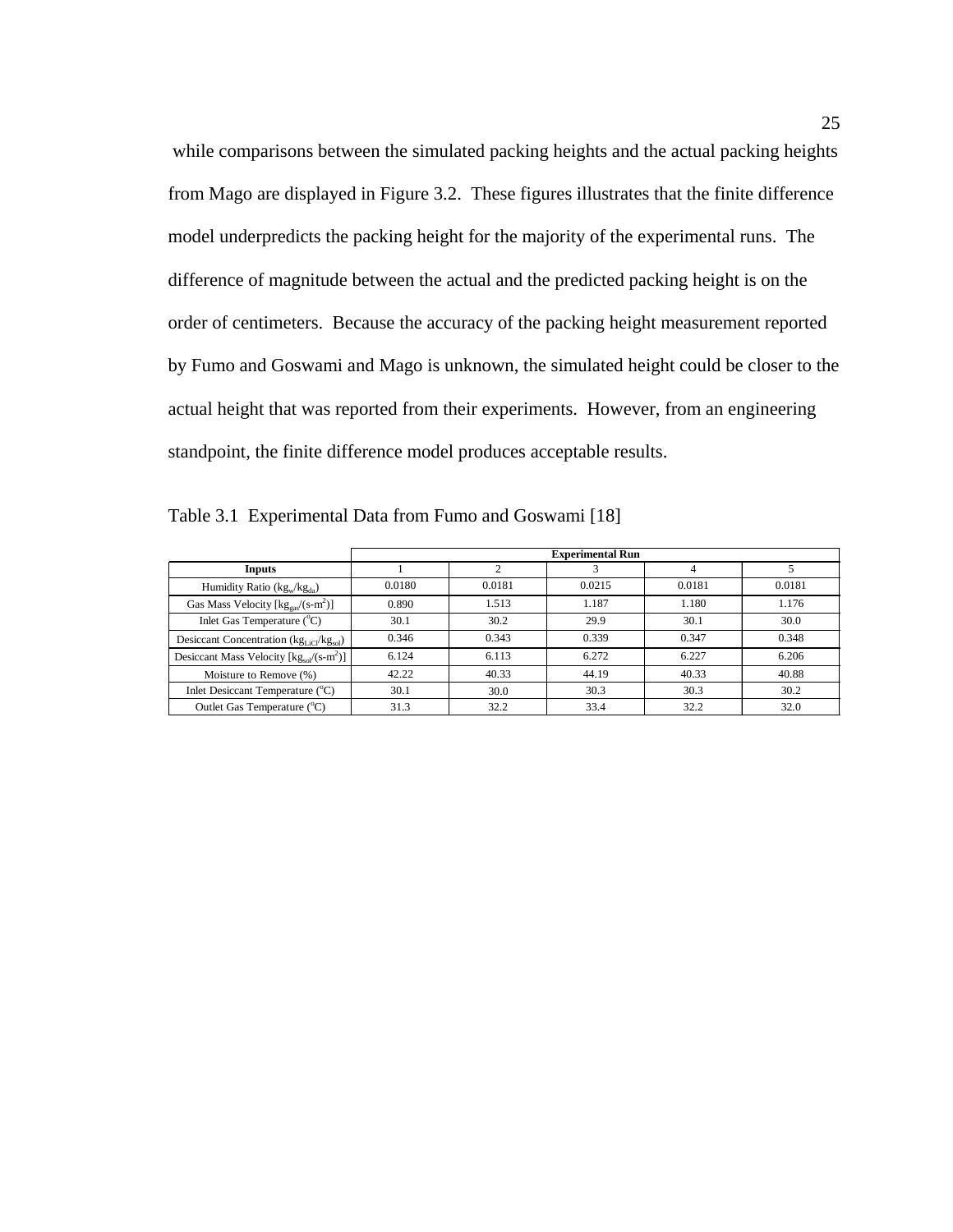

Figure 3.1 Comparison of the Simulated Results with Fumo and Goswami [18]

|                                                | <b>Experimental Run</b> |        |        |
|------------------------------------------------|-------------------------|--------|--------|
| <b>Inputs</b>                                  |                         |        | 3      |
| Humidity Ratio $(kg_w/kg_{da})$                | 0.0111                  | 0.0111 | 0.0111 |
| Gas Mass Velocity $[kg_{\text{gas}}/(s-m^2)]$  | 2.436                   | 2.639  | 2.842  |
| Inlet Gas Temperature $({}^{\circ}C)$          | 26                      | 26     | 26     |
| Desiccant Concentration $(kg_{LiCl}/kg_{sol})$ | 0.35                    | 0.35   | 0.35   |
| Desiceant Mass Velocity $[kg_{sol}/(s-m^2)]$   | 2.084                   | 2.084  | 2.084  |
| Moisture to Remove (%)                         | 18.02                   | 19.82  | 18.92  |
| Inlet Desiccant Temperature (°C)               | 27                      | 27     | 27     |
| Outlet Gas Temperature $({}^{\circ}C)$         | 27.6                    | 26.7   | 27.6   |

Table 3.2 Experimental Data from Mago [19]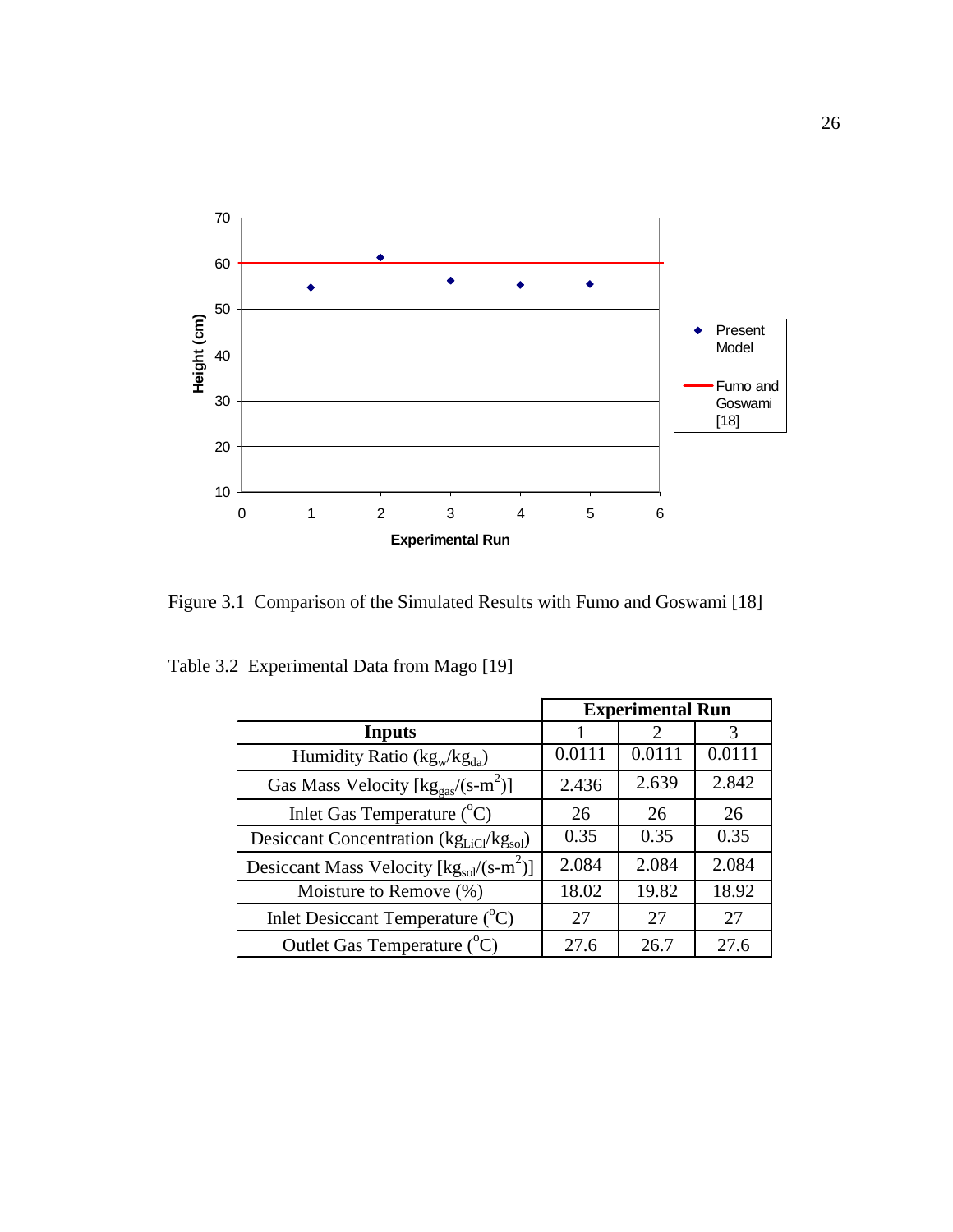

Figure 3.2 Comparison of the Simulated Results with Mago [19]

#### **3.2 Performance Analysis**

The finite difference model was used to simulate the performance of a liquid desiccant dehumidification tower in a hot and humid climate with a dry bulb temperature of 30.2  $\rm{^{\circ}C}$  and relative humidity of 67%. The packing dimension used was the same as in Fumo and Goswami's experiment. The temperature distribution within the tower (0 being the bottom of the tower) of the air and the liquid desiccant is presented in Figure 3.3. The data used to generate Figure 3.3 is displayed in Table 3.3.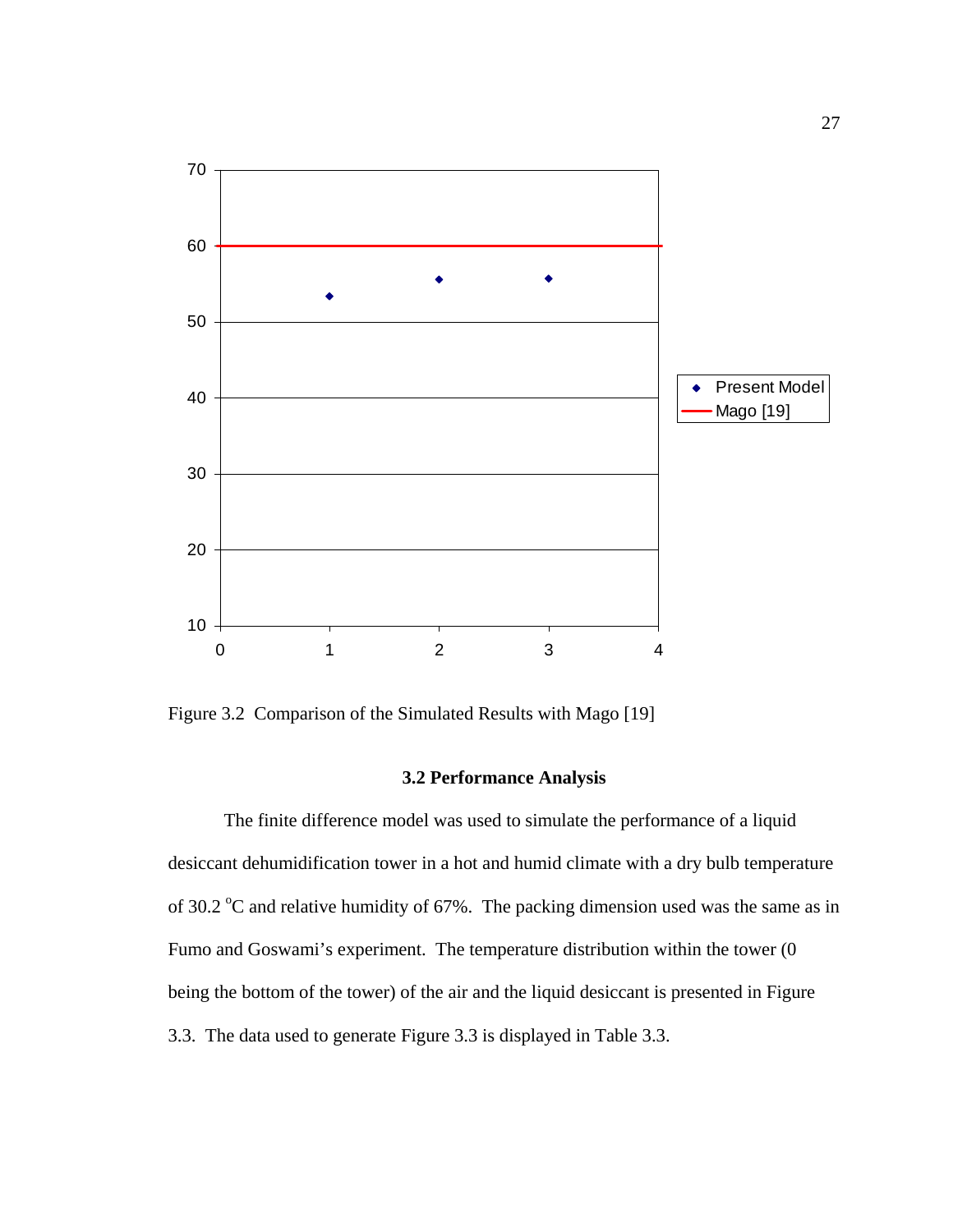| Humidity Ratio $(kg_w/kg_{da})$                             | 0.0181 |
|-------------------------------------------------------------|--------|
| Gas Mass Velocity $[\text{kg}_{\text{gas}}/(\text{s-m}^2)]$ | 1.5    |
| Inlet Gas Temperature $({}^{\circ}C)$                       | 30.2   |
| Desiccant Concentration $(kg_{LiCl}/kg_{sol})$              | 0.35   |
| Desiccant Mass Velocity $[kg_{sol}/(hr-m^2)]$               | 6      |
| Moisture to Remove (%)                                      | 0.403  |
| Inlet Desiccant Temperature $({}^{\circ}C)$                 | 30     |
| Assumed Outlet Gas Temperature (°C)                         | 32     |

Table 3.3 Simulation Input Used to Study the Temperature Distribution of the Air and Desiccant within the Dehumidification Tower

The temperature distribution of the air in Fig. 3.3 illustrates that the air experiences an increase in temperature as the air enters the bottom of the tower and exits at the top of the tower. Similarly, the desiccant also experiences an increase in temperature as the desiccant enters the top of the tower and exits at the bottom. The temperature trends for both the air and desiccant are expected since absorption is an exothermic process; thus, the heat generated within the process increases the air and desiccant exiting temperatures.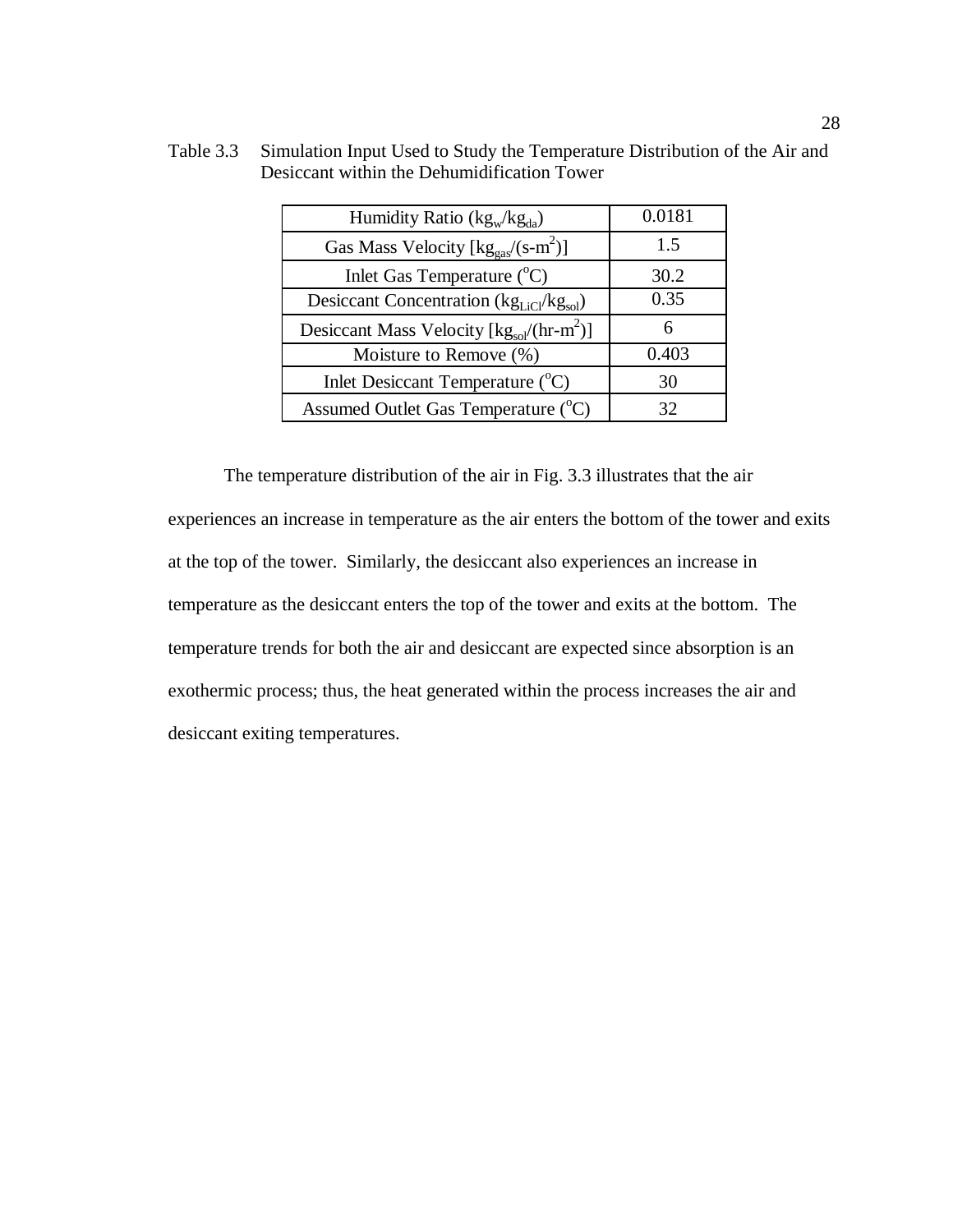

Figure 3.3 Temperature Distribution of the Air and Desiccant Solution within the Dehumidification Tower

The outlet temperature of the air is an important property for a HLD cooling system. The air leaving the tower enters the evaporator of a vapor compression system for sensible cooling before entering the conditioned space. Therefore, the most energy savings will result in having the lowest possible outlet temperature for the desired moisture removal from the air. The variation of the outlet air temperature with the air mass velocity and the inlet liquid desiccant temperature is presented in Figures 3.4 and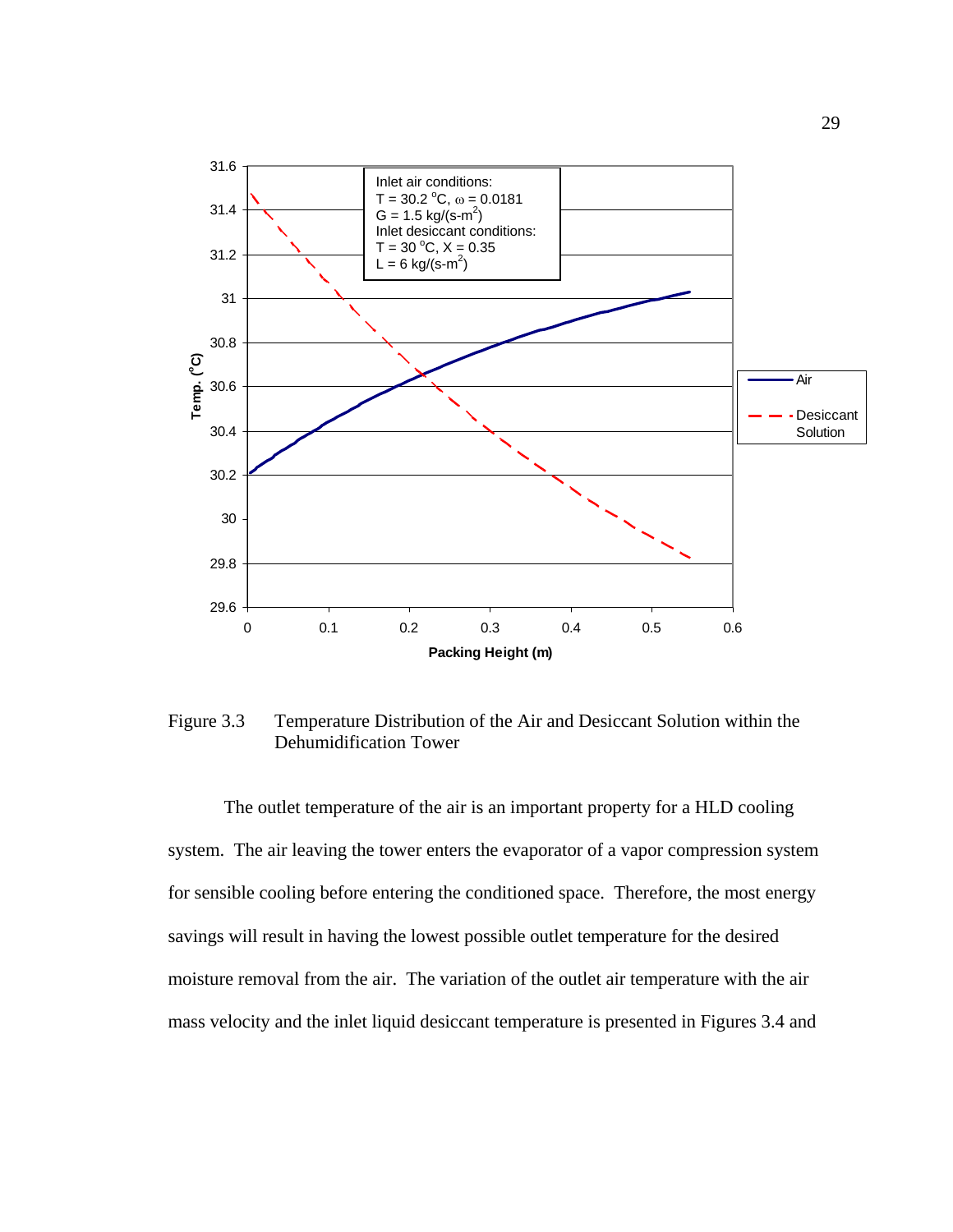3.5. The data used to generate the results for these Figures are tabulated in Tables 3.4

and 3.5, respectively.

| Humidity Ratio $(kg_w/kg_{da})$                             | 0.0181    |
|-------------------------------------------------------------|-----------|
| Gas Mass Velocity $[\text{kg}_{\text{gas}}/(\text{s-m}^2)]$ | $0.5 - 2$ |
| Inlet Gas Temperature $({}^{\circ}C)$                       | 30.2      |
| Desiccant Concentration $(kg_{LiCl}/kg_{sol})$              | 0.35      |
| Desiccant Mass Velocity $[kg_{sol}/(hr-m^2)]$               |           |
| Moisture to Remove (%)                                      | 0.403     |
| Inlet Desiccant Temperature $({}^{\circ}C)$                 |           |

Table 3.4 Simulation Input Used to Study the Effect of the Air Mass Velocity on the Outlet Air Temperature

Table 3.5 Simulation Input Used to Study the Effect of the Desiccant Inlet Temperature on the Outlet Air Temperature

| Humidity Ratio $(kg_w/kg_{da})$                             | 0.0181 |
|-------------------------------------------------------------|--------|
| Gas Mass Velocity $[\text{kg}_{\text{gas}}/(\text{s-m}^2)]$ | 1.5    |
| Inlet Gas Temperature $({}^{\circ}C)$                       | 30.2   |
| Desiccant Concentration ( $kgLiCl/kgsol$ )                  | 0.35   |
| Desiceant Mass Velocity $[kg_{sol}/(s-m^2)]$                |        |
| Moisture to Remove (%)                                      | 1.403  |

Figure 3.4 illustrates that increasing the air mass velocity will increase the outlet air temperature. Figure 3.5 demonstrates that increasing the desiccant temperature increases the outlet temperature. This trend in increasing outlet temperature with air mass velocity and inlet desiccant temperature from Figs. 3.4 and 3.5 agrees with the experimental data of Mago and Goswami [6].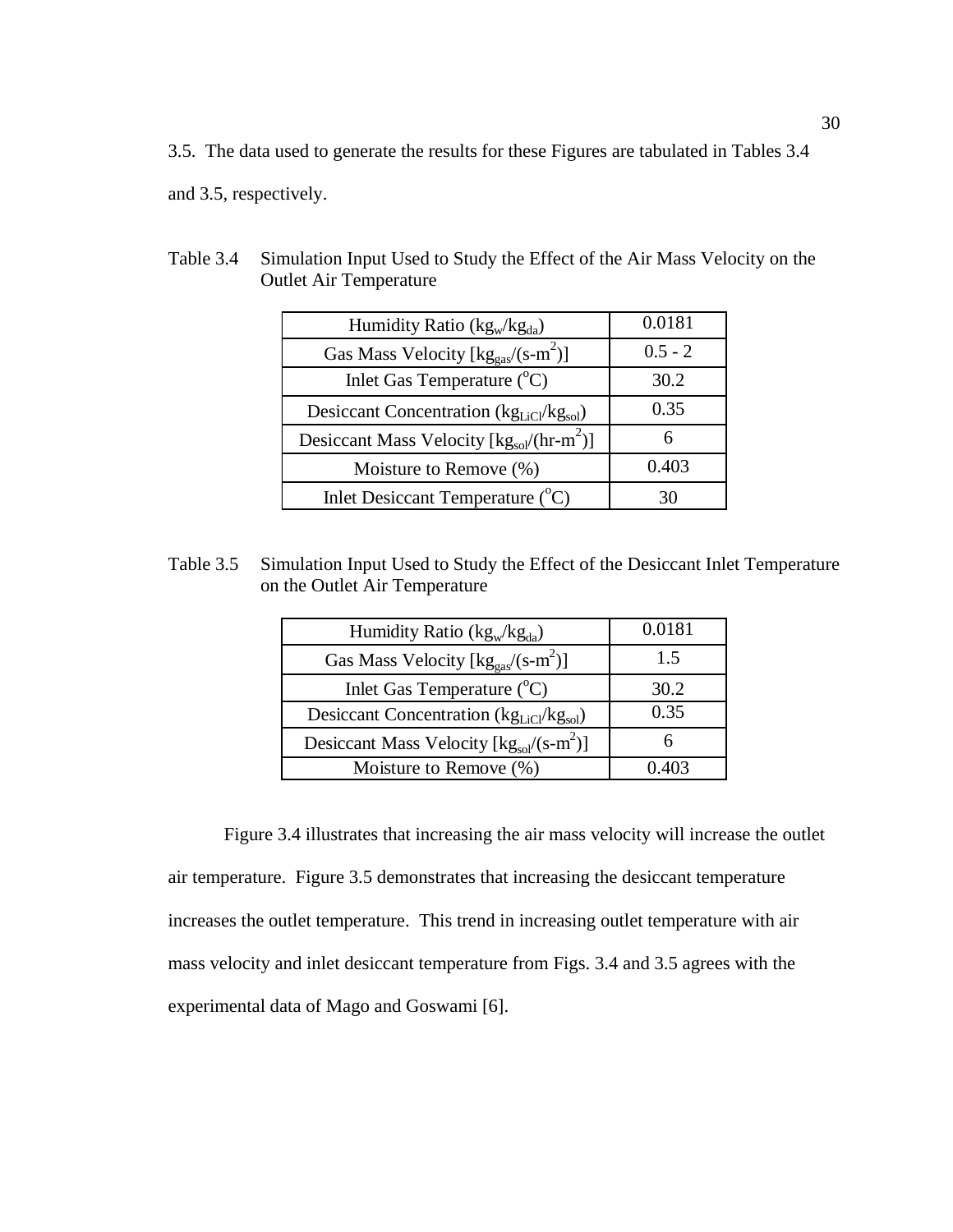

Figure 3.4 Outlet Air Temperature vs. Air Mass Velocity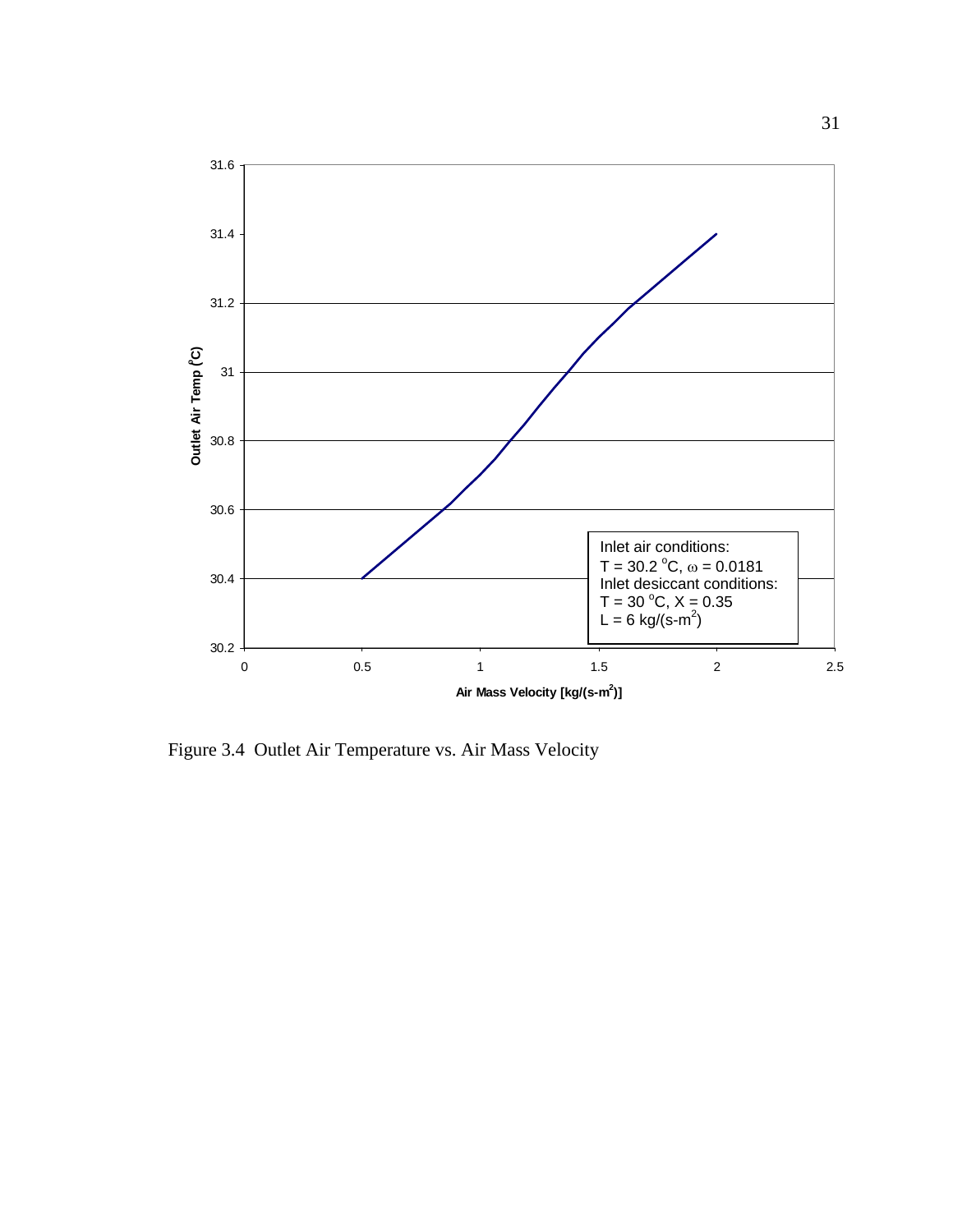

Figure 3.5 Outlet Air Temperature vs. Inlet Desiccant Temperature

#### **3.3 Packing Height Analysis**

The effects of the air mass velocity, desiccant mass velocity, and moisture removed on the packing height for different desiccant are studied in this section. The data used to study the effect of air mass velocity on packing height are presented in Table 3.6. Figure 3.6 demonstrates that increasing the air mass velocity results in an increase in the packing height. This is because the air exposure time with the desiccant is decreased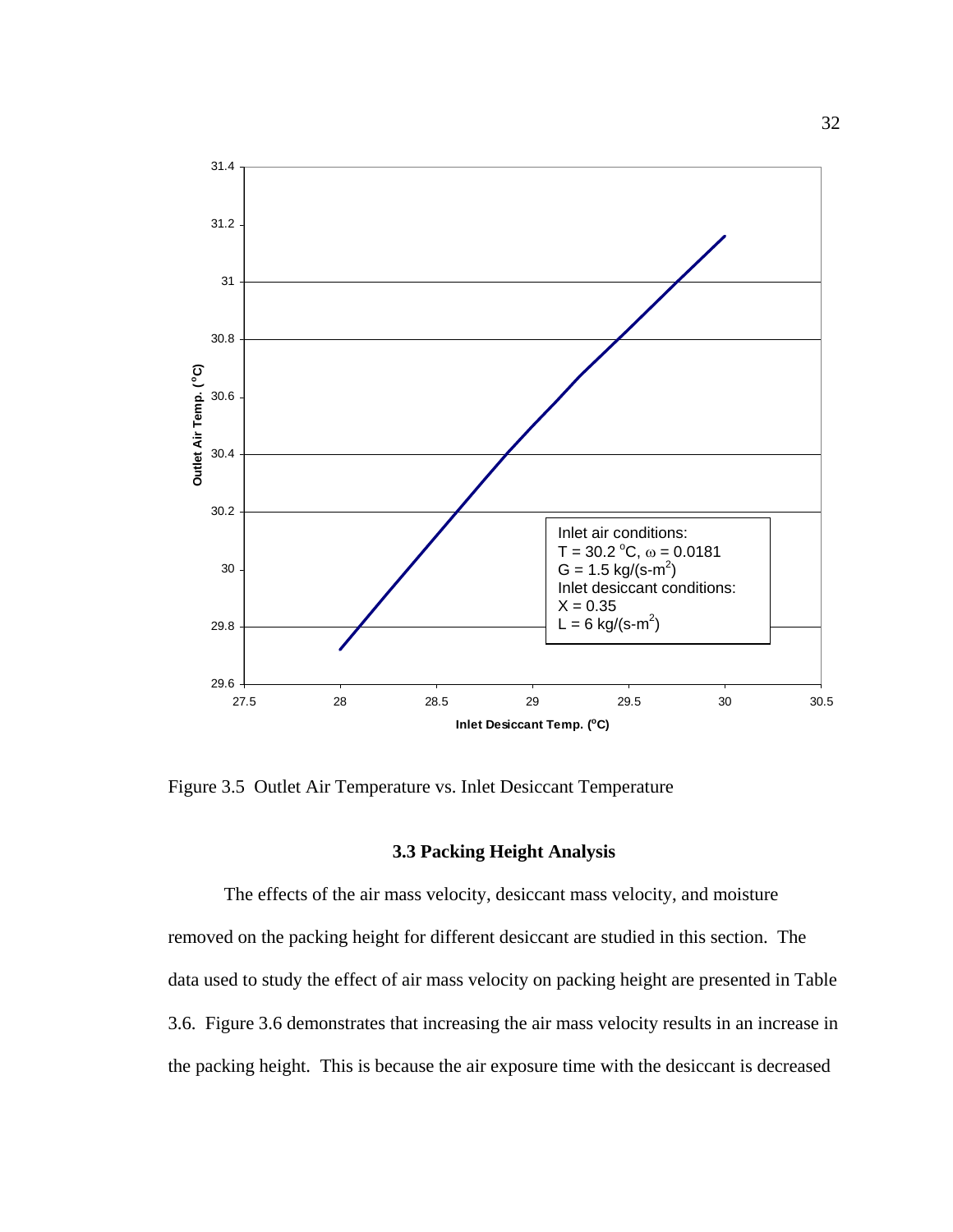as the flow rate increases. The packing height decreases as the desiccant concentration increases. This results because the vapor pressure of the desiccant decreases with increasing concentration, thus, increasing the mass transfer potential.

| Humidity Ratio $(kg_w/kg_{da})$               | 0.0181 |
|-----------------------------------------------|--------|
| Inlet Gas Temperature $({}^{\circ}C)$         | 30.2   |
| Desiccant Mass Velocity $[kg_{sol}/(s-m^2)]$  |        |
| Moisture to Remove (%)                        | 0.403  |
| Inlet Desiccant Temperature ( <sup>°</sup> C) | 30     |
| Assumed Outlet Gas Temperature (°C)           | १つ つ   |

Table 3.6 Simulation Input Used to Study the Effect of the Air Mass Velocity on Packing Height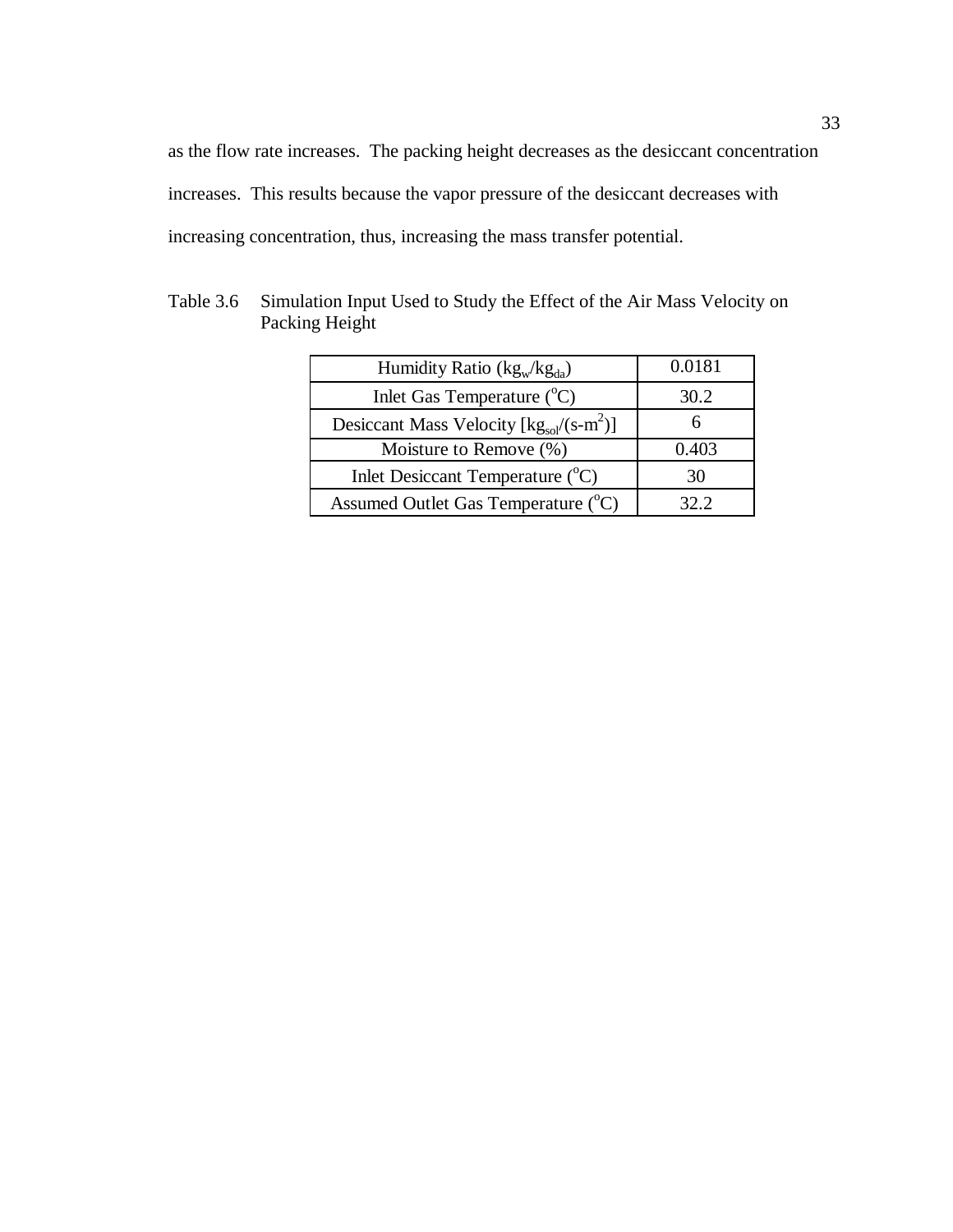

Figure 3.6 Effect of Air Mass Velocity on Packing Height as Function of Liquid Mass Fraction

The data used to study the effect of effect of desiccant mass velocity on packing height are presented in Table 3.7, and the results are presented in Figure 3.7. This figure demonstrates that increasing the desiccant mass velocity and inlet concentration decreases the packing height. This is expected because increasing the desiccant flow rate allows more of the air to be exposed to a concentrated desiccant with the potential for mass transfer being increased. Increasing the desiccant concentration decreases the vapor pressure; therefore, the same effect of decreased packing height is illustrated in Fig. 3.7 as was in Fig. 3.6.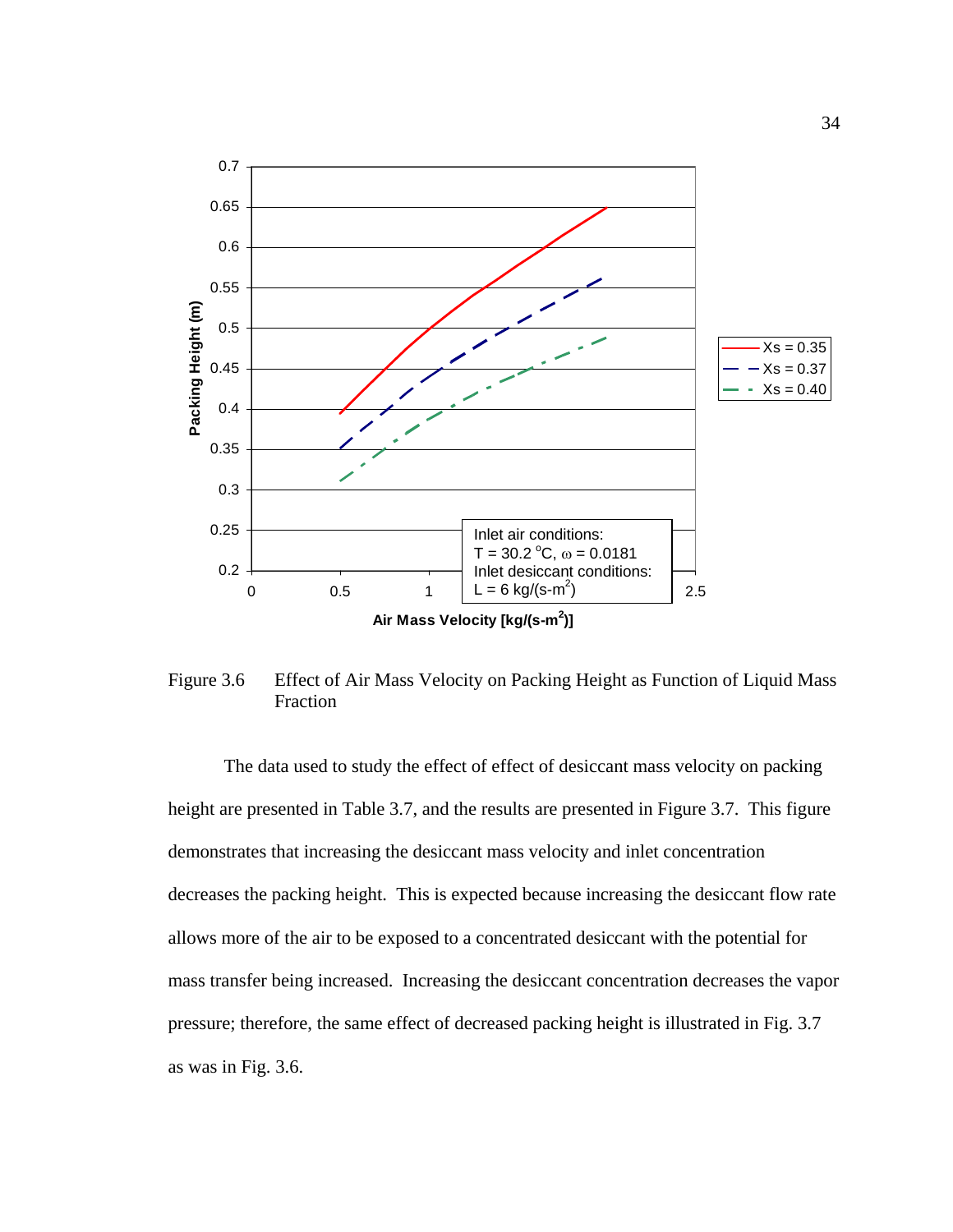Table 3.7 Simulation Input Used to Study the Effect of Desiccant Mass Velocity on Packing Height

| Humidity Ratio $(kg_w/kg_{da})$                             | 0.0181 |
|-------------------------------------------------------------|--------|
| Gas Mass Velocity $[\text{kg}_{\text{gas}}/(\text{s-m}^2)]$ | 1.5    |
| Inlet Gas Temperature $({}^{\circ}C)$                       | 30.2   |
| Desiccant Mass Velocity $[kg_{sol}/(s-m^2)]$                |        |
| Moisture to Remove (%)                                      | 0.403  |
| Assumed Outlet Gas Temperature (°C)                         | 32.2.  |



Figure 3.7 Effect of Desiccant Mass Velocity on Packing Height as a Function of Liquid Mass Fraction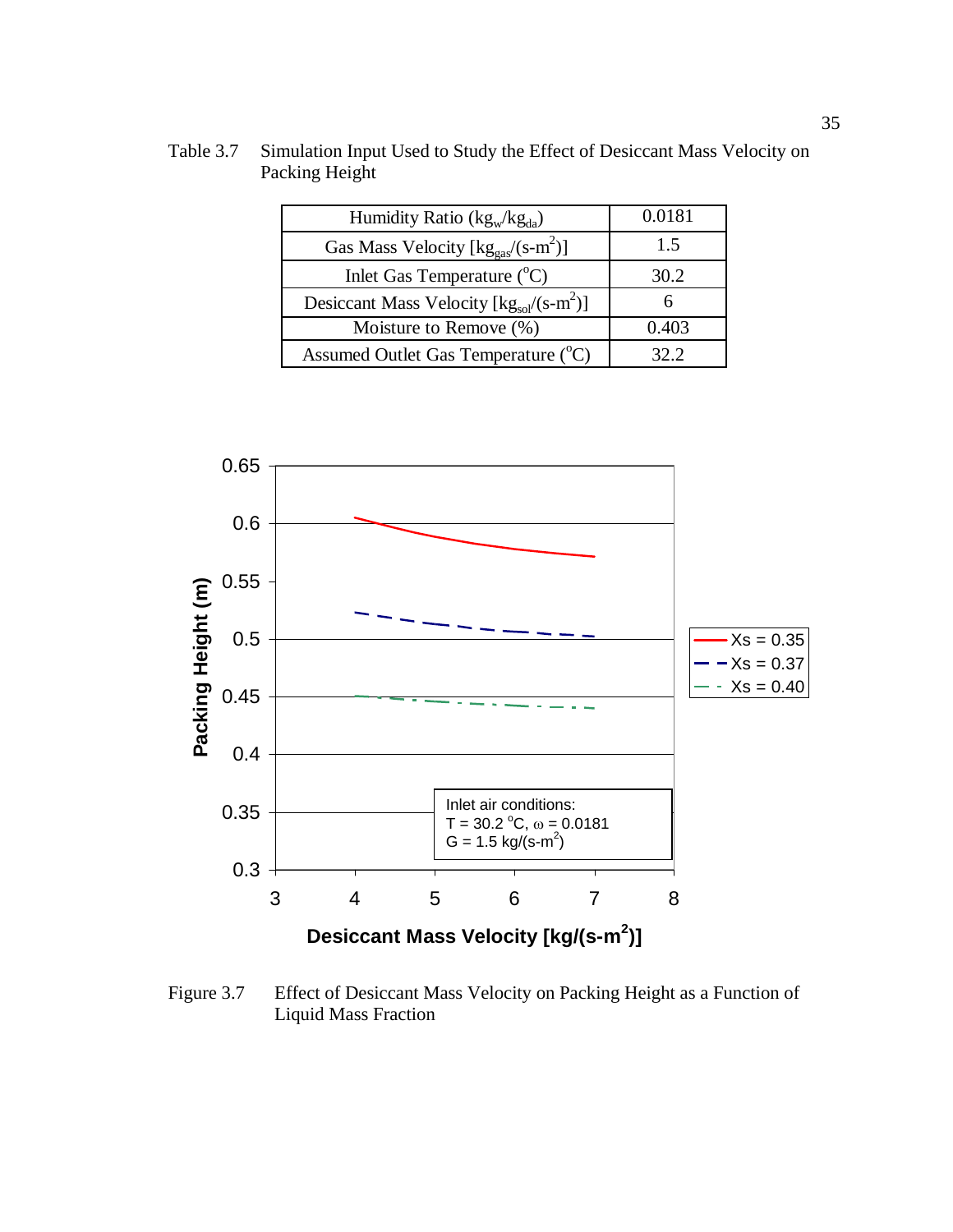The main objective of the dehumidification tower is to remove moisture from the air. Simulation data used to study the effect of moisture removed on packing height in shown in Table 3.8. Figure 3.8 shows that increasing the amount of moisture removed increases the mass transfer area; therefore, the tower height. The sharp increase in packing height as the moisture removal is increased demonstrates the sensitivity of tower performance to the amount of moisture that is removed from the inlet air.

| Humidity Ratio $(kg_w/kg_{da})$                                    | 0.0181 |
|--------------------------------------------------------------------|--------|
| Gas Mass Velocity $[\text{kg}_{\text{gas}}/(\text{s}-\text{m}^2)]$ | 1.5    |
| Inlet Gas Temperature $({}^{\circ}C)$                              | 30.2   |
| Inlet Desiccant Temperature ( <sup>°</sup> C)                      | 30     |
| Desiceant Mass Velocity $[kg_{sol}/(s-m^2)]$                       |        |
| Assumed Outlet Gas Temperature (°C)                                | 32.2   |

Table 3.8 Simulation Input Used to Study the Effect of Moisture Removal on Packing Height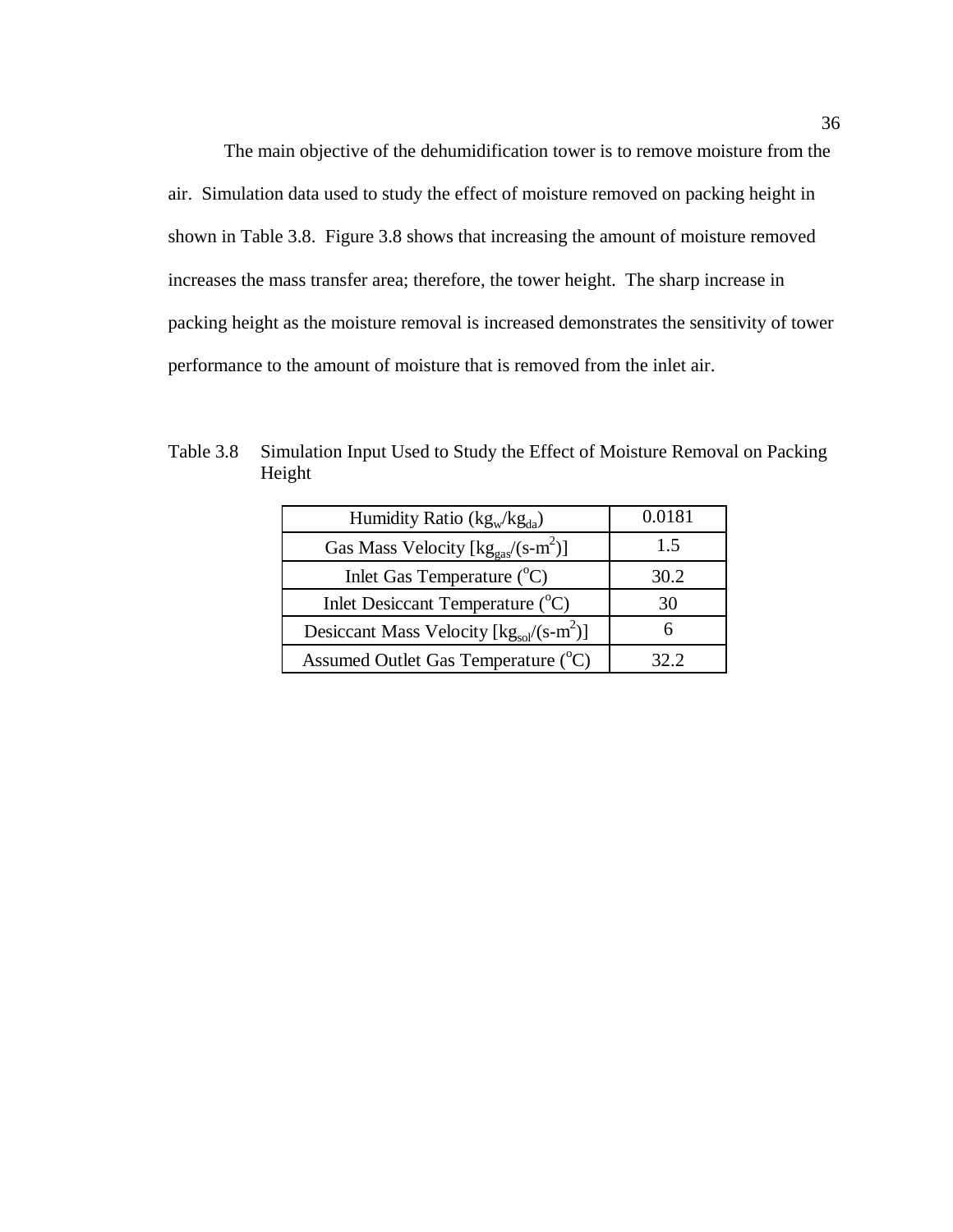

Figure 3.8 Effect of Moisture Removed on Packing Height as a Function of Liquid Mass Fraction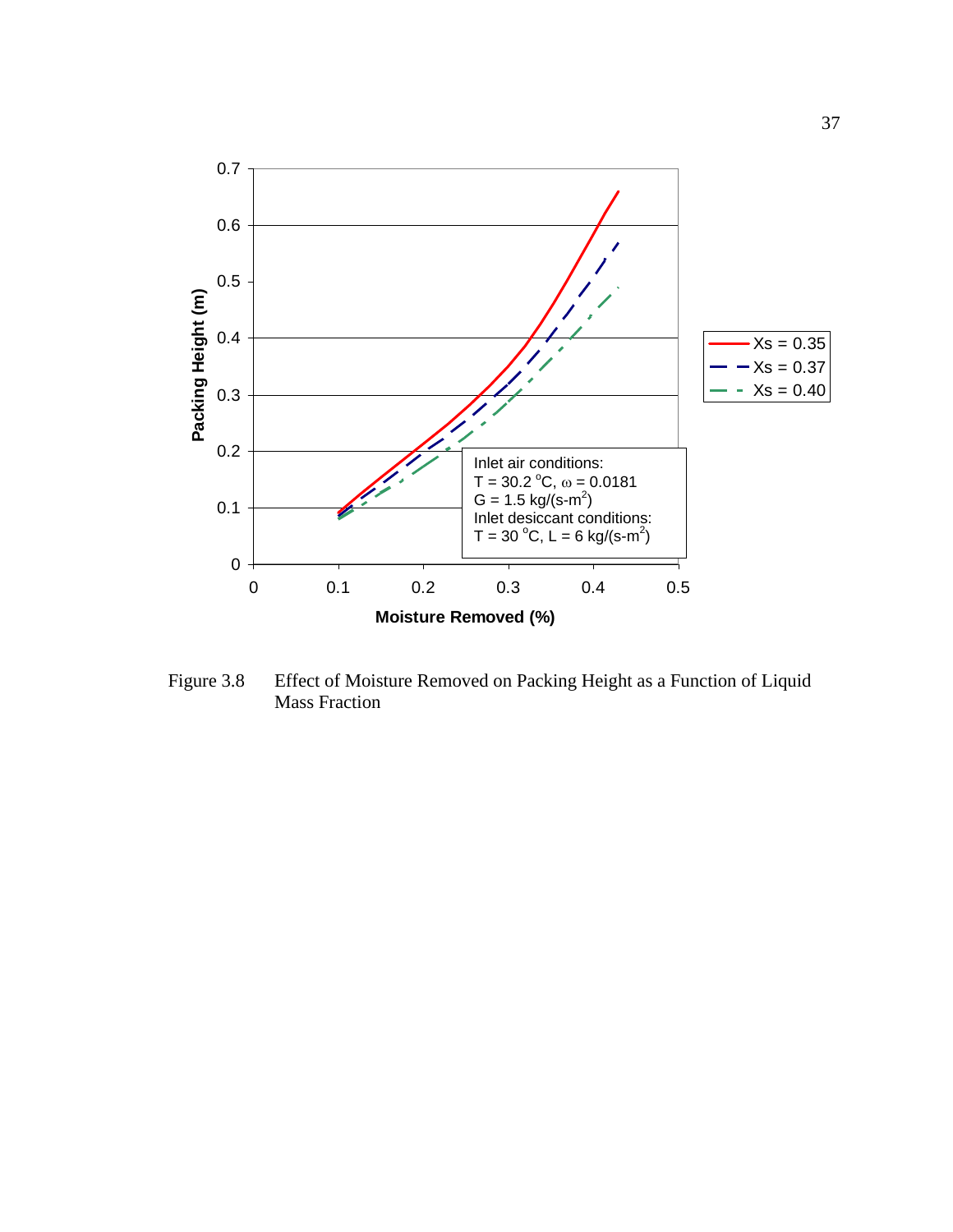## CHAPTER IV

## CONCLUSIONS AND RECOMMENDATIONS

#### **4.1 Conclusions**

Energy consumption from a VCS can be reduced by handling the latent and sensible loads separately. A dehumidification tower using a liquid desiccant provides the means to remove the desired moisture from the air while the cooling coil in the VCS decreases the air temperature to the conditioned space. This handling of the latent and sensible loads independently allows the size of the VCS to be decreased when used in conjunction with a dehumidification tower, therefore, reducing equipment costs. An additional benefit provided by liquid desiccant technology is the ability to remove harmful contaminants from the supply air, which will be highly beneficial to hospitals because a supply of fresh air can be provided to the building. A liquid desiccant system is also beneficial for environments where the dew point temperature is below the freezing point of the moisture; thus, causing the cooling coil to become covered in ice which decreases the performance of the system. A Liquid desiccant dehumidifies the air on the principle of vapor pressure difference between the moist air and the liquid desiccant, therefore, eliminating ice formation on the cooling coil.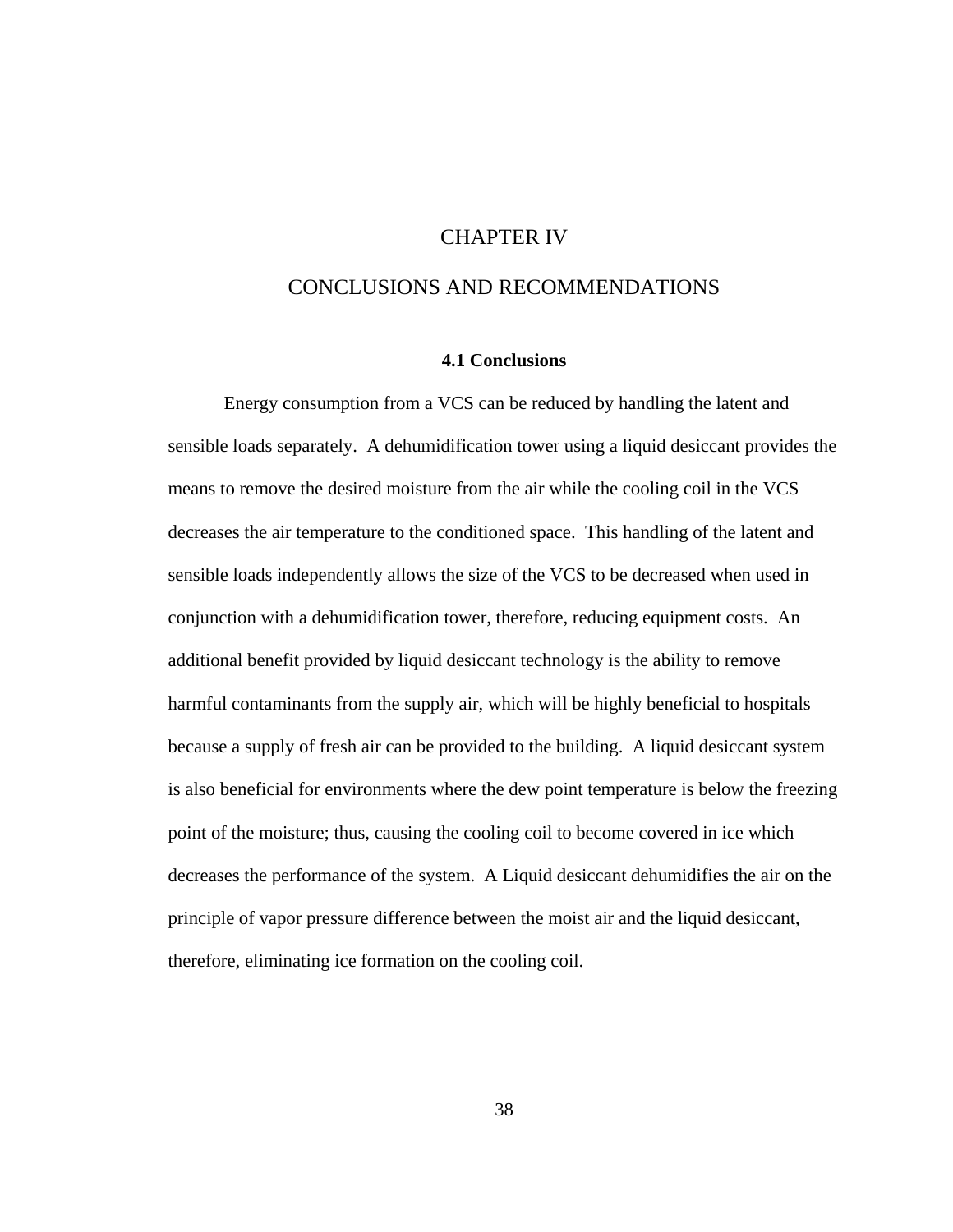A finite difference model to simulate the height and performance of a packed tower was developed using the method by Treybal [12]. The packing height of a dehumidification tower was simulated using the finite difference model and the results were compared with experimental data [18, 19]. The analysis showed that the finite difference model results agreed well with the experimental data.

The performance of a dehumidification tower was analyzed by simulating a hot and humid climate. Results from the analysis demonstrated that the temperature distributions within the packed tower for the air and the liquid desiccant both experienced increases in temperature as the fluids traversed the tower. The outlet air temperature displayed an increase in value as the air mass velocity increased. Similarly, the outlet air temperature displayed an increasing trend as the inlet liquid desiccant temperature was increased.

The effects of air and liquid mass velocity, the amount of moisture removed, and desiccant concentration on the packing height of the tower were studied. The results illustrated that increasing the air mass velocity resulted in an increase in packing height. Increasing the desiccant mass velocity resulted in a decrease in packing height. Increasing the amount of moisture removal resulted in an increase in packing height. Increasing the desiccant concentration demonstrated a decrease in packing height.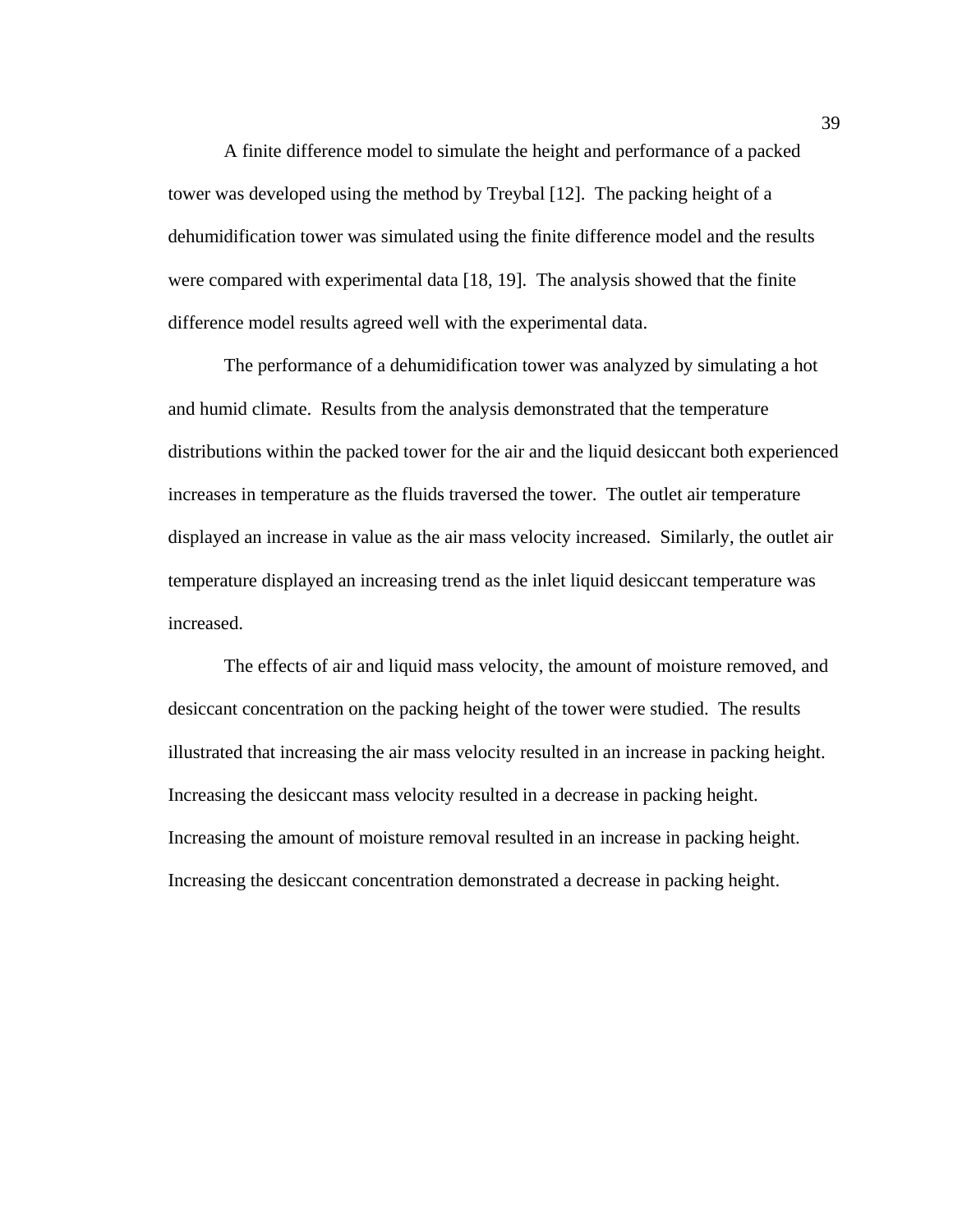#### **4.2 Recommendations**

Studies involving other liquid desiccant solutions can be applied to the finite difference model. These studies would allow performance and packing height comparisons. These comparisons can help determine the characteristics of the liquid desiccants for a given application.

Investigations involving an actual HLD cooling system experimental setup would allow operating and material cost to be analyzed. Methods using alternative energy sources could be implemented to study ways to regenerate the liquid desiccant and the costs associated with implementing the alternative energy sources on the system. The effect of the desiccant being entrained in the airflow and exiting the tower, known as carryover, can be studied and ways to eliminate it developed.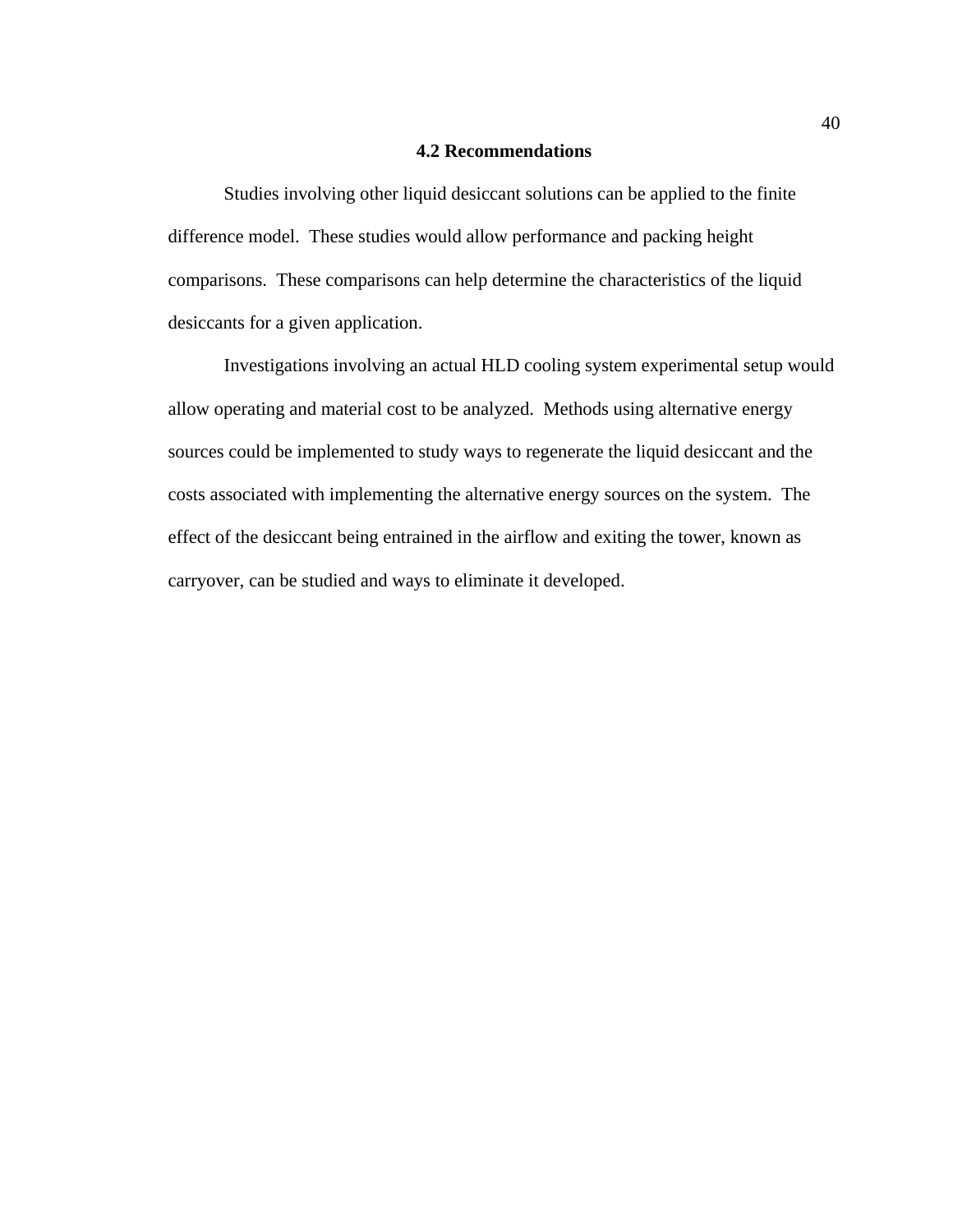## REFERENCES

- [1] "Heating and Cooling Systems," [http://www.eere.energy.gov/buildings/info/components/hvac/,](http://www.eere.energy.gov/buildings/info/components/hvac/) March 15, 2005.
- [2] Westphalen, D. and Koszalinski, S., "Energy Consumption Characteristics of Commercial Building HVAC Systems Volume I: Chillers, Refrigerant Compressors and Heat Systems," [http://www.eere.energy.gov/buildings/info/documents/pdfs/hvacvolume1finalrepo](http://www.eere.energy.gov/buildings/info/documents/pdfs/hvacvolume1finalreport.pdf) [rt.pdf](http://www.eere.energy.gov/buildings/info/documents/pdfs/hvacvolume1finalreport.pdf), March 15, 2005.
- [3] Roth, K. W., Westphalen, D., Dieckmann, J., Hamilton, S. D., and Goetzler, W., "Energy Consumption Characteristics of Commercial Building HVAC Systems Volume III: Energy Savings Potential," [http://www.eere.energy.gov/buildings/info/documents/pdfs/hvacvolume3finalrepo](http://www.eere.energy.gov/buildings/info/documents/pdfs/hvacvolume3finalreport.pdf) [rt.pdf](http://www.eere.energy.gov/buildings/info/documents/pdfs/hvacvolume3finalreport.pdf), March 15, 2005.
- [4] Lowenstein, A., Slayzak, S., Ryan, J., and Pesaran, A., "Advanced Commercial Liquid-Desiccant Technology Development Study," [http://www.nrel.gov/docs/fy99osti/24688.pdf,](http://www.nrel.gov/docs/fy99osti/24688.pdf) March 15, 2005.
- [5] Treybal, R. E., *Mass-Transfer Operations*. New York: McGraw-Hill Book Company, Inc., 1955.
- [6] Mago, P. and Goswami, D. Y., "A Study of the Performance of a Hybrid Liquid Desiccant Cooling System Using Lithium Chloride," *Journal of Solar Energy Engineering*, vol. 125, pp. 129-131, 2003.
- [7] Cowie, M., Xiaohong, L., and Reinhard, R., "Performance Comparison of Waste Heat-Driven Desiccant Systems," *Ashrae Transactions*, pp. 572-579, 2003.
- [8] Liu, X. H., Geng, K. C., Lin, B. R., and Jiang, Y., "Combined Cogeneration and Liquid-Desiccant System Applied in a Demonstration Building," *Energy and Buildings*, vol. 36, pp. 945-943, 2004.
- [9] Ghaddar, N., Ghali, K., and Najm, A., "Use of Desiccant Dehumidification to Improve Energy Utilization in Air-Conditioning Systems in Beirut," *International Journal of Energy Research*, vol. 27, pp. 1317-1338, 2003.